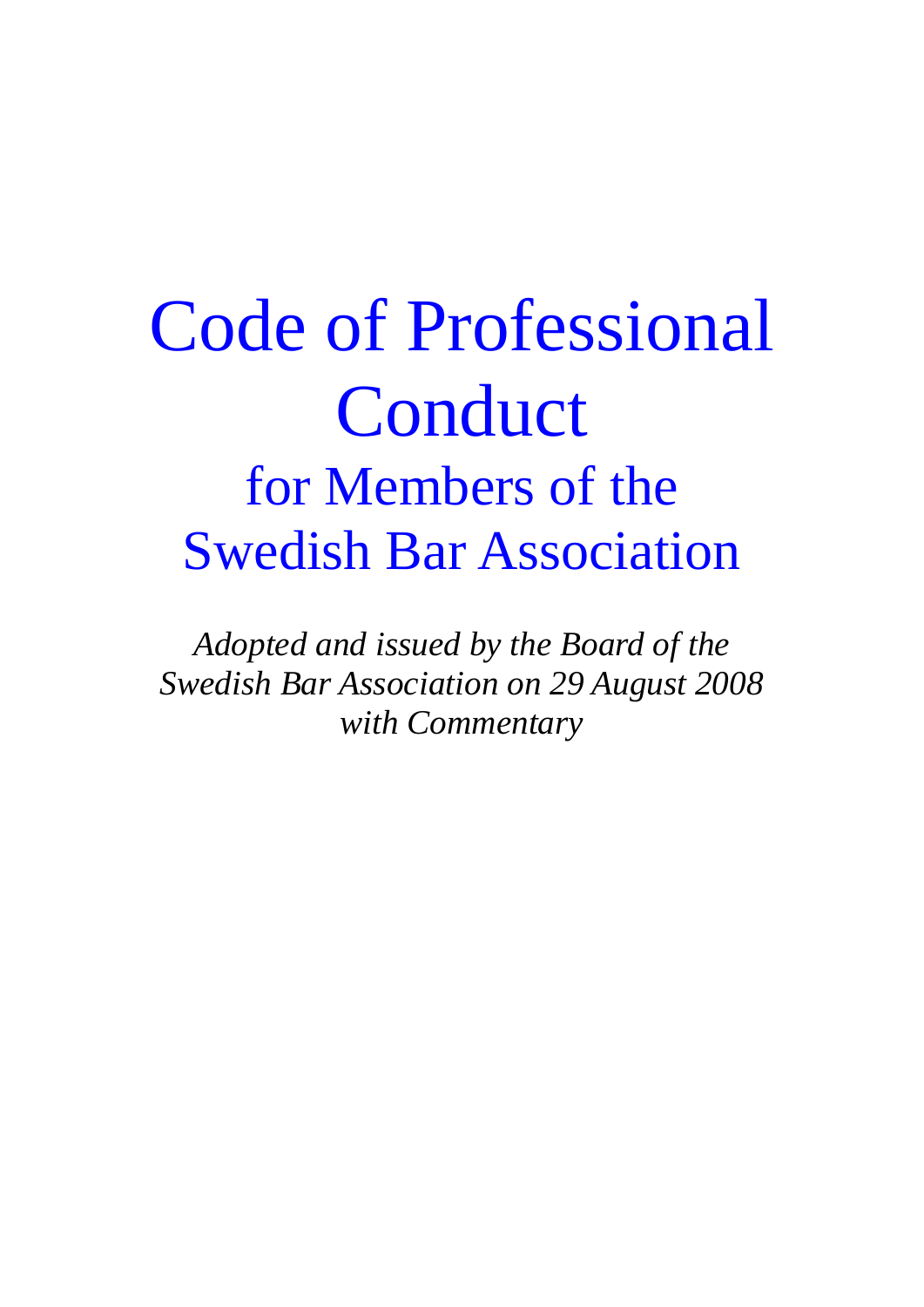| This regulation modifies the last paragraph of the guidelines issued on 26 May 2000 12 |  |
|----------------------------------------------------------------------------------------|--|
|                                                                                        |  |
|                                                                                        |  |
|                                                                                        |  |
|                                                                                        |  |
|                                                                                        |  |
|                                                                                        |  |
|                                                                                        |  |
| 3.6 Right to Cease Acting when no such Obligation is at Hand 18                        |  |
|                                                                                        |  |
|                                                                                        |  |
|                                                                                        |  |
|                                                                                        |  |
|                                                                                        |  |
|                                                                                        |  |
|                                                                                        |  |
|                                                                                        |  |
|                                                                                        |  |
|                                                                                        |  |
|                                                                                        |  |
|                                                                                        |  |
|                                                                                        |  |
|                                                                                        |  |
| 5.5 If the Opposing Party Lacks Legal Representation or Assistance  30                 |  |
|                                                                                        |  |
|                                                                                        |  |
|                                                                                        |  |
|                                                                                        |  |
|                                                                                        |  |
|                                                                                        |  |
|                                                                                        |  |
|                                                                                        |  |
|                                                                                        |  |
|                                                                                        |  |
|                                                                                        |  |
|                                                                                        |  |
|                                                                                        |  |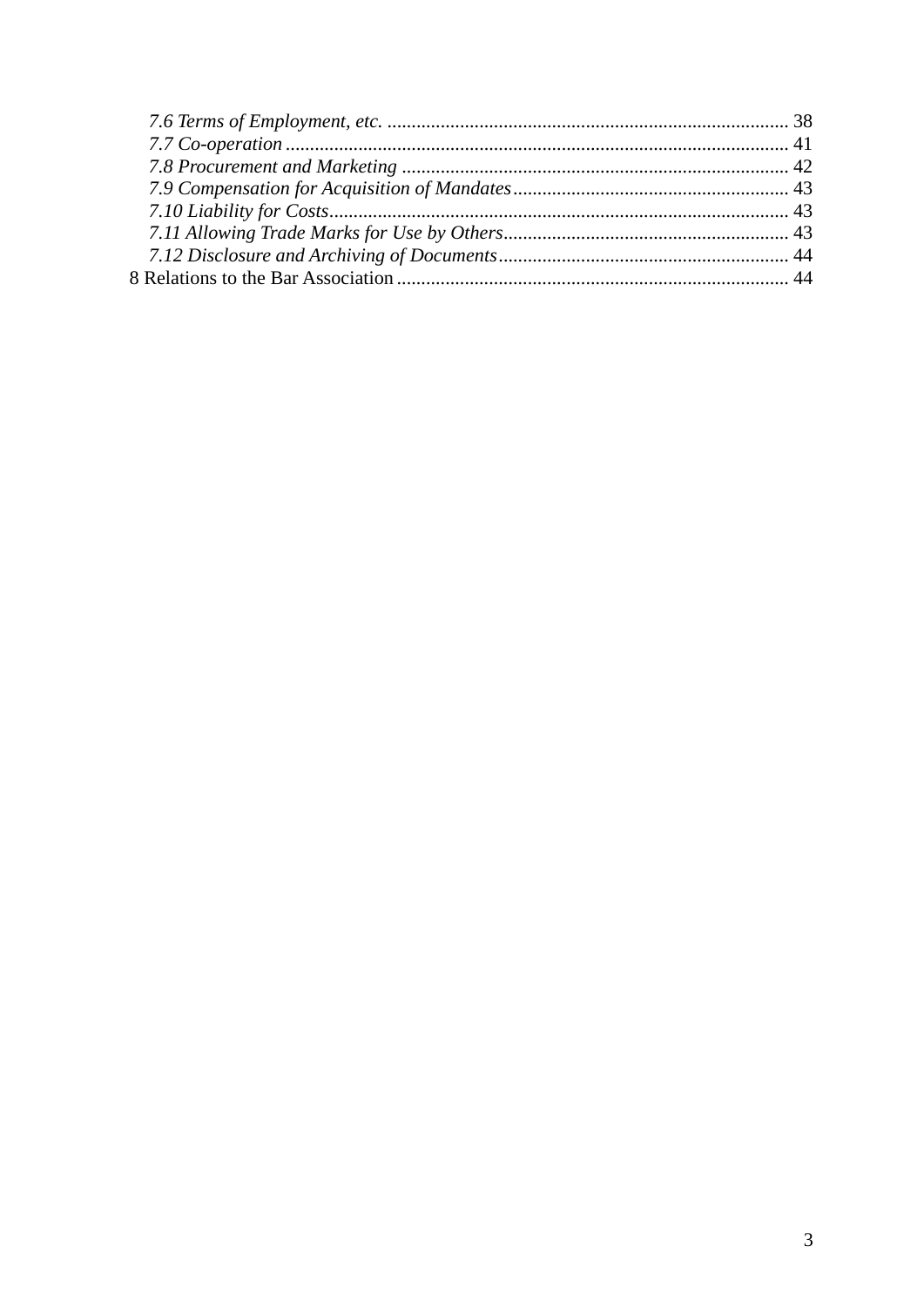# *About the comments in general*

The initiative to issue Guiding Principles for Good Advocate Conduct was taken by delegates of the Swedish Bar Association in 1967 with the first version being adopted in 1971 by the Board of the Swedish Bar Association. The directives have since undergone a few amendments, the principal wording of which was finalised in 1984. However, 1994 saw two further amendments being added concerning the marketing and running of a legal operation within an existing company.

In line with a decision taken by the delegates of the Swedish Bar Association in June 2005, the Board of the Swedish Bar Association decided to appoint a working group, i.e. an Ethics Committee, the purpose of which was to review the current Guiding Principles for Good Advocate Conduct. In November 2007, the Ethics Committee submitted to the Board a proposal for new Guiding Principles for Good Advocate Conduct. On 29 August 2008, the Board of the Swedish Bar Association, following a few amendments and additions, adopted and issued new Guiding Principles for Good Advocate Conduct valid as of 1 January 2009. The commentaries below relate to these principles.

The commentaries are not binding and should not be perceived as categorical or exhaustive but merely serve as supplementary guidelines to facilitate the understanding of individual regulations.

In the event that the phrasing of a regulation differentiates from that of a previous regulation, the meaning of that regulation will in principal not have changed unless specifically mentioned in the commentary.

One or two previous regulations may have been eliminated in line with applicable laws, regulations or other binding legislative acts. Consequently, the need for a regulation is sometimes considered groundless while attention is drawn to the practical importance of other regulations.

No commentary has been made in relation to regulations that are deemed fully understandable and unambiguous.

These commentaries are regularly updated with declarations from the Board of the Swedish Bar Association, resolutions from the Disciplinary Board, EU directives, etc.

*Stockholm in September 2008*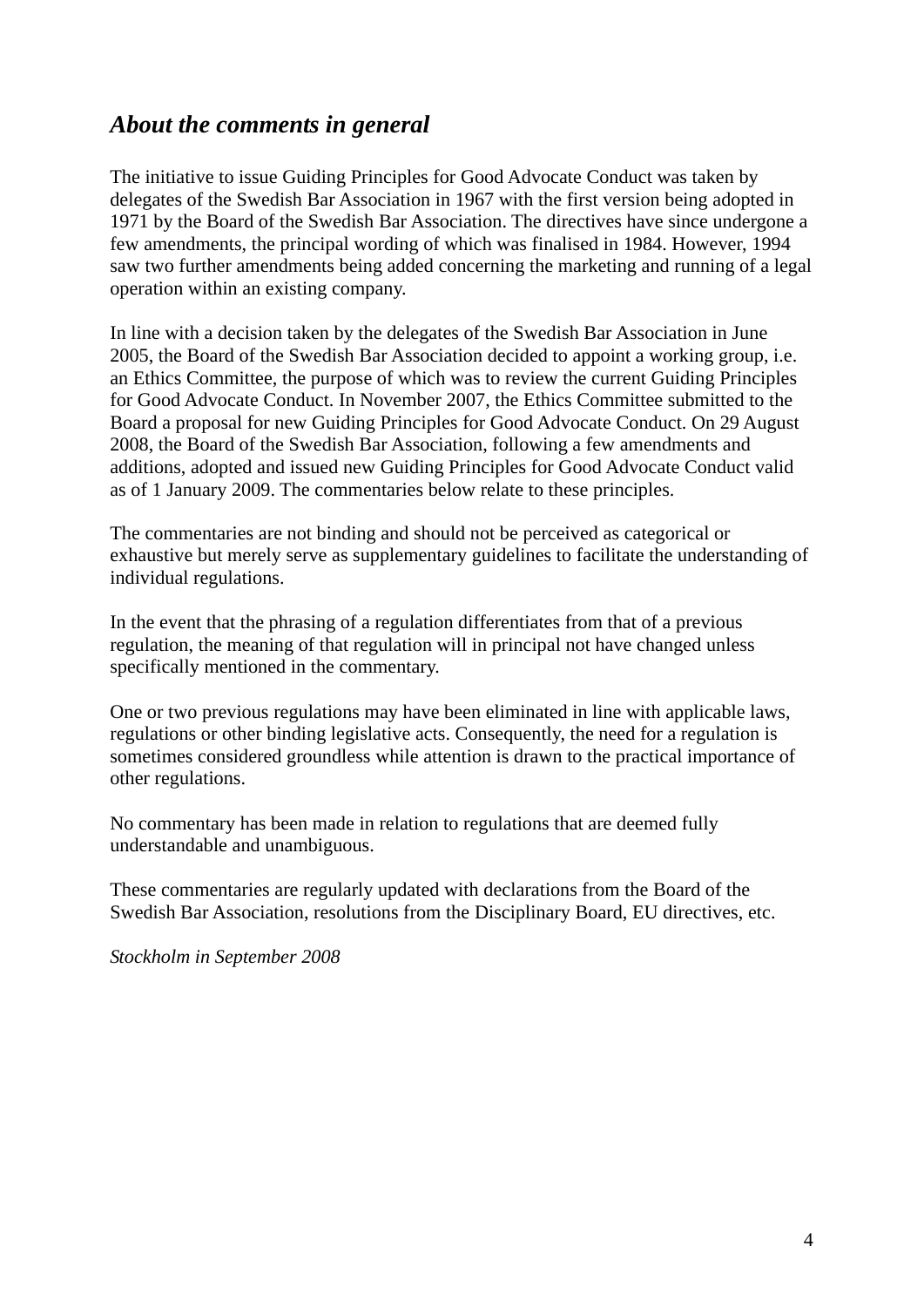# *1 The role and primary responsibilities of an Advocate*

*A free and independent legal profession operating in accordance with sound rules developed by the Advocates themselves is an important part of a society governed by the rule of law and a prerequisite for the protection of individual freedoms and rights. Consequently, an Advocate holds a position of significant responsibility in our society.* 

*The principal responsibility of an Advocate is to show fidelity and loyalty towards the client. As an independent adviser, the Advocate is obliged to represent and act in the client's best interests within the established framework of the law and good professional conduct. The Advocate must not be influenced by possible personal gain or inconvenience or by any other irrelevant circumstances.* 

*An Advocate must practice with integrity and so as to promote a society governed by the rule of law. An Advocate must act impartially and correctly and so as to uphold confidence in the members of the Advocate's profession.* 

*An Advocate must not promote injustice.* 

#### **Commentary:**

#### *The role of an advocate*

A fundamental principle of the entire democratic world and incorporated into the Guiding Principles for Good Advocate Conduct is that an advocate should be emancipated and independent of courts of law and public authorities as well as any other interests which may affect the prospect of fulfilling his/her professional obligations.

An emancipated and independent legal bar acting in line with an ethical framework outlined by an independent bar association constitutes an important part of a democratic society governed by law and is a prerequisite for the affirmation of individual constitutional rights. Consequently, an advocate holds a position of significant responsibility in a proper functioning society governed by law.

To enable advocates to fulfil the expectations of a society governed by law, the work of the advocates must be subject to specific requirements and performance conditions.

In all countries governed by the rule of law, the work of an advocate is subject to specific rules and regulations. There is an abundance of specific rules and regulations on how to act in the best interest of the client, most of which aim to sustain a certain degree of loyalty, trust and confidentiality between the advocate and client whilst other serve to give individuals access to legal advice and representation. These rules and regulations are based on a couple of important and fundamental principles, i.e. core values, such as independence, loyalty towards the client, confidentiality and avoidance of conflicts of interest. Other principles that ought to guide advocates in their work are set out in the charter adopted in 2006 by the European law societies of the Council of Bars and Law Societies of Europe (CCBE), i.e. '*The Charter of Core Principles of the European Legal Profession'*.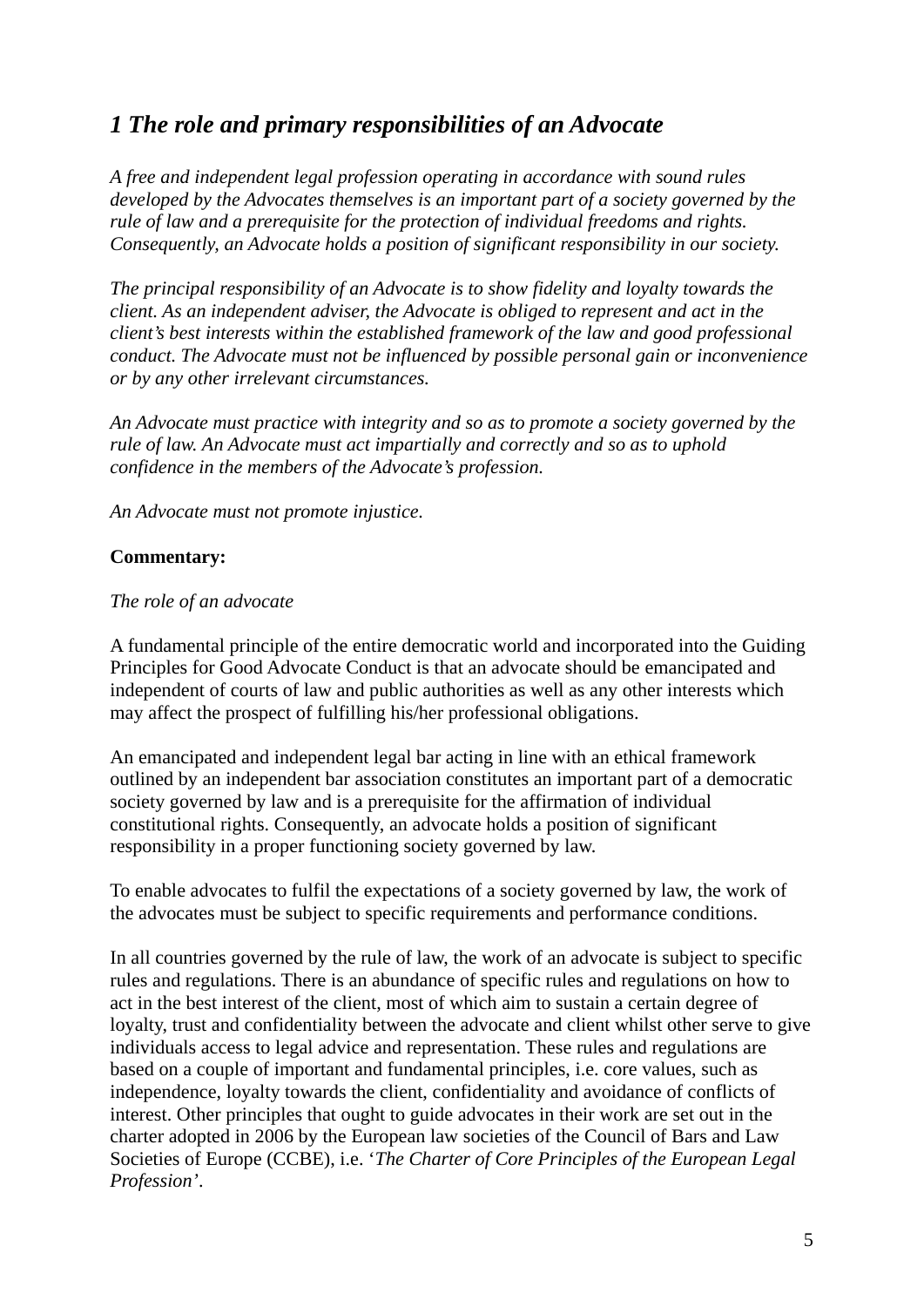The role of the advocate has developed and changed over time. Advocates practising general common law involving civil actions and representation in court are these days joined by advocates focusing on all aspects of business law. Today, the bar association includes among its members advocates that practise general law accepting mandates from a broad spectrum of clients as well as highly specialised advocates solely accepting mandates relating to their specialist area. Regardless of whatever dissimilarities, the ethical regulation framework must apply to and function in all aspects of legal work.

#### *The responsibilities of the advocate*

Section 8 of the Code of Judicial Procedure sets forth a number of regulations concerning the responsibilities of an advocate from which it is evident that the principles of good advocate conduct only applies to an advocate's legal work and not to any other work. However, the nature of such legal work is not defined in law. Instead, there is a margin for interpretation by the Disciplinary Board as to the appropriate meaning of the concept. However, it is further evident from the Code of Judicial Procedure that the disciplinary control of the Bar Association is not just limited to legal work but also take into account every type of misconduct. Such misconduct may lead to exclusion from the bar or in case of mitigating circumstances, a warning. However, the concept of misconduct is not unambiguous and should first and foremost refer to the unacceptable financial conduct of an advocate. According to the Judicial Procedure Preparatory Inquiry, misconduct may also occur externally to the legal work, for example when an advocate is found answerable for a fraudulent behaviour or any other misconduct in a private matter (see NJA II 1943 p. 86; also compare with NJA 1992 C 43 and JK 1984 p. 147 and 1985 p. 36). Advice on the interpretation of the concept of misconduct can also be found in NJA 1994 p. 688.

The principal responsibility of an advocate is to make every effort to act in the best interest of the client, i.e. to be truthful and loyal to the client. However, an advocate must not act in violation of valid laws or good advocate conduct and should always act in a righteous and honest manner within the framework of such loyalty.

Accordingly, an advocate should adopt an unreserved and independent stance. An advocate should be unbound and independent of the central government so as to act in the best interest of the client in public and civic matters. An advocate must also be unbound and independent in relation to other interests so as to fulfil his/her obligations to the client. Finally, an advocate must assume an unreserved and independent attitude towards the client so as to act in line with the law and good advocate conduct but also to provide the client with an impartial advice and representation and not the advice and representation favoured by the client.

It is only possible to sustain a credulous client relationship and endorse the general public's confidence in the legal bar when personal honour, trustworthiness and integrity are beyond all reasonable doubt.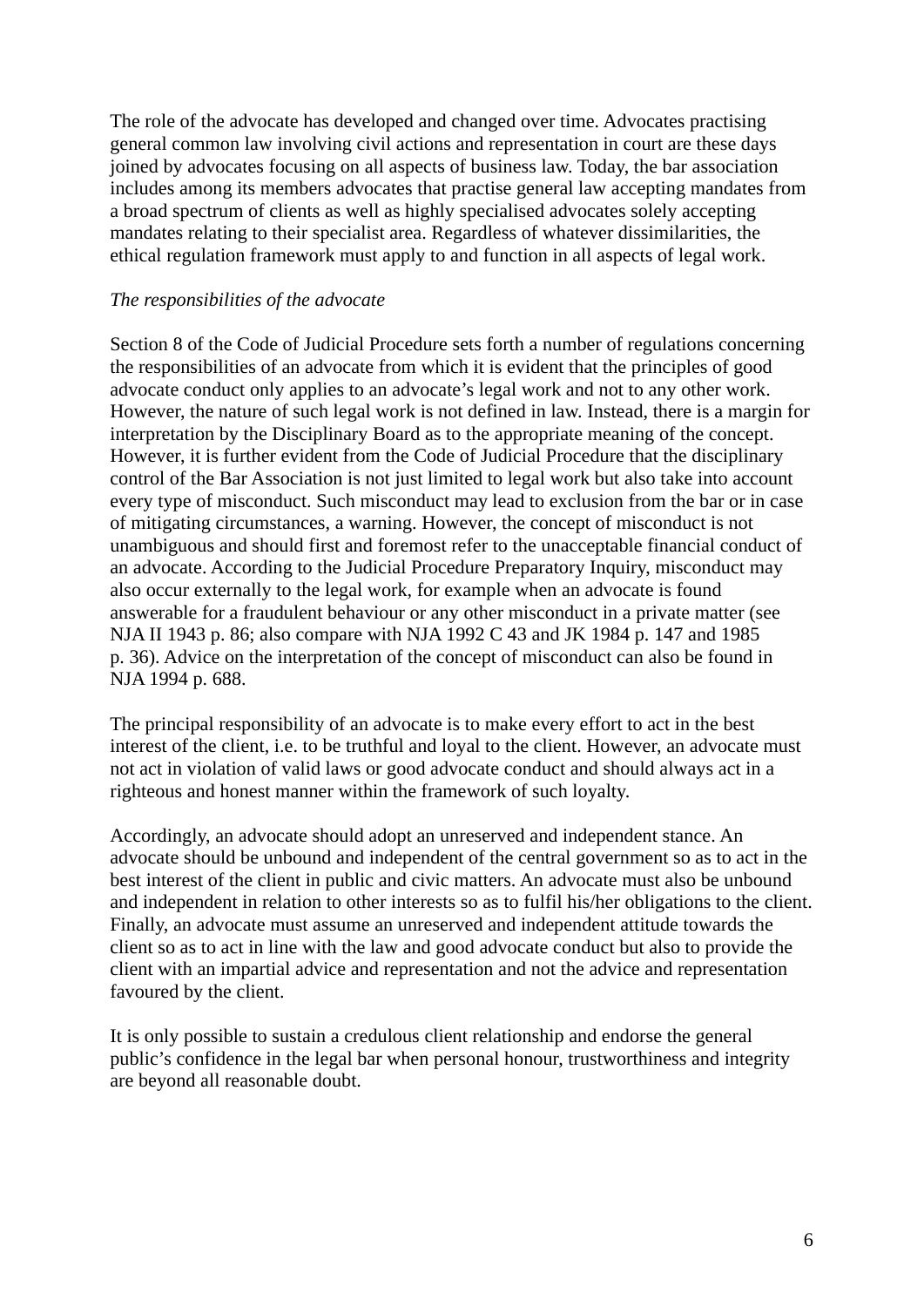#### *An advocate must not condone injustice*

The obligation to observe good advocate conduct may result in a restricted freedom to act in the best interest of the client. It is difficult for an advocate to take advantage of all options available once due regard is given to the legal system, opposing party and third party. Naturally, an advocate must not contribute to or in any way be involved in a crime. Nor must an advocate, in good advocate practice, facilitate for someone else's criminal activities or fraudulently promote a client's interests. For example, an advocate must not contribute to a dishonest act and shall decline mandates that aim to mislead or in any other way make someone perform a dishonest act. An advocate must not accept a mandate that may result in the unauthorised invasion of someone else's constitutional rights. Nor must an advocate contribute to the drafting of a written document for the sake of appearances or of a false content or an agreement or any other written document the contents of which may be used for a dishonest purpose. Therefore, to comply with good advocate conduct, it is not enough for an advocate to ensure that the approach recommended or taken by him/her violates the law. The advocate must also act in a manner that promotes honesty and integrity within a society governed by the rule of law.

# *2 Professional Duties in General*

## *2.1 The Execution of a Mandate*

*2.1.1 An Advocate must carry out a mandate with care, accuracy and due timeliness. The Advocate must ensure that the client is not burdened with unnecessary cost.* 

#### **Commentary:**

This directive corresponds in substance with Section 23, second paragraph of the previous regulations. However, the advocate's obligation to endeavour that neither a public authority nor an insurance company is burdened with unnecessary costs in the event of legal aid or legal protection has been eliminated. The reason for this is that the advocate must always put the best interests of the client in the forefront and not weigh this against a public authority or insurance company that is keen to keep the costs down. Then again, the advocate must not spend undue time on a matter that is not payable by the client.

*2.1.2 Legal advice must be based on the necessary examination of the law.* 

## *2.2 The Duty of Confidentiality and the Duty of Discretion*

*2.2.1 An Advocate has a duty of confidentiality in respect of matters disclosed to the Advocate within the framework of the legal practice or which in connection therewith becomes known to the Advocate. Exceptions from the duty of confidentiality apply if the client consents thereto or where a legal obligation to provide the information is at hand. An exception also applies if disclosure is necessary to enable the Advocate to aver complaints by the client or to pursue a justified claim for compensation in respect of the mandate concerned.*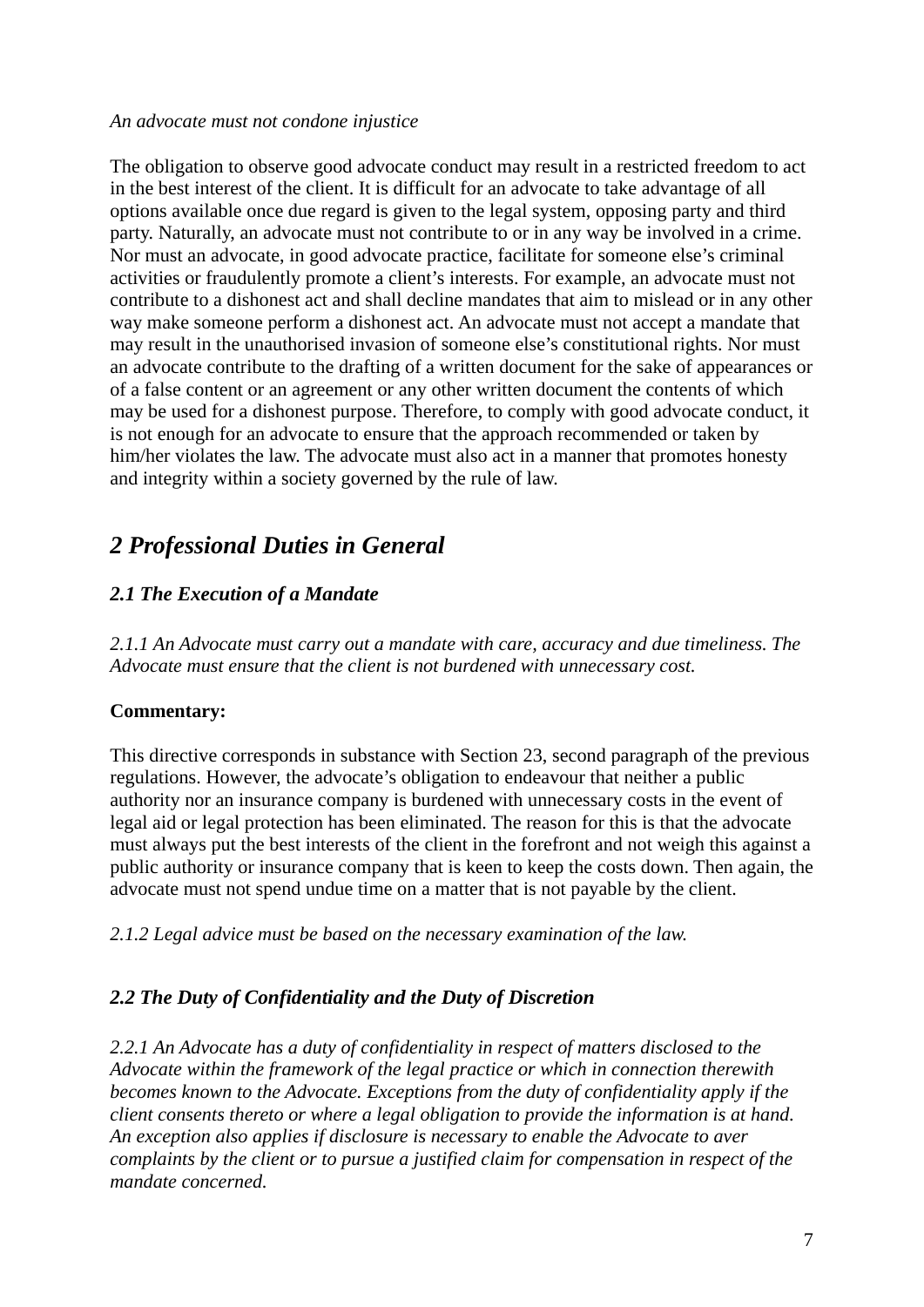Legal work constitutes the framework of professional confidentiality. However, such legal work provides a broader framework than a mandate. Hence, information given to the advocate by a prospective client without the existence of an actual mandate may also be subject to professional confidentiality. However, the intention of the rule is not for all such information to be subject to professional confidentiality but primarily information that the advocate personally requests, for example to decide on whether or not to accept a mandate. The opposite applies to information provided on the initiative of a prospective client, in which case the advocate may even be compelled to disclose the information received to an existing client.

Similar to the previous Section 19, professional confidentiality is exempt when the client consents to or there is a legal obligation to disclose certain information. However, the rule also incorporates an explicit exemption from the obligation to observe professional confidentiality when it is necessary for an advocate to oppose an allegation made by a client, for example in a dispute concerning a client's claim for indemnity. Exemptions from professional confidentiality against underwriters also apply when specified in relevant policy terms and conditions (see 2.6). In addition, professional confidentiality is subject to exemption to enable the advocate to make an allowable claim for compensation against the client, for example in a judicial proceeding concerning the legal fee charged to the client. However, it should be pointed out that such exemptions only apply to claims arising from the relevant mandates and not claims against a client based on other circumstances. An advocate should generally be able to disclose such information that is deemed necessary for the advocate to defend himself/herself in a judicial proceeding against a client. Even so, it should be mentioned that an advocate is only allowed to disclose information to the extent necessary to assert his/her rights against a client.

*2.2.2 An Advocate is obliged to exercise discretion in respect of client matters. An Advocate must not, without cause, enquire about mandates handled by the Advocate's law firm if the Advocate is not personally charged with such work.* 

#### **Commentary:**

The duty to exercise discretion as set out in the second sentence of the rule relates to acts of 'prying' in matters in which the advocate is not himself/herself involved. However, this regulation is not directed at situations when there is due cause for the advocate in his/her professional capacity to enquire about a client or to attain information in a matter in which the advocate is not involved. This usually takes place in agreement with the colleague handling the relevant client or matter. It may be a question of exchanging know-how or other forms of collegial contacts or attaining the information necessary in order to determine a dispute. However, there are also situations when the advocate has reason to enquire about a matter without first consulting the colleague in charge of that matter. For example, a colleague might be absent due to illness or for any other reason. The regulation generally only applies to obtaining information which is of no use to the advocate in his/her professional capacity.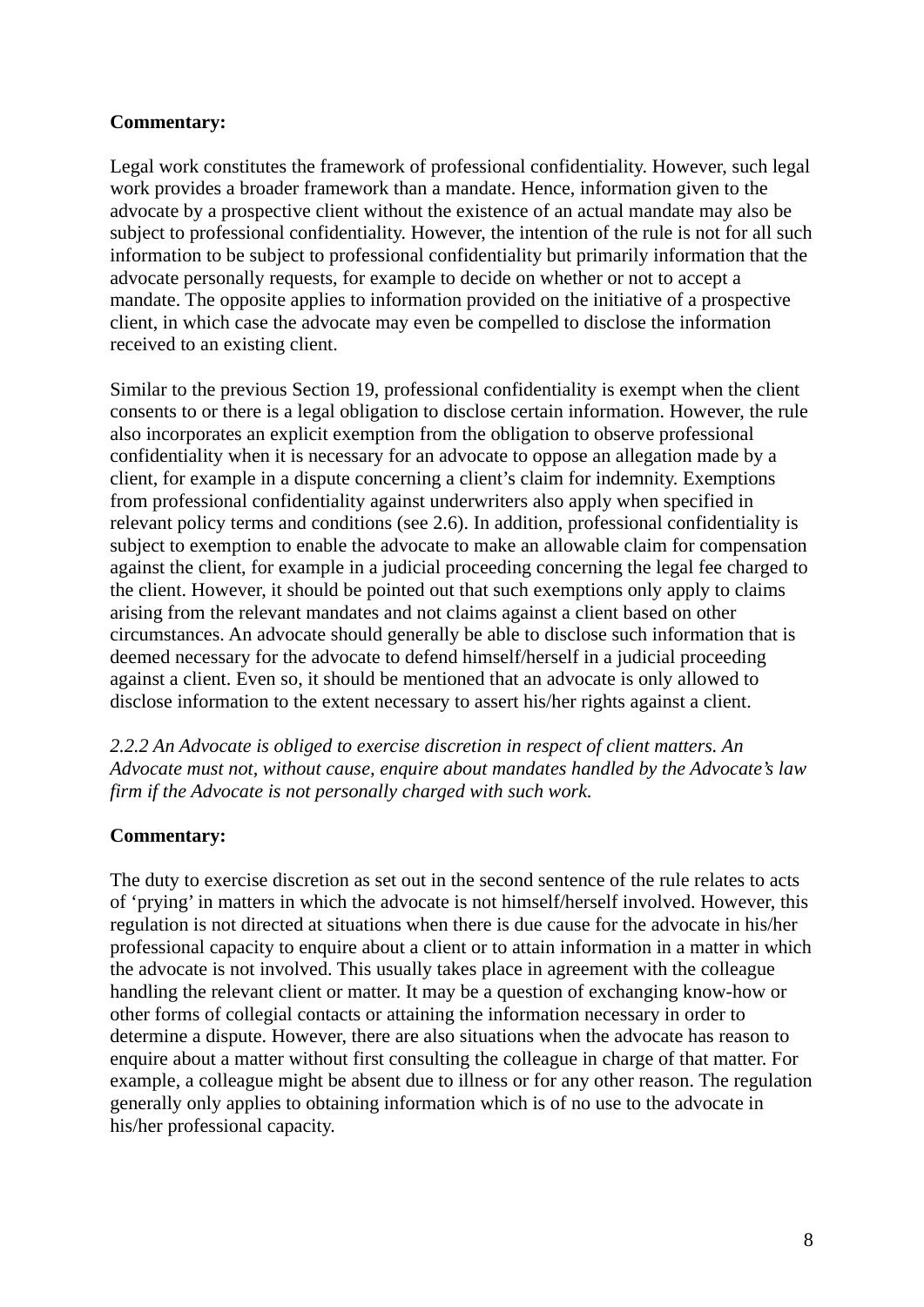*2.2.3 An Advocate is obliged to impose upon his staff the same duty of confidentiality and duty of discretion as that which applies to the Advocate himself.* 

## *2.3 Information to the client*

*A client should be kept informed of what transpires in the accomplishment of a mandate. Questions from the client concerning the mandate should be answered without delay.* 

#### **Commentary:**

Although the wording 'in an appropriate manner' has been removed from the preceding Section 24, a change in the actual meaning of Section 24 was never intended. The advocate may at his/her own discretion decide what information the client needs in order to follow the progress and development in a matter.

## *2.4 Information from the client*

*An Advocate is not, except for special cause, obliged to verify the accuracy of information provided by the client.* 

#### **Commentary:**

The compulsion to check for accuracy is of course dependent on the type of information provided by a client. The advocate is usually entitled to assume that the factual information provided by his or her principal is correct. However, if the information is of a more sensational nature, the advocate should act responsibly and take such reasonable measures necessary to investigate the correctness of the information received. Information indicating that another person may be accountable for a crime or a dishonourable act should always be handled with extra caution and checked vigilantly in view of the possible consequence of such information. In any event, the use of such sensational information must be of utmost relevance to the mandate in question.

## *2.5 Professional competence*

*An Advocate is obliged to maintain and develop his professional competence by monitoring the development of the law in the fields in which the Advocate is active and to submit to the necessary continued training.* 

#### **Commentary:**

This guideline did not exist in the previous regulations. However, Section 36 of the Swedish Bar Association's Code of Conduct does incorporate a rule on the responsibility of its members to sustain and develop their professional competence. Furthermore, the Board of the Swedish Bar Association requires that its members undergo further training on an annual basis and in line with the guidelines for further training of advocates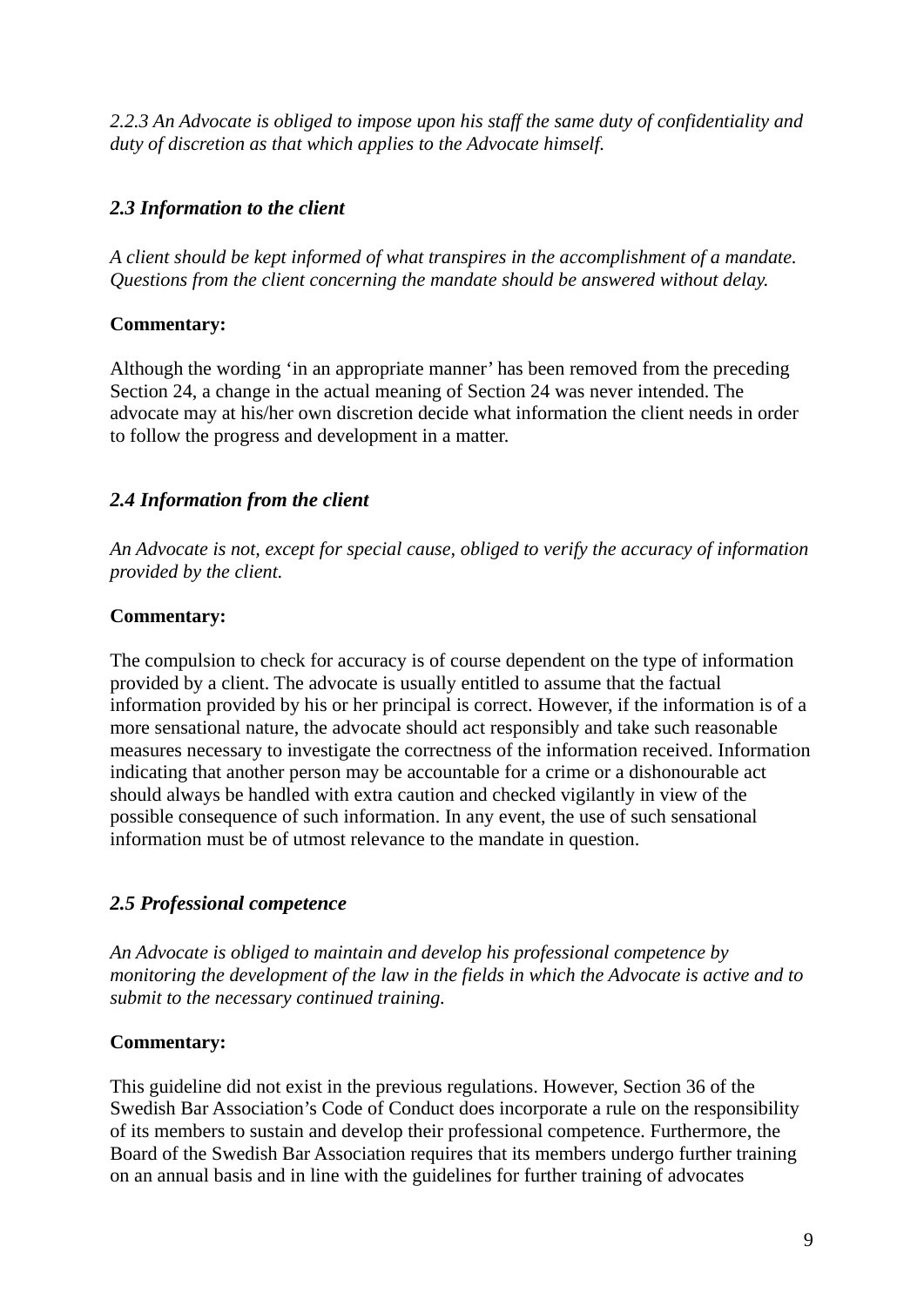whereupon details of such further training must be submitted to the Board. Notwithstanding the rules set forth in the Swedish Bar Association's Code of Conduct, the significant importance of an advocate's professional competence has lead to a supplementary guideline being added to the Guiding Principles for Good Advocate Conduct. However, it ought to be mentioned that the further training imposed upon members by the Board is not always enough to fully comply with the requirements for further training.

#### *2.6 Insurance obligation*

*An Advocate is obliged to purchase liability insurance cover appropriate to his practice and to maintain such insurance cover by complying with the applicable policy terms and conditions.*

#### **Commentary:**

This guideline does not exist in the previous regulations. It is important to note that the insurance cover offered by the Swedish Bar Association within the scope of the membership fee payable to the association is usually not adequate or adapted to the operations of an advocate. Consequently, an additional insurance cover is usually required. Even though the insurance cover held by an advocate is well suited to his or her legal operation, extra attention should be given to the policy terms and conditions so as to maintain an adequate insurance cover. For example, this may entail having to notify the insurer of a claim made against the advocate within a specific period of time. The advocate should also pay attention to any complications that may arise from changing insurer. On account of the above, the obligation to take out an adequate insurance cover is now supplemented with the additional obligation for an advocate to maintain an adequate insurance cover by paying due attention to relevant policy terms and conditions.

## *2.7 Economic Transactions with the Client*

*2.7.1 Economic transactions between an Advocate and his clients are prohibited unless resulting from a mandate. However, if a client runs a business, normal transactions within the scope of that business are allowed.* 

#### **Commentary:**

The fact that any financial transaction with a client is conditional on the existence of a mandate requires a clear and virtually direct connection between the transaction and mandate. The previous regulations of Section 22 that advise against an advocate lending money to, acting as a personal guarantor on behalf of or borrowing money from a client have been eliminated as such transactions are now covered by the proposed principal rule. These types of transactions are only sanctioned if arising directly out of a mandate that has been accepted by an advocate. A symbolic example is when an advocate personally guarantees a client's application for sequestration. No financial transaction with a client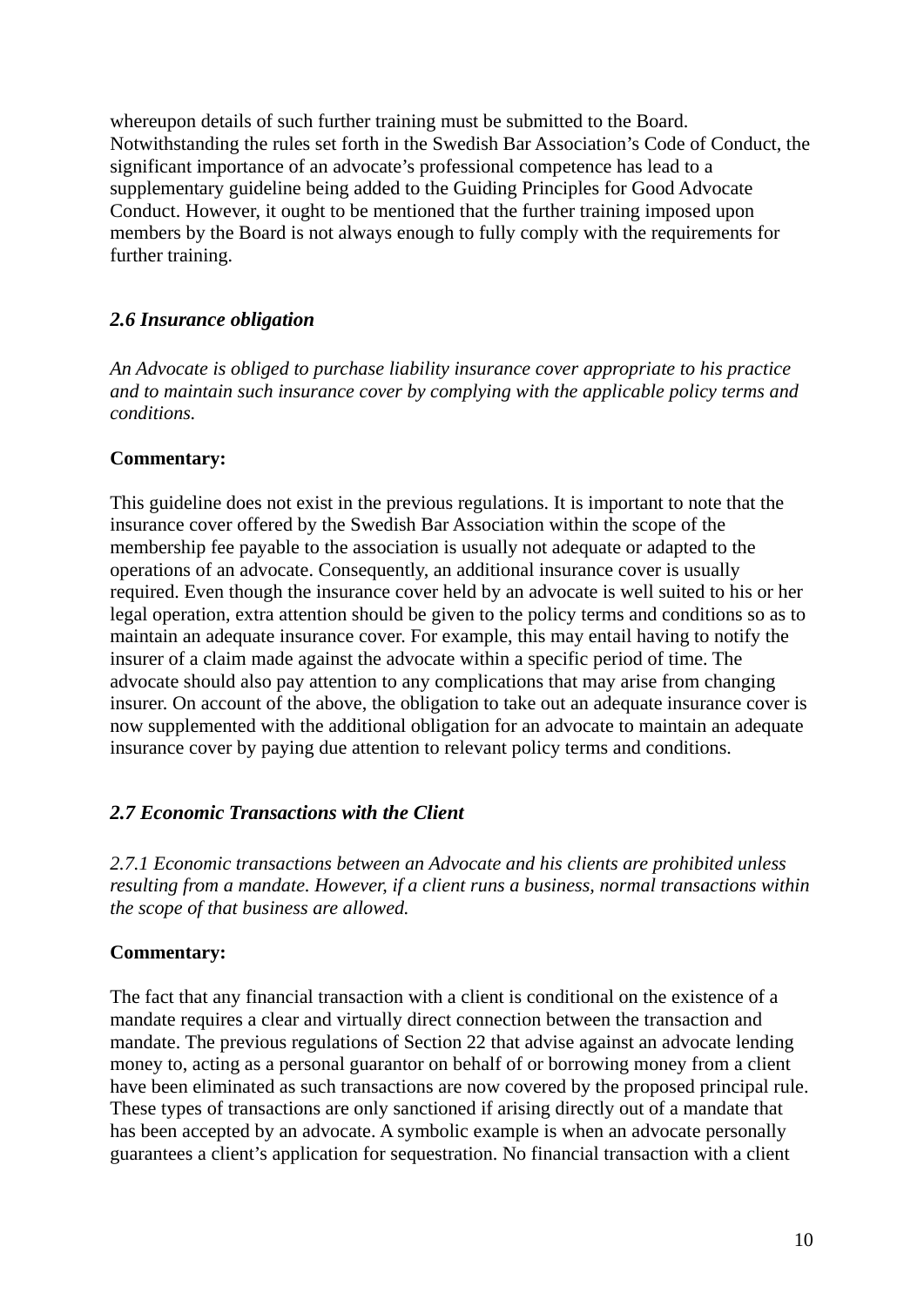should ever take place if there is a risk of the advocate becoming financially dependent on the client.

According to the exemption specified in the second sentence, a financial transaction between an advocate and his/her clients that does not stem from a mandate is also allowed on condition that the transaction falls within the framework of a standard business transaction for the client. Thus, the determining factor is that the transaction is a standard transaction for the client's business, i.e. it takes place in the same way as any other transaction between the client and associated contractors. If for example the advocate's client is a bank, the advocate can take out a loan from that bank as long as the loan is agreed on the bank's normal terms and conditions. If the advocate's client is a car retailer, the advocate may purchase a car from that client, even if it is a very expensive car, conditional on the transaction being a standard business transaction for the car retailer. A further example is when the advocate's client is an estate agent. The advocate is then permitted to purchase a house from that client conditional on the purchase taking place in a normal business manner for the estate agent. However, this does not allow the advocate to take advantage of certain discounts, e.g. staff discounts that are usually offered by the client's business.

However, even if a transaction appears to be a standard business transaction for the client, the advocate is recommended not to enter into the transaction if there is any risk at all of the transaction leading to a dispute with the client or a conflict of interest.

*2.7.2 It is not permissible for an Advocate to own a share of or have an interest in a client's enterprise. However, an Advocate may own shares or participations in a client enterprise if the ownership is spread to a wider circle of owners. Such shares or participations may be acquired from the client or someone closely related to the client only if offered to a wider circle and the acquisition takes place on the same terms and conditions as those applicable to others within that circle. An Advocate may also own a share or participation in a business of his own family.* 

#### **Commentary:**

On 26 May 2000, the Board of the Swedish Bar Association issued the following guidelines on the acquisition and holding of shares in a client's business.

*'Good advocate conduct means that an advocate should refrain from becoming financially engaged in the business of a client. However, this does not prevent an advocate from directly or indirectly holding shares in a client's business, the ownership of which is or will become distributed to a wider group of stakeholders following the advocate's acquisition. The term 'a wider group of stakeholders' is further explained in Section 4, Section 18 of the Companies Act. However, regardless of the requirement for dispersion mentioned above, an advocate has the right to own shares in a privately owned family business.* 

*An advocate's acquisition or holding of shares in a client's business must not lead to other guiding principles for good advocate conduct being ignored. For example, the acquisition or holding of shares must not result in or, at the time of the acquisition, be deemed to result in a conflict of interest with the client.*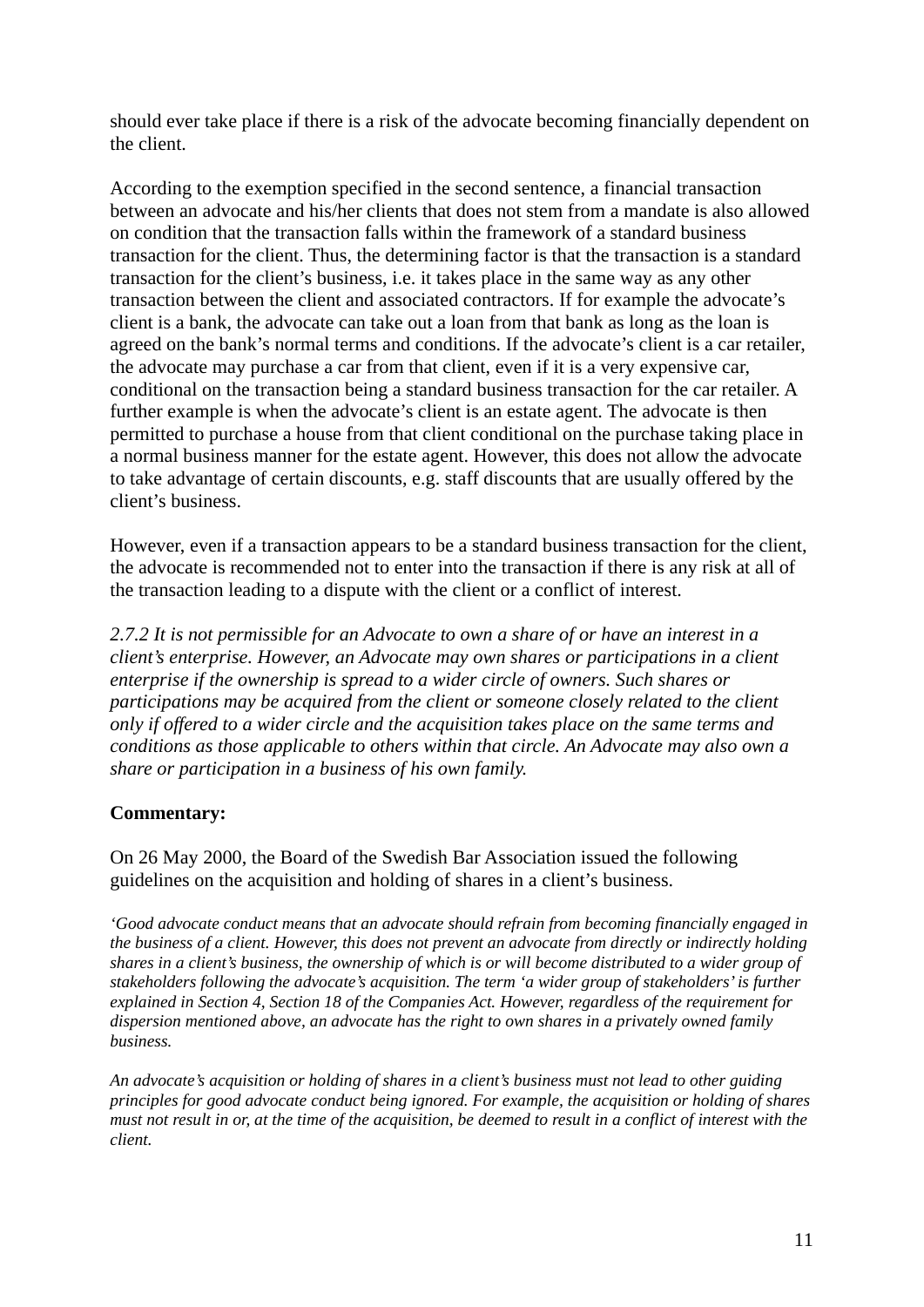*The fact that an advocate may under certain circumstances hold shares in a client's business does not change the rule that no other financial transactions should take place between an advocate and a client other than those arising out of a mandate and that an advocate generally should not enter into a business relationship with a client. Hence, shares in a client's business should normally be acquired from someone other than the client. However, shares may be acquired directly from the client on condition that such acquisition will result in a dispersion of the ownership as specified in the first paragraph and is subject to the same terms and conditions offered to other transferees.* 

*The abovementioned shall also apply to interests, securities, interim certificates, convertible bonds, bonds with equity warrant, participating securities, share and security options in addition to other share or security derivatives regardless of type'.* 

The aim of this regulation is to codify the guidelines issued by the Board in the Guiding Principles for Good Advocate Conduct. However, it should be pointed out that the regulation which under certain circumstances allows for an advocate to hold shares or interests in a client's company and acquire such shares or interests directly from a client should be perceived as an exemption from the fundamental rule that any financial transaction taking place between an advocate and a client must have arisen out of the mandate assigned by the client.

*2.7.3 An Advocate's acquisition of, or holding of a share or participation in a client's business must not cause or be expected to cause a conflict of interest.* 

#### **Commentary:**

This regulation codifies the second paragraph in the guidelines issued by the Board on 26 May 2000. Even if the conditions for an ownership or acquisition of shares or interests in a client's company are met, such ownership or acquisition is evidently not permitted if it leads to or is expected to lead to a conflict of interest with the client.

*2.7.4 The abovementioned rule concerning shares and participations also applies to other securities or rights that entitle the holder to a participation in the client's business or where the result is dependent on the business results or another similar circumstance.* 

#### **Commentary:**

This regulation modifies the last paragraph of the guidelines issued on 26 May 2000.

#### *2.8 Client Funds and other Property Belonging to the Client*

*Monetary funds, valuable documents and other property entrusted to an Advocate by a client or by another on behalf of a client must be linked to the mandate. A mandate must not, except for special cause, entail only the management and brokering of funds or safekeeping of property.*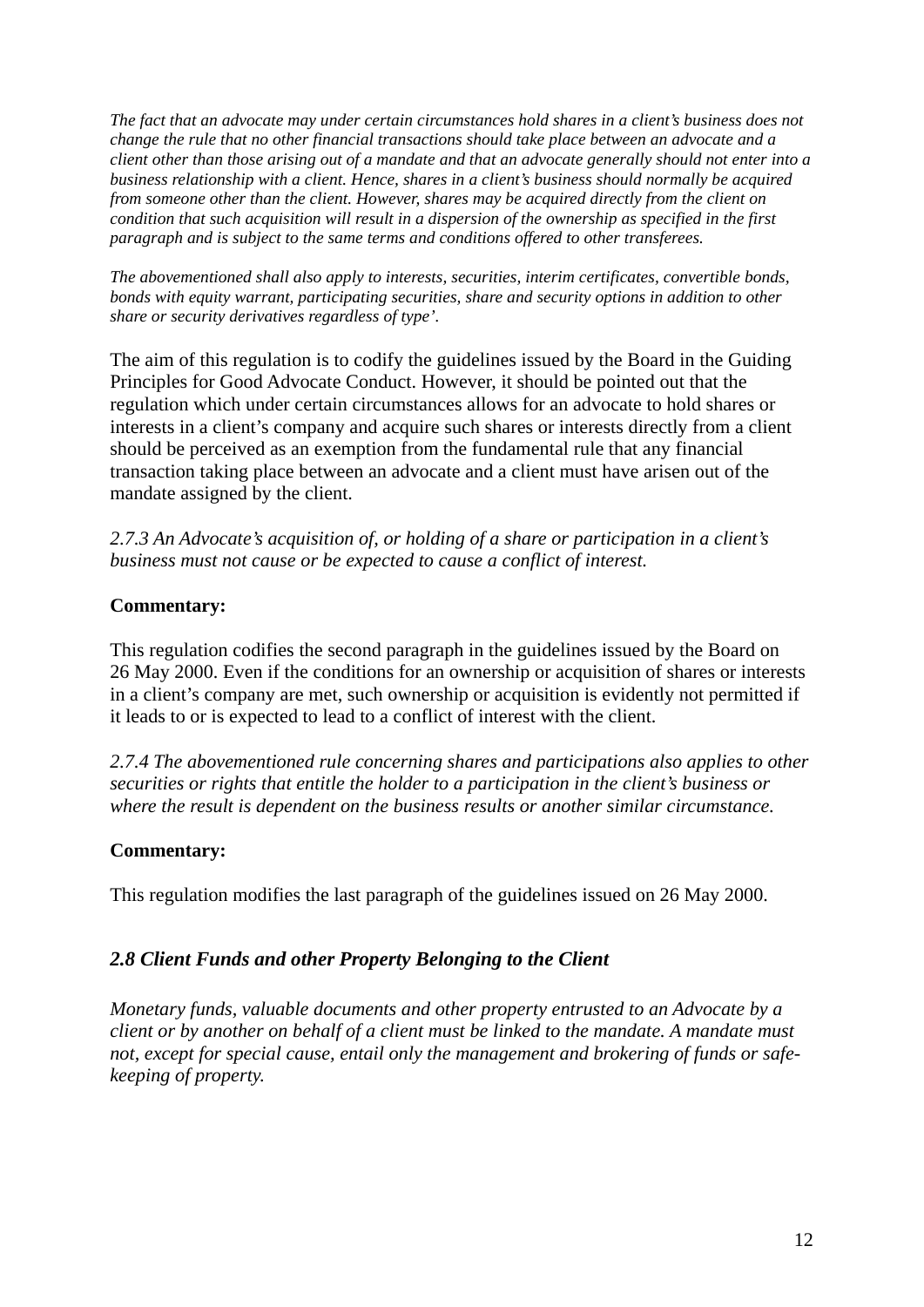It is evident form this regulation that law firms cannot be used as 'parking zones' for funds and other property. An advocate can manage or hold funds or any other property for on behalf of a client conditional on having accepted a mandate to which such management or safekeeping of property is linked. For example, if a client asks an advocate to look after a sum of money or a wall painting for a specific period of time or until further notice, the advocate cannot accept the task unless it forms part of a specific mandate assigned to the advocate by the client question.

The exemption 'unless for a specific reason' refers to a genuine exemption when for example a client is threatened or stalked or there is a legitimate need for a client to have his or her money or any other property safeguarded by an advocate without such service being associated with a mandate assigned to the advocate by the client. An example of the latter instance is when an advocate safeguards property on behalf of a client who owing to old age or for any other reason is unable to safeguard it himself/herself and the client or client's close relatives do not wish to appoint an administrator or a trustee.

# *3 Declining to Act and Discontinuing a Mandate*

## *3.1 Offer of a Mandate*

*An Advocate is not obliged to accept a mandate offered but must immediately give notice of his decision to decline a mandate. An Advocate is not required to state reasons for not accepting a mandate.* 

#### **Commentary:**

If a mandate is offered by a previous client who has every reason to believe that the advocate will accept the mandate, the advocate is obliged to take the necessary measures to give the client time to find another representative without the risk of loosing his or her case as a consequence of the advocate declining the mandate.

## *3.2 Conflicts of Interest*

*3.2.1 An Advocate must not accept a mandate if there exists a conflict of interest or a significant risk of a conflict of interest. A conflict of interest exists if:* 

- 1. *the Advocate assists or has previously assisted the opposing party in the same matter,*
- 2. *the Advocate is assisting another client in the same matter and the clients have conflicting interests,*
- 3. *the Advocate is assisting another client in a closely related matter and the clients have conflicting interests,*
- 4. *there is a risk that knowledge covered by the Advocate's duty of confidentiality may be of relevance in the matter,*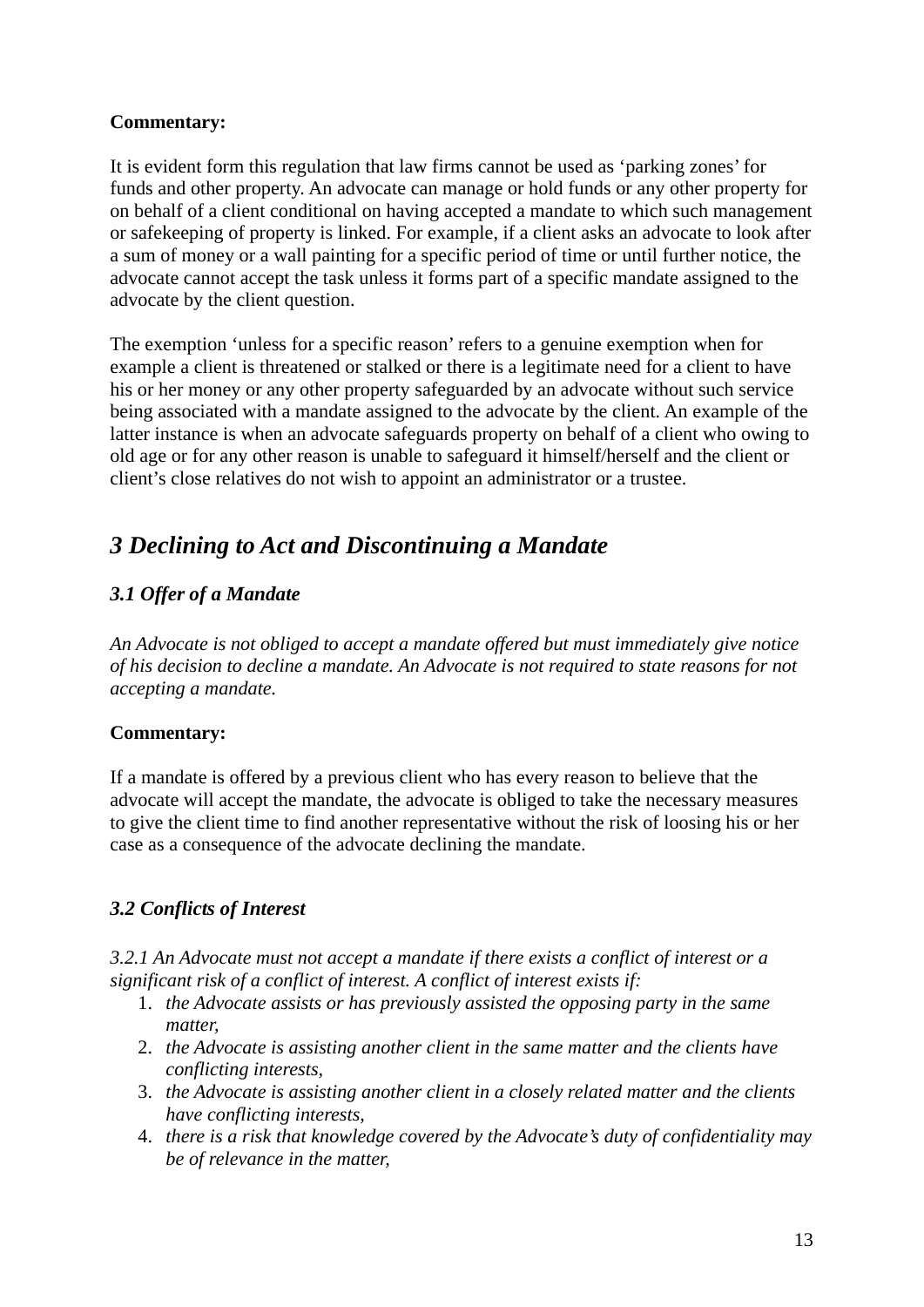- 5. *the Advocate or a close relative has an interest related to the matter which is contrary to that of the client, or*
- 6. *the existence of any other circumstance which prevents the Advocate from acting in the client's best interests in respect of the mandate.*

The 'mandatory' conflict of interest situations may, according to the conflictin interests affected, be divided into the client's mandate interest (items 1, 2 and 3), the client's confidentiality interest (item 4) and the advocate's own interest (item5).

The expression 'significant risk' indicates that the advocate must also consider whether a conflict of interest may arise in the future. Therefore, it is permissible in an exceptional situation for a defence counsel to accept a mandate on behalf of two defendants in the same case if it is not immediately obvious that they have conflicting interests.

*3.2.2 A conflict of interest may be at hand if the Advocate is assisting or has previously assisted the opposing party in another matter.* 

#### **Commentary:**

The expression 'may' indicates that there is not necessarily a conflict of interest if the advocate has ongoing mandates for the opposing party. The opposing party's interest is a general loyalty interest. The fact that the advocate has an ongoing mandate for the opposing party may often be detrimental to trust and if so, there is a conflict of interest. However, sometimes the circumstances may be such that neither client may be expected to consider it disloyal, e.g. if an advocate who has been instructed to represent a party in a tax case is asked to represent another client in reviewing a proposed agreement with the tax client and neither matter is of a greater extent or significance to the advocate or any of the clients.

A previous (completed) mandate assigned to an advocate on behalf of the opposing party is generally not considered to be detrimental to trust. However, it should be noted in this context that the expression 'knowledge comprised by the advocate's professional confidentiality' under 3.2.1, item 4 is not limited to the knowledge of a factual circumstance. Also knowledge of an individual's personality and demeanour may be used in a negotiating situation and comprised by the locution. If the advocate can expect a future mandate from a previous opposing party, a conflict of interest is usually considered to exist.

By way of example, an advocate who regularly has represented or represents the social welfare board of a municipality in matters concerning the care of young people should not accept a mandate on behalf of an individual in another matter against the municipality unless it is clear that the mandate assigned by the municipality may be considered completed.

*3.2.3 When considering whether there is a conflict of interest in relation to clients or opposing parties which are legal entities then ,subject to the specific circumstances, the*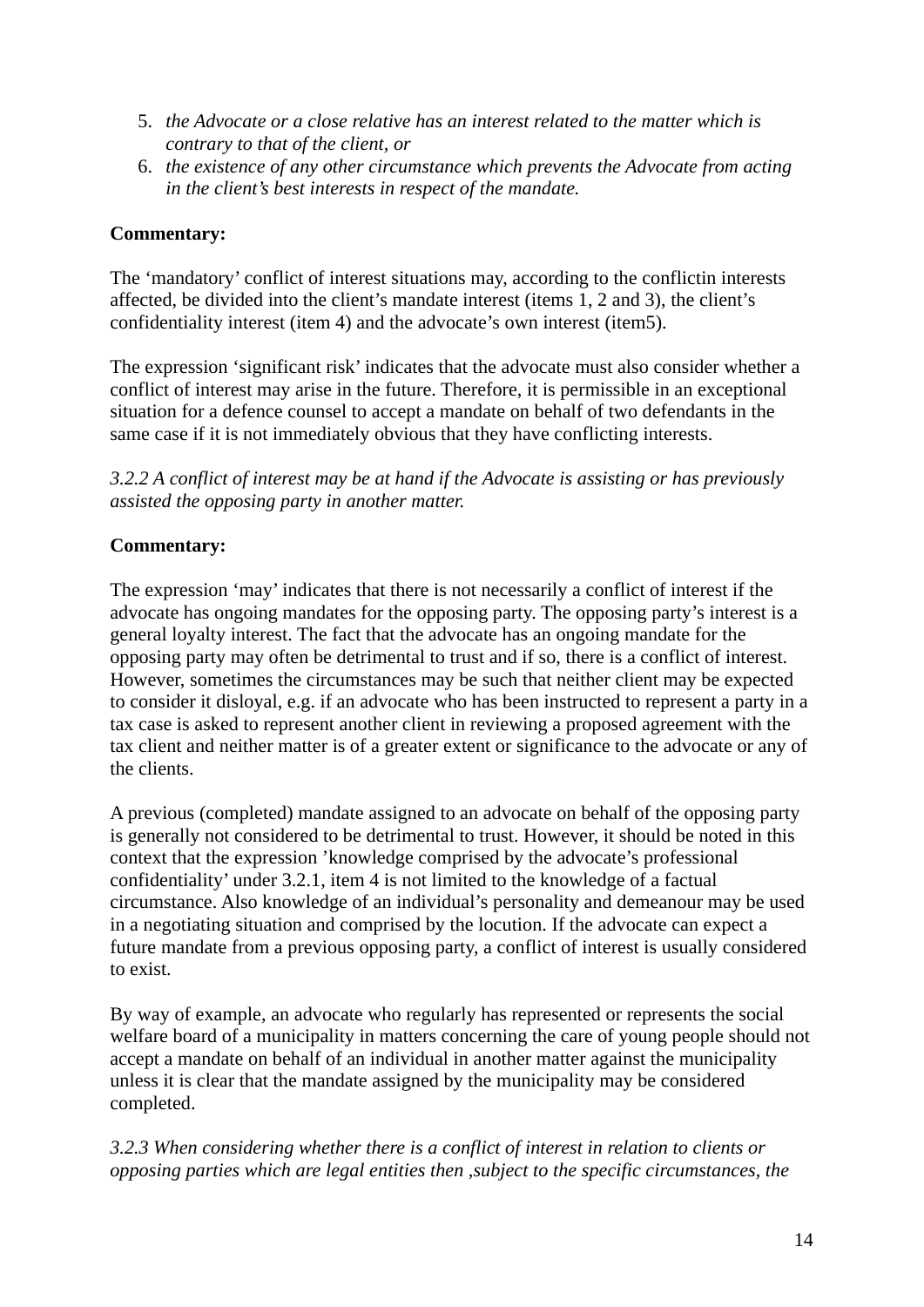*client or opposing party may be deemed to constitute all or part of the group of companies or interest group of which the legal entity forms a part. The provisions applicable to interest groups may also apply to an individual in his capacity of owner of a legal entity. On the other hand, in such analysis, the client or opposing party may be considered to constitute merely a part of the legal entity, if that legal entity conducts extensive business.*

#### **Commentary:**

The first two sentences signify that there may be a conflict of interest if the first mandate has come from an individual or legal entity other than the intended client in the subsequent mandate, where these have a common interest. The last sentence on the other hand means that an advocate may be able to for example represent a local office in Haparanda while simultaneously acting against the local off ice of the same legal entity's in Ystad. Whether this is acceptable depends on the circumstances in each individual case, i.e. the importance of the mandates for the client and for the advocate and if there is a risk that both mandates are handled by the same persons whereupon a conflict of interest is considered to exist in the latter case.

## *3.3 Duty of Disclosure and Consent*

*3.3.1 An Advocate who is considering to accepting a mandate is obliged to consider, as soon as possible, whether there is a conflict of interest which precludes the Advocate from accepting the mandate. If the Advocate finds that no obstacle is at hand but that nevertheless a circumstance exists which may lead the client to a different assessment, the Advocate is obligated immediately to notify the client thereof. If such information cannot be provided without breaching the Advocate's duty of confidentiality, the Advocate must decline the mandate.* 

#### **Commentary:**

The rule means that the advocate is obligated not only to consider whether there is an objective conflict of interest, but also how the situation appears from the point of view of the client. Even if the advocate is of the opinion that no conflict of interest exists and the mandate may be accepted, there are perhaps circumstances that could have affected the client's choice of counsel if the client had know about such circumstances. If that is the case, the client must be granted the opportunity to consider these circumstances before the mandate is assigned.

*3.3.2 If express consent can be obtained without setting aside the Advocate's duty of confidentiality, the Advocate may, exceptionally, and after having obtained such consent, accept a mandate even if a conflict of interest under 3.2.1, subsections 3 or 4 or 3.2.2 above is deemed to exist, provided that the circumstances are not such as to give cause to doubt the Advocate ability fully to safeguard the client's interests.*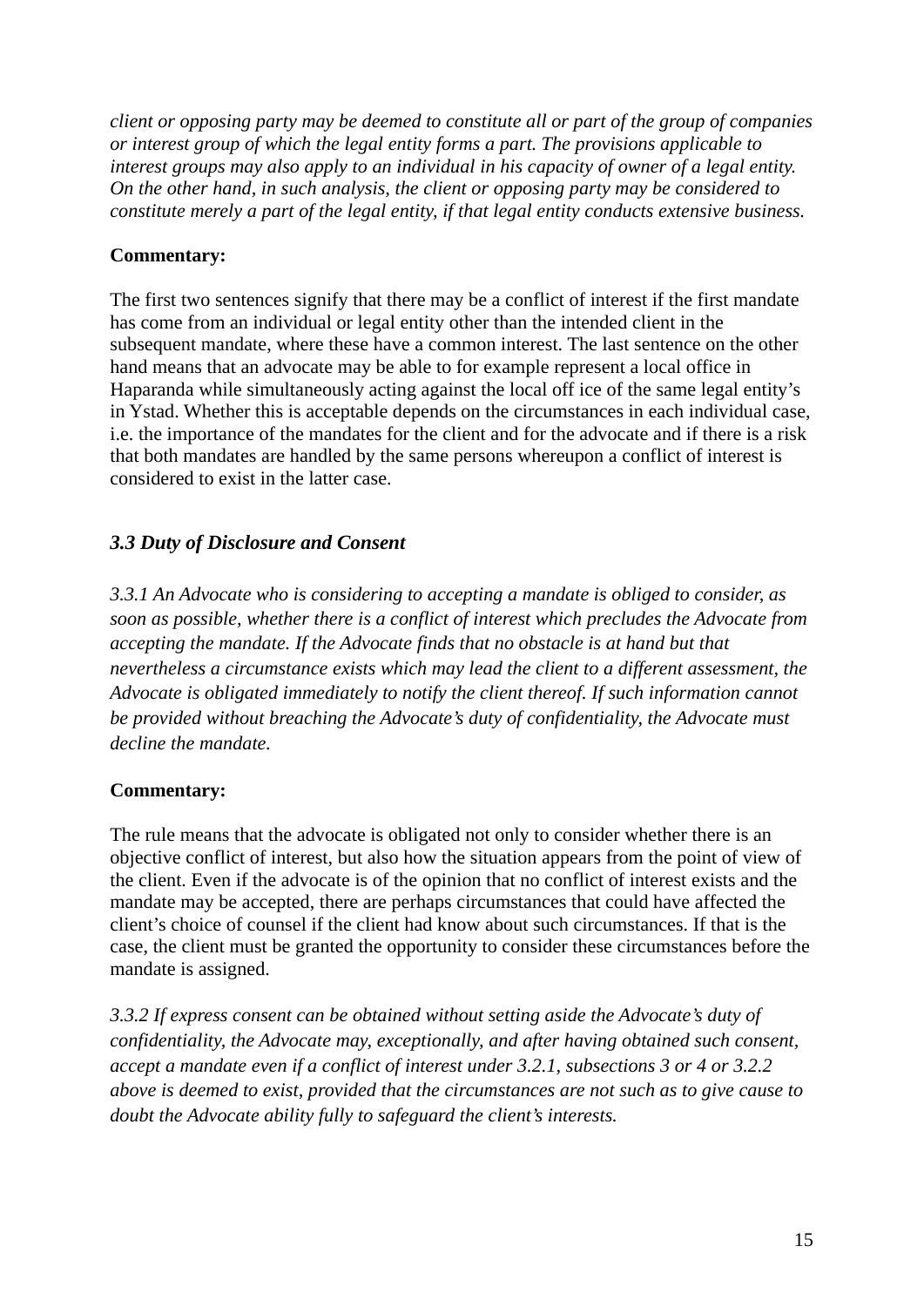The rule under 3.3.2 considers the exceptional cases where consent from the client may affect the ability to accept a mandate even though a conflict of interest is assumed to exist as well as the requirements for such consent to be relevant.

The rule does not emphasise nor is it applicable to mergers and acquisitions by means of controlled auctions so that a waiver could in any case make it possible for one law firm to represent two or more competing bidders in such an auction process.

It is clear that a client may waive his/her confidentiality interest and there is also reason to permit affected clients to influence the issue of whether the general duty of loyalty should prevent an advocate from accepting a mandate. In practice, it is fairly common for an advocate to for example request the opinion of a corporate client as to whether the advocate may accept a mandate against the company or another group entity. If in such case the client declares not to have any objections thereto, such declaration must be considered as a material element in the advocate's analysis as to whether the client's loyalty interest is impaired by the advocate accepting the mandate. One example where consent may enable the advocate to represent more than one interest is when more than one party jointly asks for assistance by the advocate in drafting a contract between the parties. If in the course of the mandate the interests of the clients are subject to conflict, the advocate will not be able to continue with the mandate, see 3.4.1 below.

## *3.4 Duty to Decline a Mandate*

*3.4.1 An Advocate who after having accepted a mandate identifies the existence of a circumstance such as would have obliged the Advocate to decline the mandate had the Advocate been aware of the circumstance when accepting the mandate must resign from the mandate. The duty of disclosure under 3.3 applies also when a circumstance that gives rise to an issue as to the risk of a conflict of interest arises or is discovered after the mandate has been accepted.* 

#### **Commentary:**

The assessment of the obligation to resign from a mandate is in principle the same in the course of the mandate as when the mandate was first accepted. However, there could be far-reaching consequences for a client if the advocate resigns from an ongoing mandate and the advocate must in such case consider whether the harm caused to the client would justify not resigning from the mandate. Thus, it is a question of weighing up the different interests and it is not certain whether the advocate in the given situation should act in the same way as the circumstances had been known to the advocate at the time of accepting the mandate. If an advocate represents more than one client in the same matter and a conflict of interest arises during the course of the mandate (in case of a criminal defence or a mandate on behalf of parents in a matter concerning the Care of Young Persons Act), the advocate must resign from the mandates assigned to him or her by all the clients. In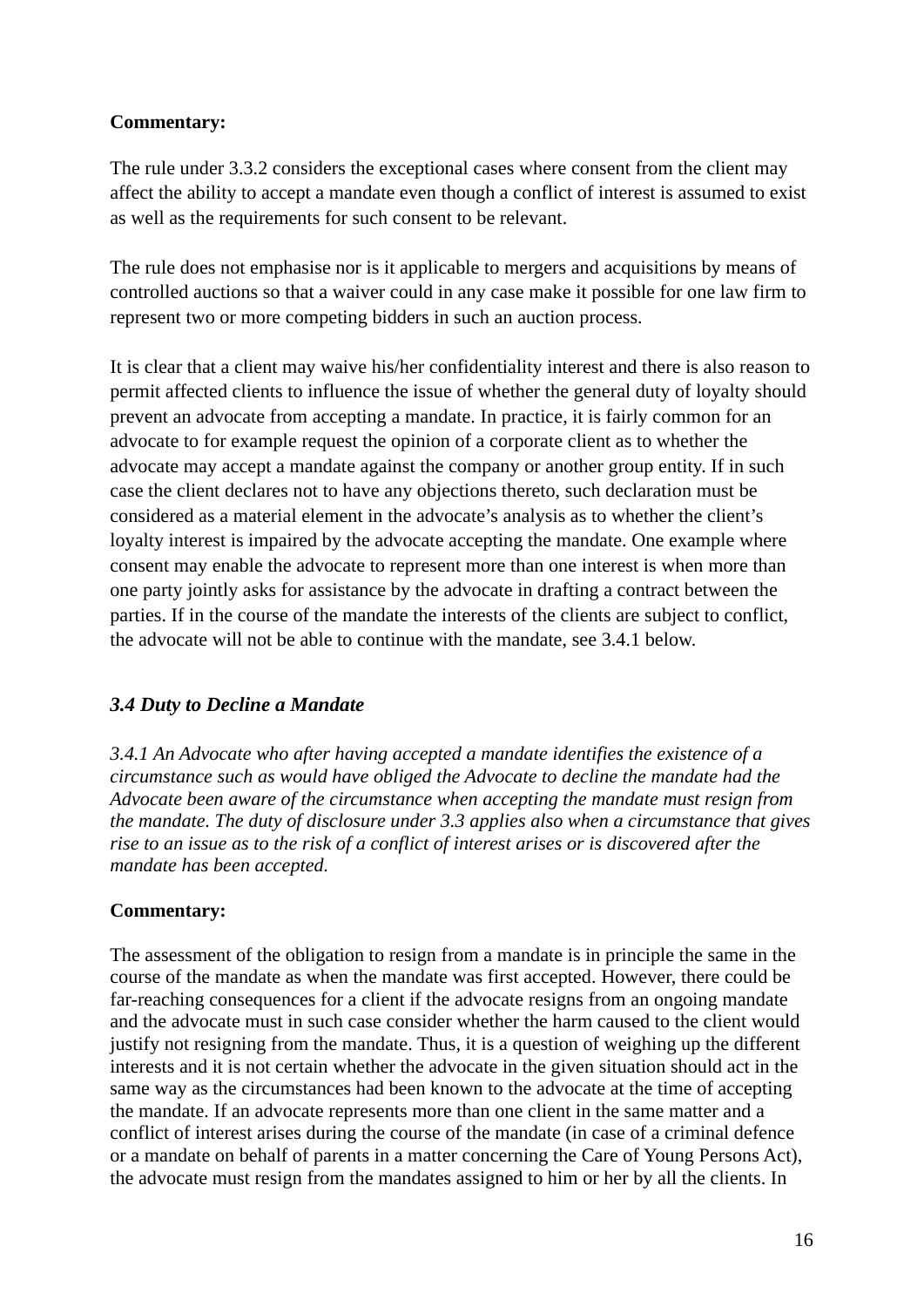such a situation, other legal practitioners at the same law firm or sharing office with the advocate in question are also obliged not to accept any of the mandates.

*3.4.2 An Advocate is also obliged to resign from a mandate if:* 

- *1. the Advocate is prevented from carrying out the mandate because of a statutory bar or similar circumstances,*
- *2. the client demands that the Advocate should act criminally or in breach of Good Advocate's Practice and despite having been made aware thereof maintains the demand,*
- *3. the client suppresses or distorts evidence or acts deceitfully and cannot be induced to rectify, or*
- *4. the Advocate, in order to avoid violation of the anti-money laundering legislation, reports a client to the police.*

#### **Commentary:**

The first three subsections of the rule correspond to the rules in subsections  $1 - 3$  of the second paragraph of former Section 15. The obligation to resign under the fourth subsection results from anti-money laundering legislation.

## *3.5 Conflicts of Interest of Colleagues*

*For the purposes of 3.2 and 3.4, a conflict of interest for someone else in the firm or in a shared office where an Advocate practices normally constitutes a conflict of interest also for the Advocate. An exception applies if a conflict of interest occurs due to the entry into the firm of a colleague and the conflict of interest for that colleague arises merely because of a mandate of a former colleague. Another exception arises when the colleague's conflict of interest is of the nature stated in 3.2.1, subsection 5, and circumstances are not such to make subsection 6 applicable.* 

## **Commentary:**

The provision expresses the so-called contagion rule. From a substantail point of view, the new main rule corresponds to the provision in former Section 14. However, it has been deemed appropriate to provide for two particular exceptions. The term 'someone else' refers to another colleague from the legal staff but the rule also applies to for example a managing director not practicing law.

According to the main rule, a conflict of interest for one advocate will thus 'infect' all others at the firm or in the shared office which the advocate is part of. The sharing relationship may arise in different ways. One possibility is that the advocate, without there being a formal company or partnership, collaborates with others in the shared office. The underlying principle is that a conflict of interest contagion will affect all those who collaborate in a manner so that, typically, there is a significant risk of information being compromised by the advocate's duty of confidentiality or discretion being unduly disclosed to a third party. Examples of cases where such a risk must be deemed to exist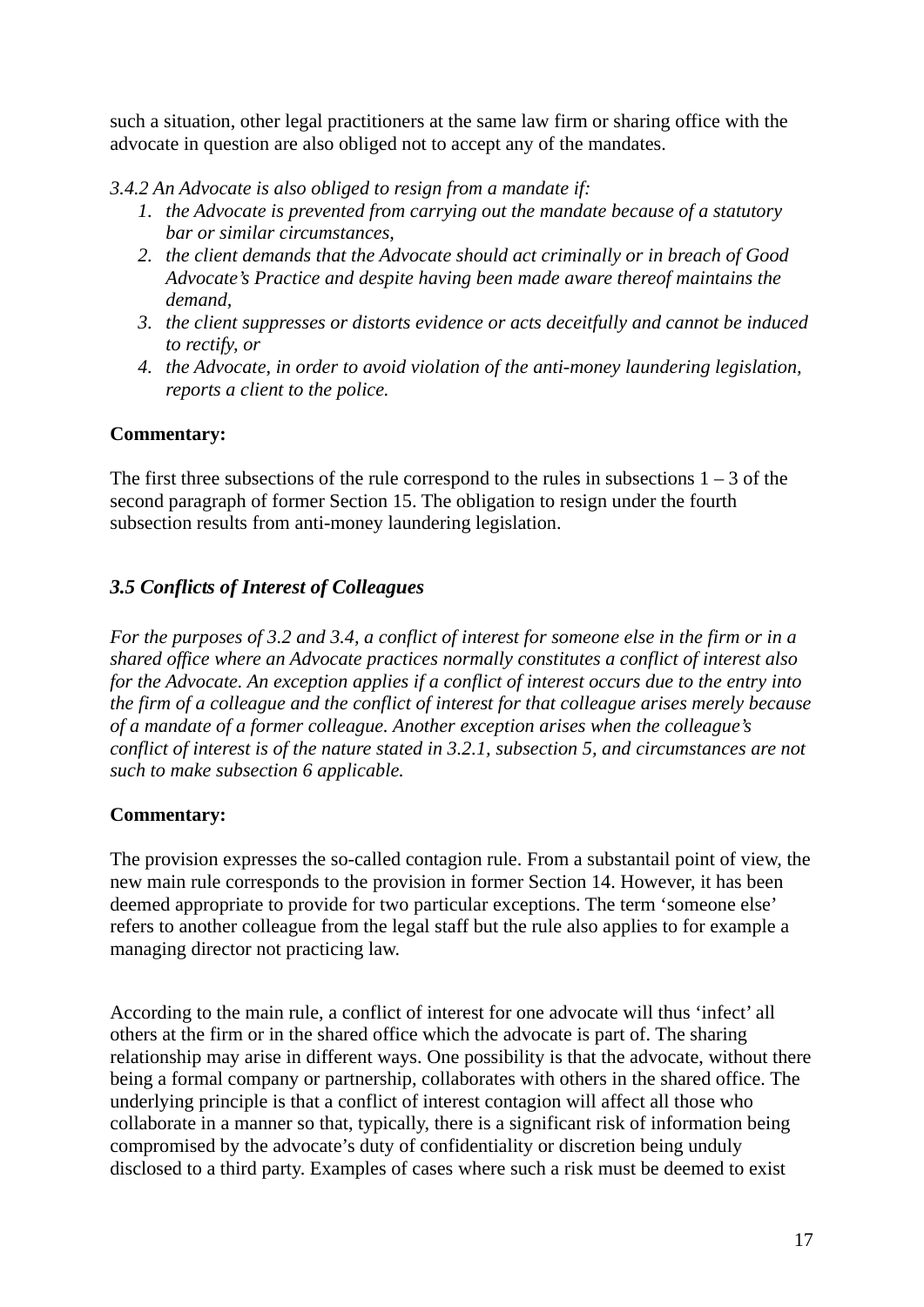are when the advocate shares premises, support personnel, printers, faxes and other similar office equipment. The contagion rule means that a conflict of interest which has arisen in one law office is spread to all other offices of that law firm including those located in other places within or outside of Sweden. It is in principle impossible to avoid a conflict of interest by putting up information barriers.

There are two exceptions to the main rule. The first applies to the common situation where an advocate switches law firms while the firm that the advocate is leaving (the old firm) handles a matter where the client's opposing party is assisted by an advocate at the firm which the advocate is joining (the new firm). According to the main rule, the change could bring about a contagion of the new firm with the consequence that the new firm must resign from its mandate on behalf of the opposing party. Such a rule would mean that clients frequently have to change counsel albeit there being no material reason to do so. The rule would often be too strict and consequently, an exception from the main rule is is called for. An absolute precondition for the applicability of the exception rule is that the transferring advocate when practising law at the old firm has had no dealings with or otherwise received confidential information about the relevant mandate and that the conflict of interest on the part of that advocate has been entirely brought about by conflict contagion from another advocate of the old firm. The second exception refers to an advocate at a firm having an interest of a personal nature in a certain matter. A typical case is that the advocate or a close relative has a financial interest in a company. In those cases, it has been deemed to o strict to let such a circumstance without exception mean that someone else at the firm cannot handle a mandate where a client has an interest opposing that of the company in which the colleague is interested. However, circumstances I the individual case may be such that it may be called into question whether the advocate handling the case can truly represent the client's interests against the interests of someone else at the law firm. Such a situation may be that the personal finances of a colleague at the firm could be substantially affected by the outcome of the client mandate in which case, the exception is not applicable.

#### *3.6 Right to Cease Acting when no such Obligation is at Hand*

*An Advocate may not without consent of the client resign from a mandate unless the Advocate is obliged to do so or if a valid cause may be invoked. A valid cause for resigning from a mandate may be that:* 

- *1. the client, when retaining the Advocate, intentionally withheld information which would have been essential for the Advocate's decision to accept the mandate,*
- *2. the client unreasonably burdens or troubles the Advocate and cannot be induced to rectification,*
- *3. the client instructs the Advocate to handle the mandate in a manner which is futile or contrary to the best interests of the client, and despite being made aware thereof, maintains the instruction,*
- *4. the client in essential respects acts against the Advocate's advice or otherwise demonstrates a loss of confidence in the Advocate, or despite reminders, fails to effect an advance payment or compensation to which the advocate is entitled on account of the mandate.*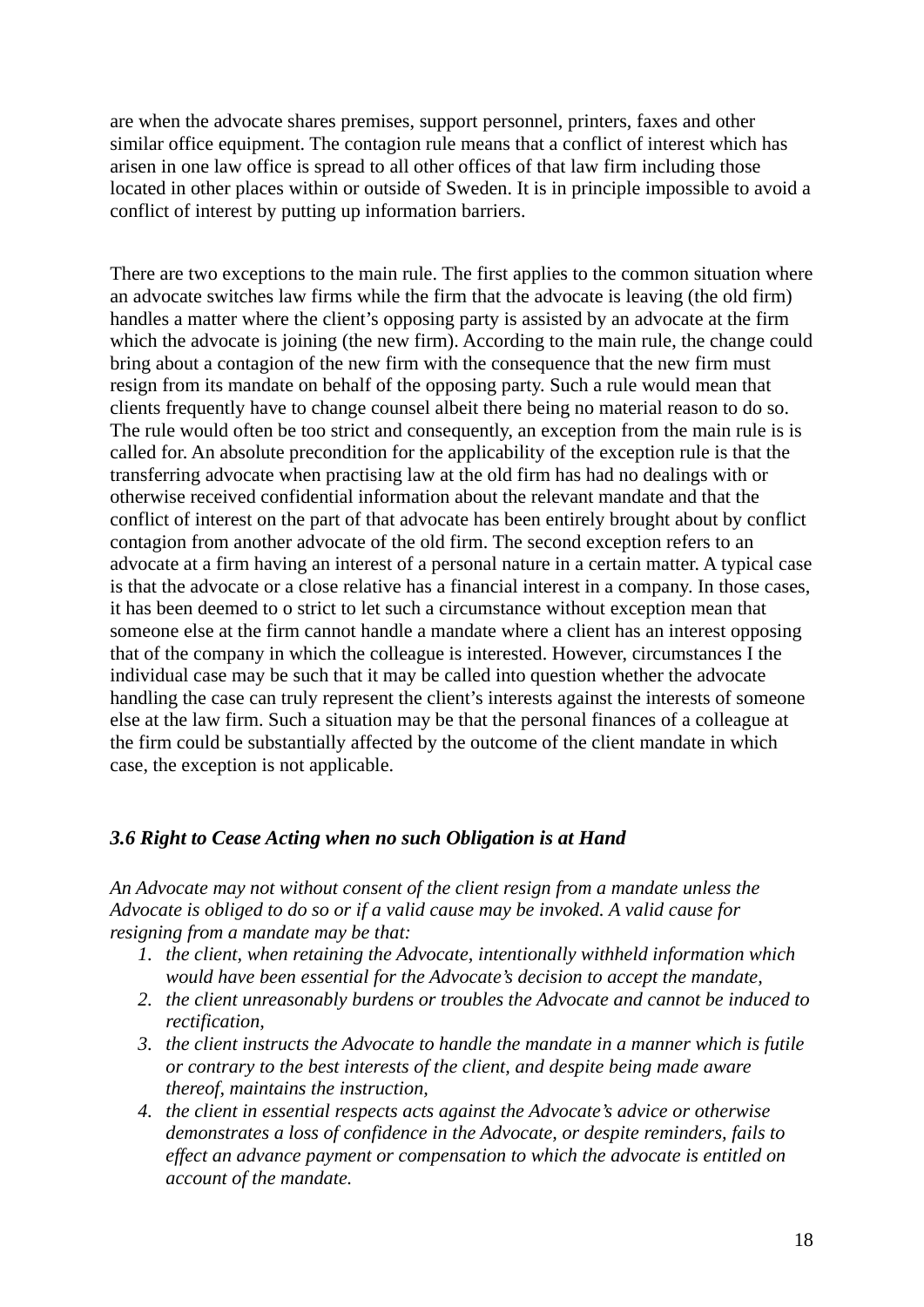The rule clearly stipulates the right of an advocate to renounce a mandate when the information given by a client and on the basis of which the advocate has accepted the mandate is false or incorrect.

#### *3.7 Stating Reasons for Ceasing to Act.*

*3.7.1 An Advocate wishing to resign from a mandate must inform the client of the reason therefore and at the client's request, give written notice thereof. Before resigning the Advocate must give the client reasonable time to retain another Advocate. Should an Advocate wish to cease acting as legal counsel in Court, it is the duty of the Advocate in accordance with Chapter 12, Section 18 of the Code of Judicial Procedure, on the basis of the power of attorney to safeguard the client's interests until the client has been able to take measures for legal representation.* 

*3.7.2 The stipulations in 3.7.1 do not apply when, to avoid violation of the Anti-Money Laundering Legislation, the Advocate must report a client to the police.* 

#### **Commentary:**

The rule has been reviewed and amended to accommodate for the provisions of the Anti-Money Laundering Act.

#### *3.8 Assignment as an Arbitrator or a Judge*

*The rules on conflicts of interest set out above do not apply when an Advocate is subject to conflict of interest rules of an arbitrator or a judge in a Court of Law.* 

#### **Commentary:**

The appointment of an advocate as an arbitrator has become common place. In such cases, the advocate is generally subject to the particular conflict rules which by law and/or the relevant institutional rules apply to arbitrators. These particular conflict rules are drafted so that a party wishing to challenge on the basis of a conflict of interest must do so within a certain period of time after having become aware of the relevant conflict circumstance. Otherwise, the right to challenge becomes precluded. The purpose of the preclusion rules is to prevent disloyal use of the rule concerning conflicts of interest.

Swedish advocates frequently participate in proceedings where the co-arbitrators are lawyers from other countries. It is important that all arbitrators are subject to the same rules on conflicts of interest. It would be undesirable if different bias rules were to apply to different members of the same arbitral tribunal, in that the Swedish advocates are subject not only to the bias rules applicable to the actual arbitration but also to the rule on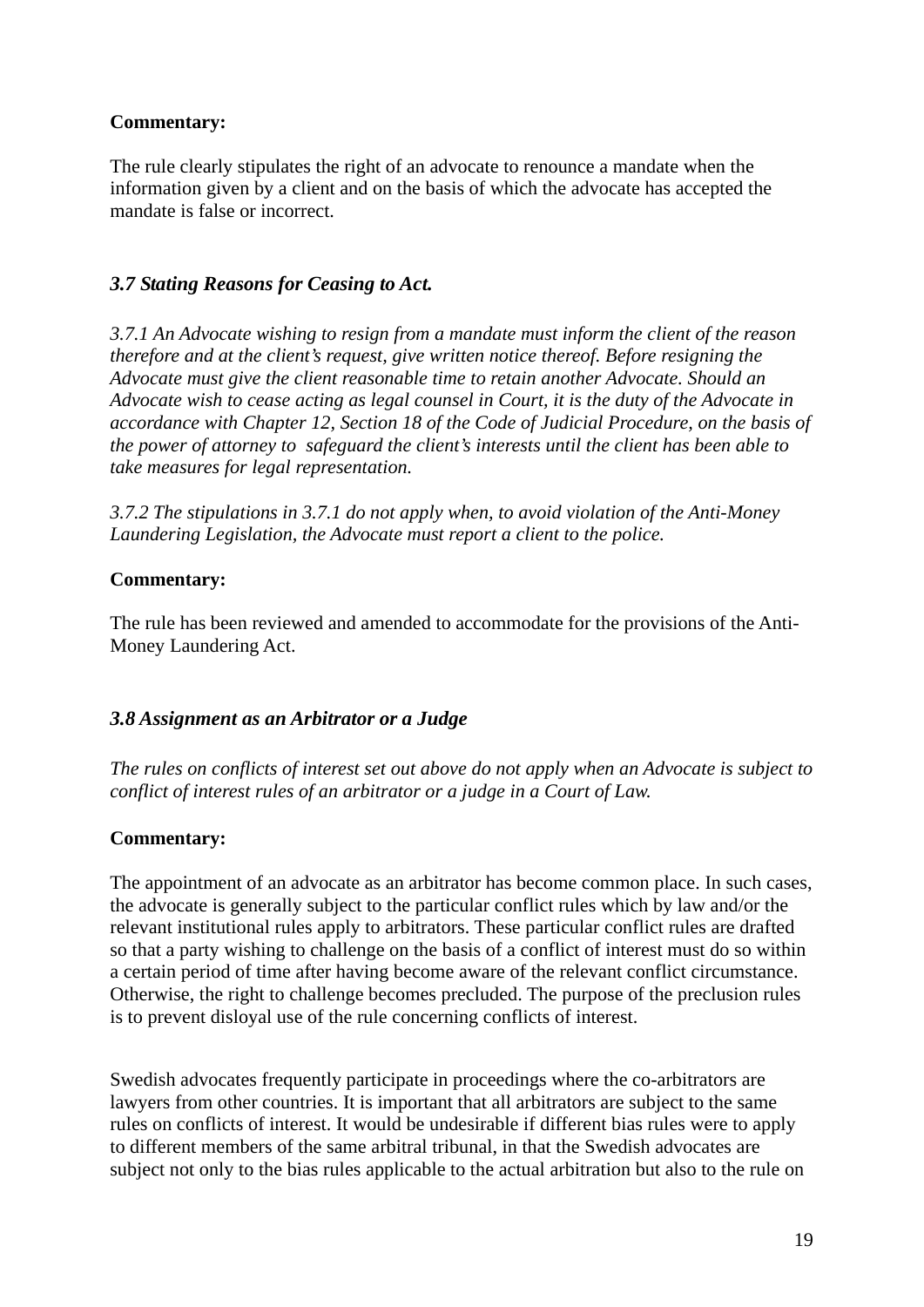conflicts of interest that follow from the deontology of the Swedish Bar. In addition, the effect of the arbitral preclusion rule is weakened if a party omitting to observe the time restriction may in fact force an arbitrator to resign by threatening him or her with disciplinary action. The bias rules applicable to arbitral proceedings have been appropriately composed by the legislator. Thus, there is no need for an additional regulation. To some extent, the present rule means a return to the legal state that prevailed under the earlier precedents of the Disciplinary Committee to the effect that an advocate when sitting as an arbitrator is exempt from disciplinary control since such activity is not deemed to constitute good advocate conduct. However, entirely removing the ethical rules applicable to advocates with an arbitration commitment is unwarranted. In a conflict of interest it is sufficient to give precedence to the arbitration rules.

In case of a conflict of interest of a colleague and that of an arbitrator in connection with a new assignment, the mandate of an arbitrator shall of course be assessed in the same way as a regular client mandate, i.e. a conflict of interest relating to an arbitration mandate will have an overall effect on a law firm.

The same applies to an advocate who acts as an adjunct judge in court on a temporary basis. The conflict rules of the Swedish Code of Judicial Procedure are here sufficient.

## *4 Fee and Statements of Accounts, etc.*

#### *4.1 Calculation of the Fee and Invoicing*

#### *4.1.1 The fee charged by an Advocate must be reasonable.*

#### **Commentary:**

The client shall enjoy the privilege of being charged a reasonable fee. According to the legislative history of Section 8, subsection 7, second paragraph of the Code of Judicial Procedure, a professional fee is unreasonable when there is cause to take disciplinary action against an advocate. Seeing as the legitimacy of a professional fee is dependent on a multitude of factors, each of which is difficult to assess and hold separate, the assessment of a professional fee must be exercised with discretion. Hence, the assessment may not be based on the advocate failing to comply with good advocate conduct or arriving at the same decision as a court of law. The rule should not be seen as an impediment for the advocate to use his/her own discretion to decide upon a suitable fee. However, the objectives of good advocate conduct are violated when flagrantly ignored by an advocate. (See Wiklund, Good Advocate Practice, p. 360).

When the reason for renouncing a mandate can be assignable to the advocate, the professional fee shall allow for any additional expenditure which the client may be encumbered with.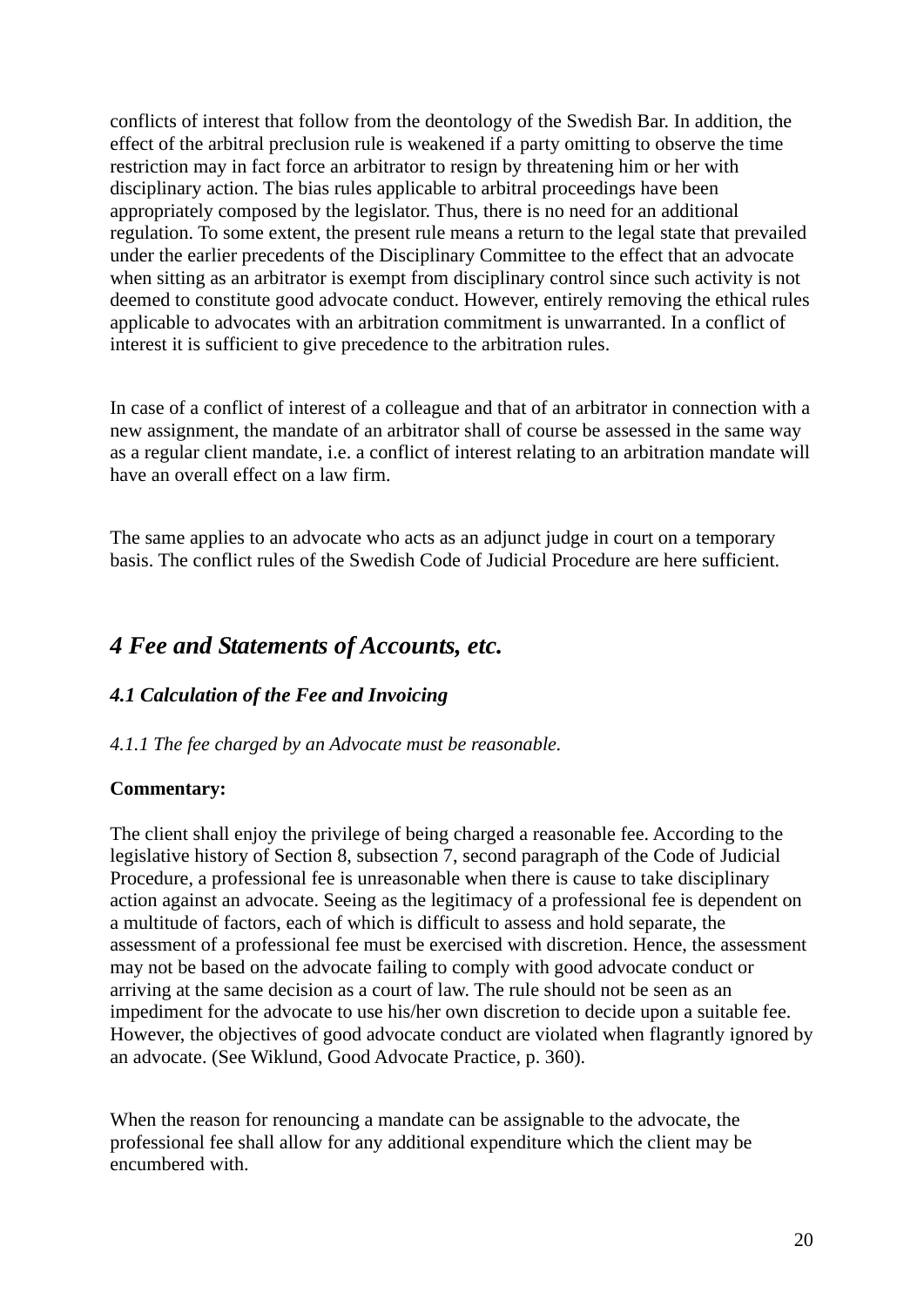*4.1.2 In determining what constitutes a reasonable fee for a mandate, regard may be had to what has been agreed with the client, the extent of the mandate, its nature, complexity and importance as well as the Advocate's expertise, the result of the work and other such circumstances.* 

### **Commentary:**

The rule exemplifies what should be taken into account when deciding upon a reasonable fee. The professional fee payable by a client in lieu of a mandate is subject to the provisions of civil law and adjusted by way of an agreement between the client and the advocate. However, the agreed professional fee, whether fixed or hourly, must also be assumed reasonable in line with good advocate conduct. A fixed fee that is agreed in connection with an advocate accepting a mandate is conditional on the advocate having a rough idea of the extent of the mandate.

A professional fee agreement is considered to exist when an advocate accepts a mandate subject to statutory compensation or compensation from an insurer or similar entity (such as a non-profit organisation). However, in case of an insurance cover or similar, the advocate may reserve the right to abstain from that type of compensation on condition that this is explained to the client when the mandate is accepted (compare 4.4.2 and 4.4.3).

The extent of a mandate usually means the length of a mandate although not the actual time that the advocate spends on a mandate but the expected time needed to complete a mandate. The character of a mandate may refer to the necessity of an expedited handling of a matter and consequently, the constant availability of the advocate or specific demands on the law firm of that advocate. The extent and character of a mandate may also incorporate the constraint of the advocate in the sense that the advocate is prevented from accepting other mandates. The novelty of a problem or solution that an advocate may have to face is usually assigned to the complexity of a mandate and expertise of the advocate. The importance and outcome of a mandate is in every respect for the benefit of the client. The importance of a mandate may also refer to the capital value of a disputed object or a specific responsibility entrusted to the advocate or rising from a mandate. Expertise includes among other the advocate's specialist knowledge in the area to which the mandate relates.

*4.1.3 An Advocate may only receive compensation in the form of customary means of payment. The fee charged does not have to be itemised but, on demand, the Advocate is obliged to provide the client with a written account of the work carried out. If the Advocate charges the client for disbursements, the nature thereof such must be clearly specified.* 

#### **Commentary:**

Traditional forms of payment include cash, cheques and bank drafts or similar (see the guidelines issued by the Board of the Swedish Bar Association on 26 May 2000). A set-off payment is also considered to be a traditional form of payment when deducted from a client funds account. The client's right to request a written report on work carried out to date also applies to publicly funded mandates where the client is liable to pay the entire or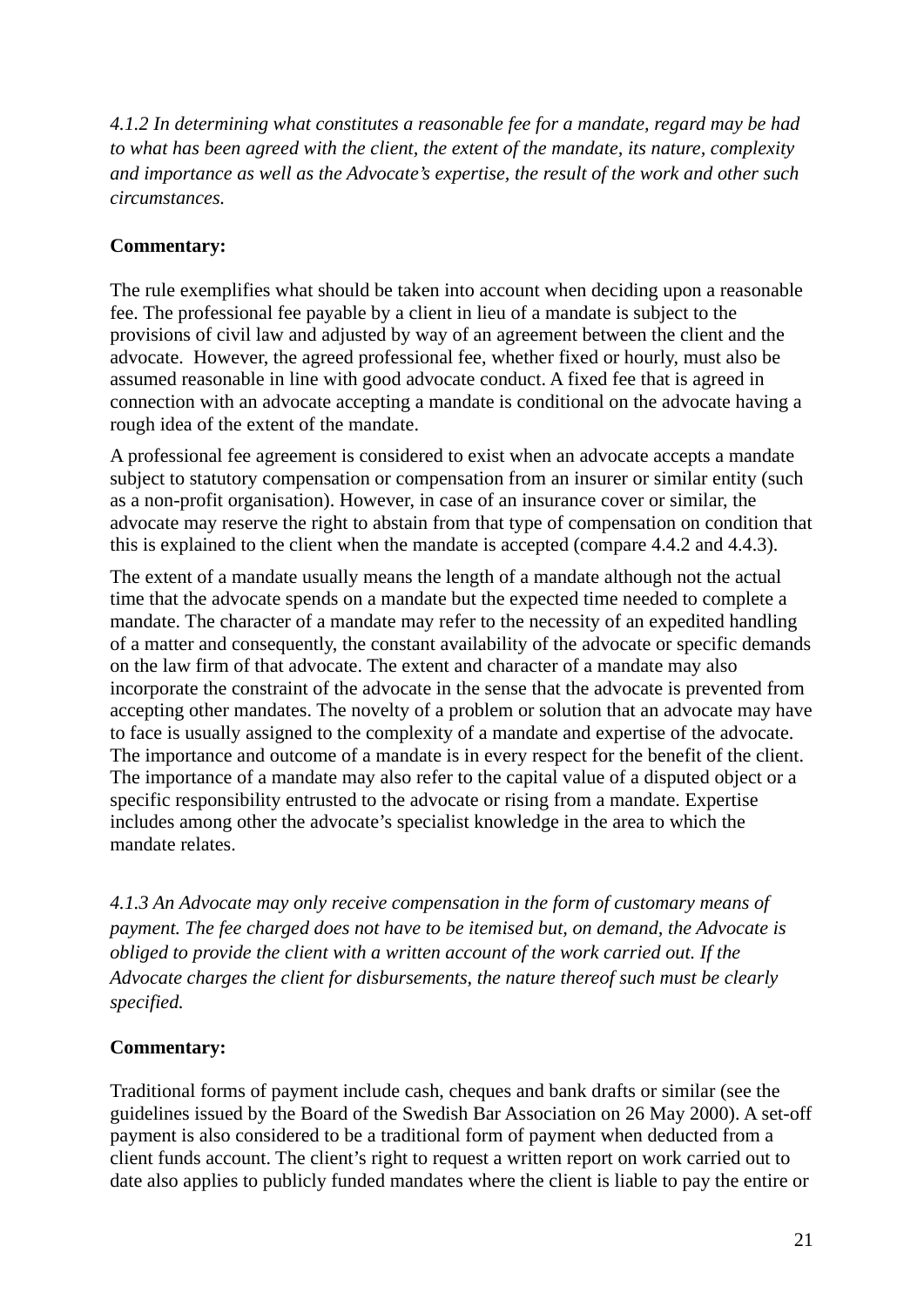part of the fee. A written report must be detailed and comprehensible to allow for an assessment of the legitimacy of the fee charged.

*4.1.4 In connection with accepting a mandate, the Advocate should state charging principles and inform the client invoicing routines which the Advocate intends to apply. Fees may be invoiced either by way of a partial invoice, an invoice on-account or by invoicing after completion of the mandate.* 

 *Partial invoicing means charging a final fee for part of the Advocate's work attributable to a certain period or for a specific part of the work. On-account invoicing means invoicing part of the final fee without specific attribution to a certain part of the work. Invoicing of on-account work must be accounted for in the final invoice.* 

#### **Commentary:**

The advocate must when accepting a mandate give details of the invoicing principles and routines that the advocate intends to employ. Invoicing principles determine the size of the fee charged (compare 4.1.2 above) whilst invoicing routines determine the type and frequency of the invoice issued. In the event of the cost of the services rendered by the advocate being agreed prior to the start of the mandate, the advocate is liable to notify the client of such cost or when requested by the client. This rule takes into account the socalled Services Directive (the Services Directive 2006/123/EG adopted by the European Parliament and Council). Information about invoicing routines is conditional if an advocate wants to renounce a mandate on the basis of a payment default (compare 3.6, subsection 5). In the event of recurrent mandates from the same client, the advocate is considered to have fulfilled his or her duty to inform the client of relevant invoicing routines as long as this is done once and the relevant information has not been changed. In case of a dispute with a client, the advocate has burden of proof that he or she has complied with the duty to inform the client. Consequently, there are various reasons to document the invoicing principles and routines agreed with a client. See also 4.4.1 and 4.4.3.

The second paragraph of the rule refers to different forms of invoicing. The advantage with interim invoicing is that the professional fee charged is settled before each new issue of invoice with no need for a final invoice. The disadvantage with interim invoicing is that it is not possible to review the final outcome of the services rendered in the same way as with a final invoice following an on-account invoice. An on-account invoice only allows for a reasonable estimation of the work carried out plus any so-called wasted time or time set aside by the advocate on behalf of the client. A retainer mandate means that the advocate receives an advance payment of the professional fee agreed with the client for the execution of a specific mandate during a specific period of time. However, if the specific mandate does not go according to plan, the advance amount paid may be deducted as the agreed disposal period passes by. Retainer mandates the prime purpose of which is to prevent an advocate to act on behalf of an opposing party are prohibited.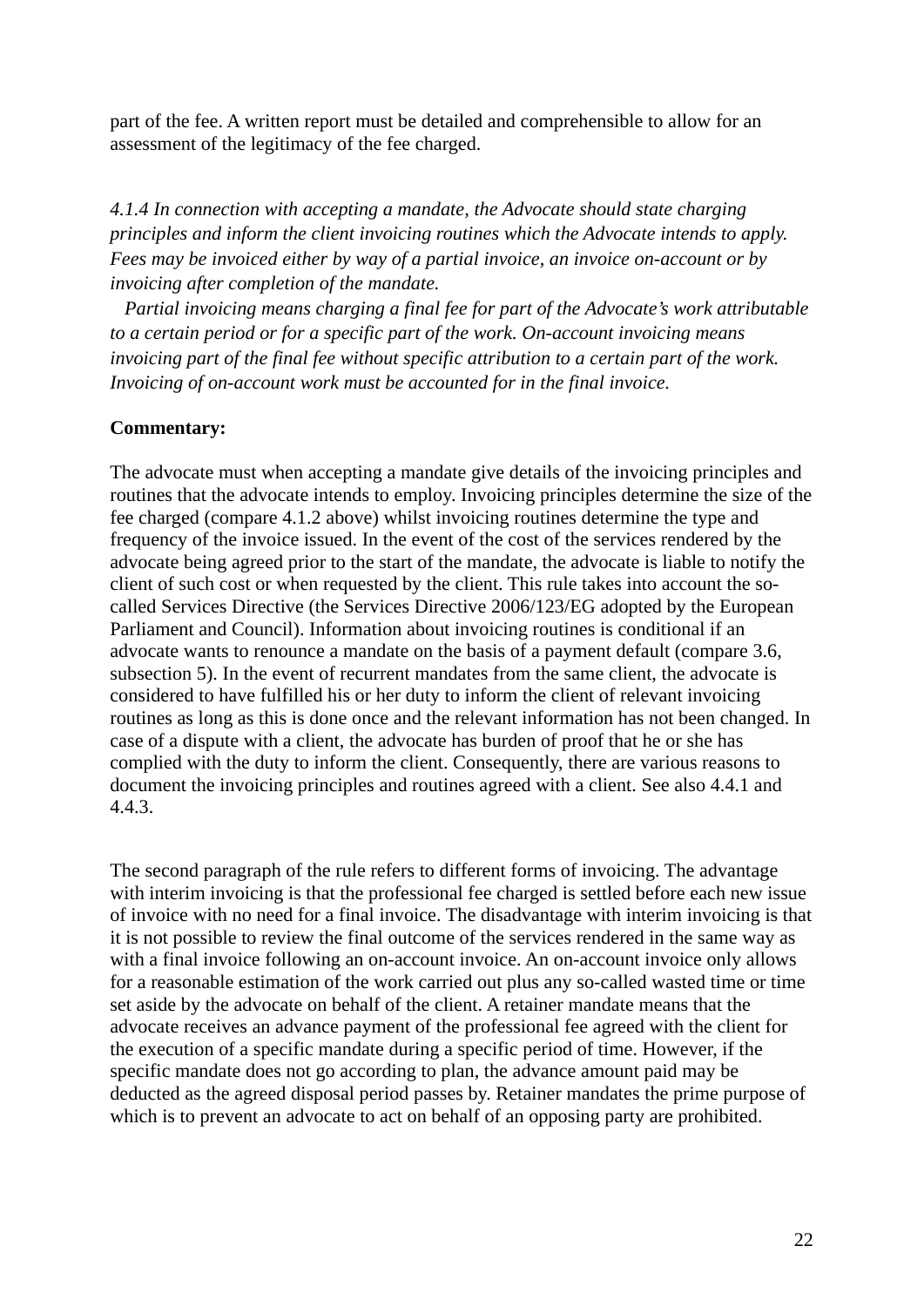## *4.2 Contingency Fee Agreements*

*4.2.1 An Advocate may not, except for special cause, enter into a fee agreement with a client which gives right to a quota of the result of the mandate.* 

#### **Commentary:**

The rule generally prohibits an advocate to enter into a professional fee agreement that entitles an advocate to a quota of the result of a mandate unless for specific reasons. Specific reasons for allowing such an agreement are for example when an advocate is representing the interests of a collective action or engaged in a cross-border mandate the handling of which is required outside of Sweden. However, in the latter case, the question is whether parts of a mandate concerning a dispute could be handled in Sweden. Another exception is when a client without a quota agreement finds it difficult to get access to justice. The rule conforms with CCBE's Directives on Good Advocate Conduct within the EU (see item 3.3 therein) on the prohibition of profit quota agreements or *pactum de quota litis* or *contingency fees* but it also takes into account such specific circumstances that may motivate the authorisation of a particular profit quota agreement.

*4.2.2 An agreement which entails that the Advocate takes a financial risk in the outcome of the mandate must not result in the Advocate's interest in the matter becoming disproportional or otherwise having an adverse effect on the Advocate's carrying out of the mandate.* 

#### **Commentary:**

Risk agreements have never been expressly prohibited in Swedish law. However, risk agreements have traditionally been deemed as incongruous by the Swedish Bar Association. The reason for this is that a risk agreement is considered to intrude on the rule that an advocate's fee should be reasonable and evade the principle of an advocate refraining from all financial involvements with a client.

Whatever the circumstances, the rule prohibits a professional fee agreement where the advocate is taking such a financial risk in the outcome of a matter that the advocate may find it financial benefitting to act or omit to act in the best interest of the client. An example of such a circumstance is when an advocate recommends a client to accept a legal conciliation which results in a worse outcome for the client than what would otherwise have been the case. Nor may an advocate become so financially dependent on the outcome of a case that his or her independence is put in jeopardy.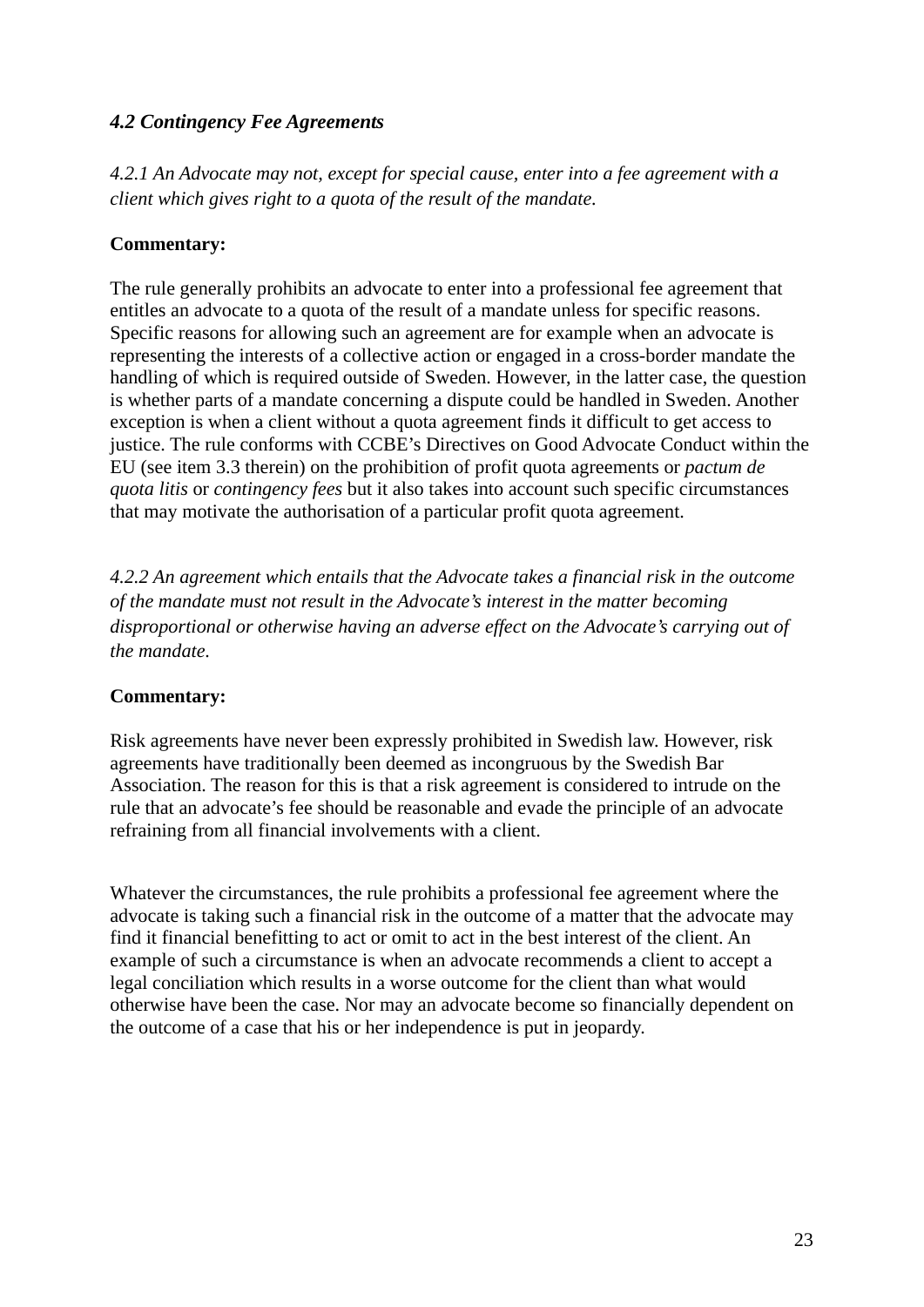## *4.3 Fee for a Legal Procedure*

*A fee charged on account of a legal procedure may not, unless for special cause, exceed the fee for which the Advocate, on behalf of the client, claims that the opposing party be ordered to pay.* 

#### **Commentary:**

In this context, a legal procedure is when a court of law or any other authority examines the claims for costs submitted by the involved parties. The determination of a professional fee in a legal procedure is dependent on various factors. The examination of a claim for costs ultimately determines the amount payable by the opposing party to the client. The same examination will also give the client an idea of what is a reasonable professional fee.

A specific reason for charging a client more than the claim for costs submitted in a legal procedure may be that the client for business reasons or to protect consumer or employer interests does not wish the opposing party to pay a higher amount than the claim for costs submitted. Another specific reason may be of a more tactical nature, i.e. when a claim for costs is withdrawn on the basis of an expert opinion is thought not to promote the client's case or nonparticipation of a witness. In the event of a deviation that does not comply with the client's instructions, the advocate is obliged to consult the client prior to submitting the claim. Another specific reason is when an advocate acting as private defence counsel or engaged in another type of legal matter (e.g. a fiscal matter) submits a claim for compensation relating to services rendered as a defence counsel or representative on behalf of a client in line with statutory standards for compensation irrespective of whether or not the advocate has reserved the right to charge the client more.

## *4.4 Financing of the Mandate*

*4.4.1 An Advocate must inform the client of existing possibilities of having the mandate financed by public means or by insurance and explain the terms and conditions therefore. An Advocate shall assist in safeguarding the rights of the client in this regard.* 

#### **Commentary:**

The rule does not stop an advocate from declining financing by public means or an insurance cover or similar when accepting a mandate. The duty to inform the client of the terms and conditions for such financing of a mandate is very important and must take place in connection with the mandate being accepted whereupon the client should also be advised that such financing does not cover the costs of the opposing party. It is also important to inform the client of other restrictions that may result in a mandate being insufficiently funded. If a mandate financed by public means, an insurance cover or similar is accepted, the advocate is liable to assist the client with the application, registration and settlement procedures. However, the advocate is usually not permitted to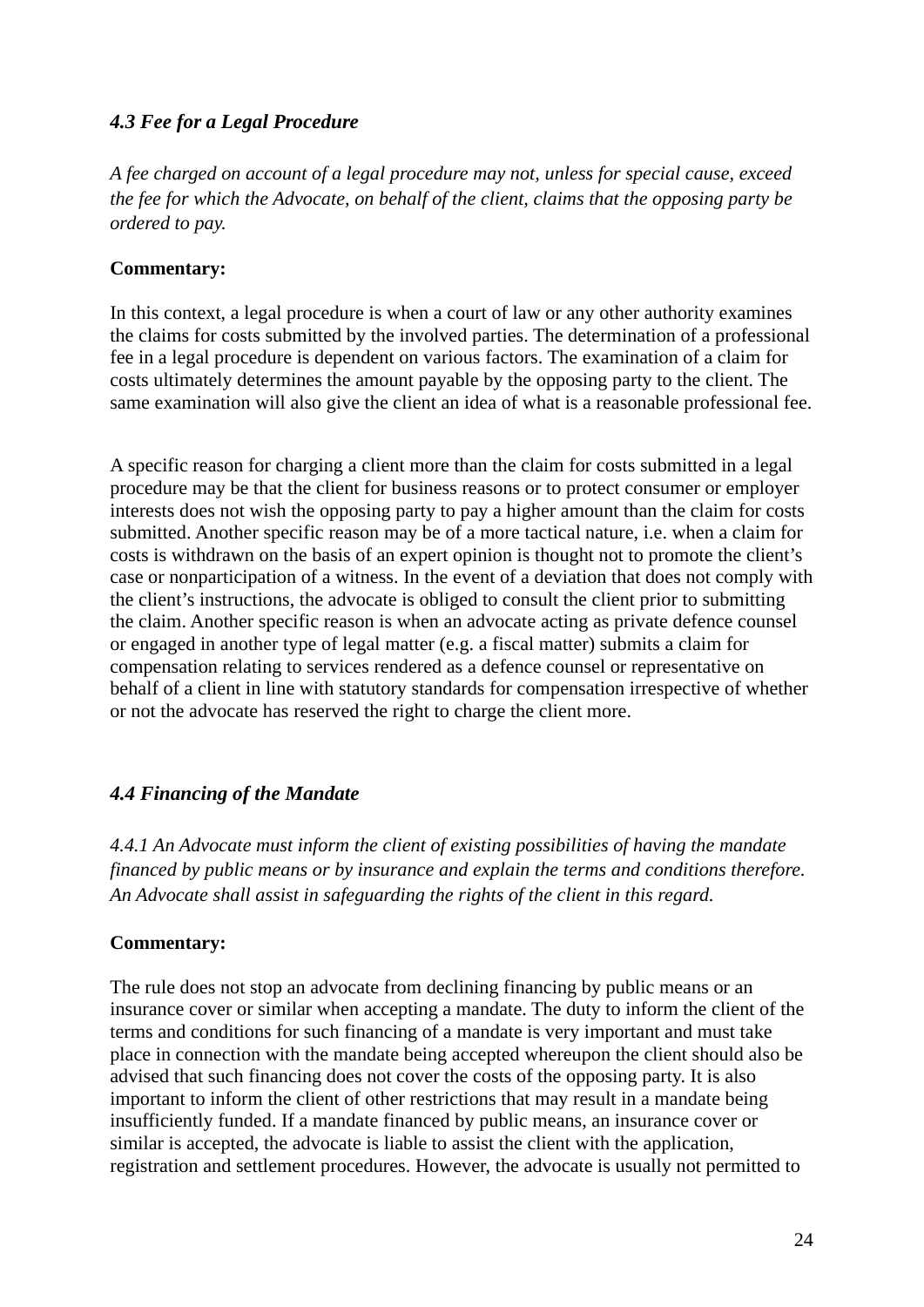ask the client for an advance payment or that the client pays any excess due in relation to an insurance claim or similar, nor is the advocate permitted to ask the client to personally deal with any insurance claim.

Prior to accepting a defence mandate which does not entail the advocate acting as a public defence counsel (private defence counsel), the advocate shall in line with 4.1.4 clarify to the client the invoicing principles and routines which he or she intends to use. The advocate must also clarify to the client whether he or she intends to deviate from the statutory compensation normally applicable to a public defence counsel and whether the compensation paid by public means in case of a successful court ruling may be limited to the compensation usually awarded a public defence counsel. As regards a written clarification, please refer to the commentary to 4.1.4.

*4.4.2 An Advocate must not for work as a public defender or as a representative under the Legal Aid Act reserve the right to or receive from the client or another part a fee or any other compensation in addition to the compensation determined by the competent authority.* 

#### **Commentary:**

This rule relates to the same prohibitions as provided for in the regulations and incorporates every proviso on legal aid. A defence mandate may be accepted without the client initially requesting the appointment of a public defence counsel. For example, this may be the case when a client wishes to avoid the publicity that follows an appointment of a public defence counsel. If this is the case and the case is not subject to secrecy or the initial representative being replaced through the appointment of a public defence counsel, the advocate in question shall be entitled to charge the client for any representation rendered. However, this is subject to such representation being kept separate and verified at the time of the advocate accepting the relevant mandate.

*4.4.3 When accepting a mandate covered by legal cost insurance, the Advocate shall inform the client whether he intends to deviate from the standard compensation specified in the terms of the insurance policy.* 

## **Commentary:**

The duty to clarify the advocate's intentions as to standard forms of compensation shall apply alongside the duty to inform about invoicing principles and routines (compare with 4.1.4).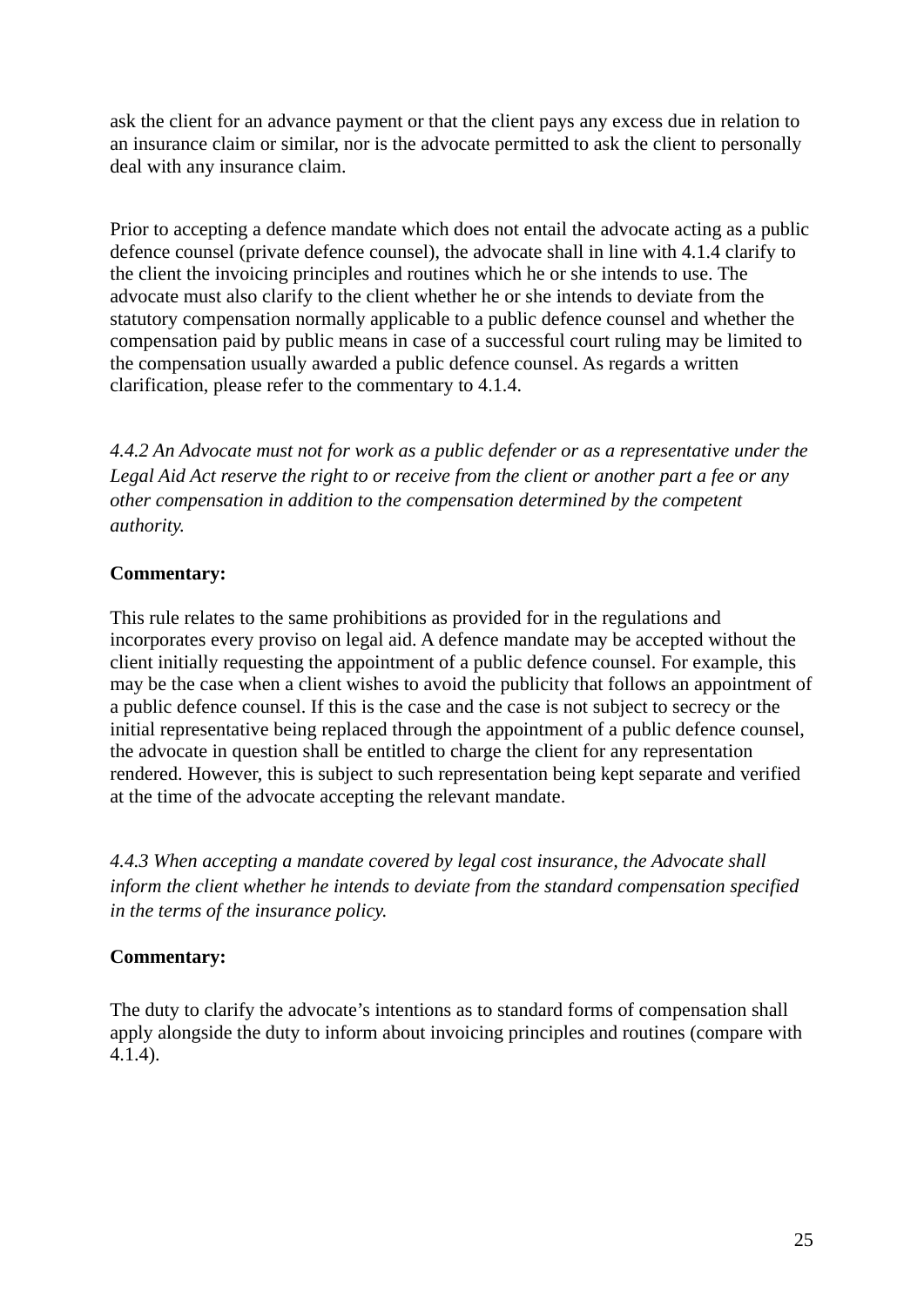#### *4.5 Advance payment*

*An Advocate may ask for advances to cover disbursements on behalf of the client. The Advocate may also, if agreed on acceptance of the mandate or if otherwise reasonable, demand an advance payment on the fee. An advance payment constitutes client funds. When a fee is paid from a client's account, an invoice showing the payment shall simultaneously be sent to the client.* 

#### **Commentary:**

An advance payment constitutes a deduction from a client's funds account. Accounting regulations include specific rules for the management of client funds. When a professional fee is settled by a client's funds account, the client shall simultaneously be issued with an invoice with details of the payment made and deduction on account regardless of whether it is an interim, on-account or final invoice. The advocate does not need the client's approval before deducting the client's account.

In the event that the possibility of an advance payment is not agreed prior to accepting a mandate, the advocate shall still be entitled to ask for an advance payment if deemed reasonable. For example, the circumstances that exist when a mandate is assigned may be incorrect or incomplete. This is deemed to apply to all incorrect or incomplete circumstances whether assignable to the mandate or client. If an advocate when receiving a mandate is under the impression that the mandate in question is fairly straightforward and it later transpires that the mandate is of a more complex and demanding nature than initially anticipated, the advocate shall be entitled to ask the client to make an advance payment bearing in mind the changed circumstances. The same shall apply if there is a considerable risk of the advocate not being paid for services rendered. The question is whether the initial intention of the client was to mislead the advocate about his or her financial situation. An advocate shall always have the right to ask for an advance payment to cover for recurring expenditures even if not provisionally agreed at the time of accepting the mandate. Accordingly, an advocate is entitled to request that a client provides him or her with the means necessary to cover for any expenditures arising on behalf of the client. In accordance herewith, the advocate shall also be entitled to ask for compensation from the client for expenditures when a mandate is not yet accomplished.

This rule affects the advocate's right to renounce a mandate owing to a default payment. As with any renouncement of a mandate, the advocate must take into account the situation in which he/she puts a client when renouncing a mandate. Hence, the advocate may not ask for an unreasonable advance payment and should always give the client reasonable time to pay during which the advocate is obliged to take the necessary measures to ensure that the client's legal rights are unaffected.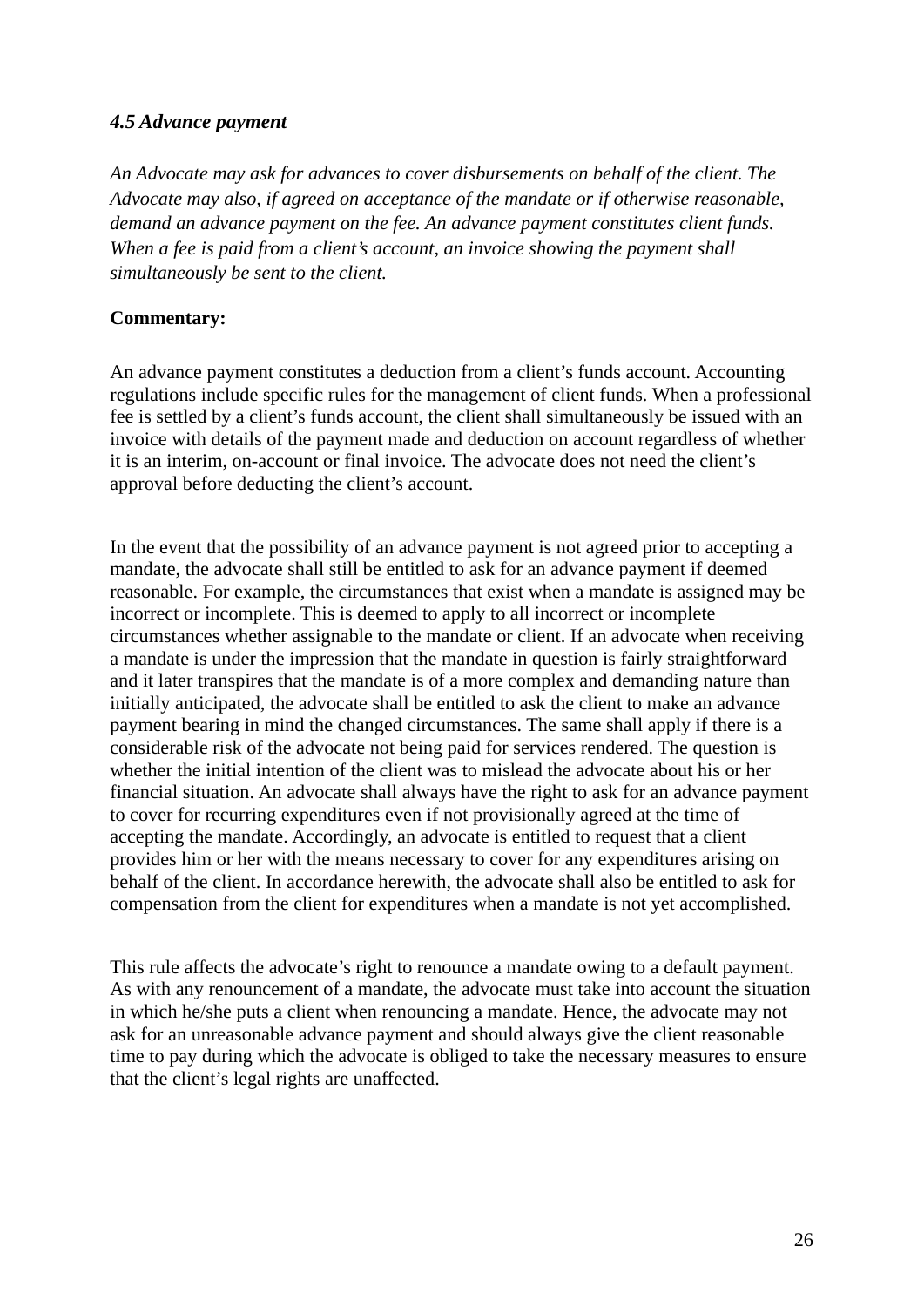## *4.6 Final Invoicing and Accounting*

*4.6.1 When a mandate has been completed or otherwise terminated a final invoice is to be sent to the client, without delay, except where only partial invoicing is applied.* 

#### **Commentary:**

The nature of a mandate is indicative of when it will be completed and the liability to issue a final invoice arises. A mandate relating to representation in a legal proceeding is usually not considered to be completed until the court has reached a final decision. Representation that follows a court ruling is generally seen as a new mandate unless otherwise specified. A final invoice is always required when a mandate is subject to onaccount invoicing. The final invoice should give details of the total professional fee charged for the entire mandate plus previous on-account charges.

An interim invoicing may refer to the consecutive services that an advocate provides on behalf of a client in the course of more than one mandate, e.g. representation in different matters during one quarter of the year or a specific month. Such consecutive services may also be subject to on-account invoicing provided that it is followed up with a final invoice, for instance on an annual basis.

*4.6.2 If an Advocate receives funds in the course of the mandate, a final statement of account shall be submitted to the client without delay and any balance in the client's favour shall be paid to the client unless otherwise agreed, or results from the nature of the mandate. An Advocate must not, as a condition for payment, request that the client approves the fee charged or the final statement of account. Nor may an Advocate by agreement or reservation relieve himself of the accounting duty.* 

#### **Commentary:**

The principal rule is that any balance due to the client shall immediately be credited the client unless otherwise agreed or because of the nature of the mandate. An agreement is an understanding that gives rise to the question whether an advocate's right to compensation should also entitle him or her to an advance payment. The nature of a mandate refers for example to administration and liquidation mandates that require continuous funding to enable implementation.

The rule also manages to communicate the fact that an advocate's mandate does not only involve the management of funds.

*4.6.3 An Advocate's statement of account must be clear and unambiguous. The statement of account must specify what the Advocate has received on account of the mandate and the disbursements made by the Advocate as well as the fees invoiced and deducted. Dates*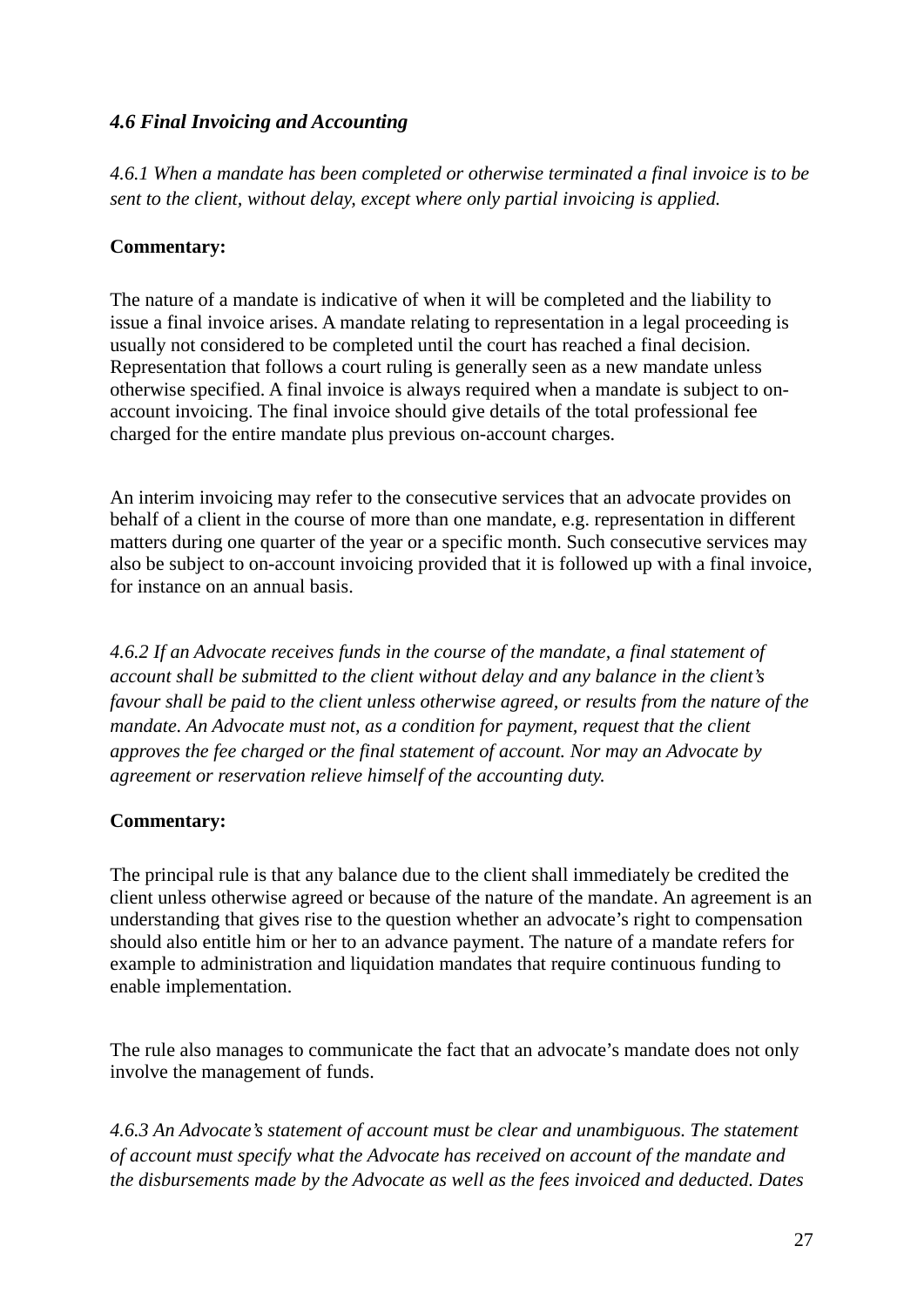*of receipt and payment of each partial amount must be specified. The statement of account must be dated.* 

## **Commentary:**

If a settlement of account fulfils the basic requirements for clarity and transparency and every other provision of the rule, a computer-based settlement of account may be produced and referred to in connection with invoicing. As regards expenditures, the rule stipulates that it should be clearly specified in writing what each and every expenditure relates to (compare with 4.1.3). Consequently, expenditures cannot be shown as single accounting items. Invoiced expenditures must correspond to an actual cost unless otherwise agreed with the client. For example, an advocate is not usually permitted to charge a standard amount to a client for an individual office expenditure.

*4.6.4 The duty, in certain cases, annually to account for management of funds and render a statement of income to the authorities is regulated by law and the Accounting Standards of the Bar Association.* 

## **Commentary:**

The rule relates to the special accountability that applies to the management of funds in addition to the final settlement of account. According to Section 5 of the Accounting Standards, an annual account must be submitted no later than 1 April and include details of the management of funds over the past calendar year if the advocate during this year has had an account claim in excess of a basic amount or, if using a slightly more modern term, a price base amount. If a final mandate account has been submitted prior to 1 April, no rendering of accounts for the previous calendar year is required according to the Accounting Standards. With regard to the accounts layout and other rules, please refer to the Accounting Standards. The duty to render a statement of income also applies to the management of funds on behalf of an individual or an estate of a deceased person regulated by the Income Tax Act (2001:1227).

# *5 Relations to the Opposing Party*

## *5.1 Improper Measures*

*An Advocate must not seek to promote the client's cause by taking improper measure in relation to the opposing party.* 

*Improper measures are,* inter alia*,* 

*1. reporting to an authority about crime or anything else which lacks foundation or relevance to the mandate or threatening to file such report,*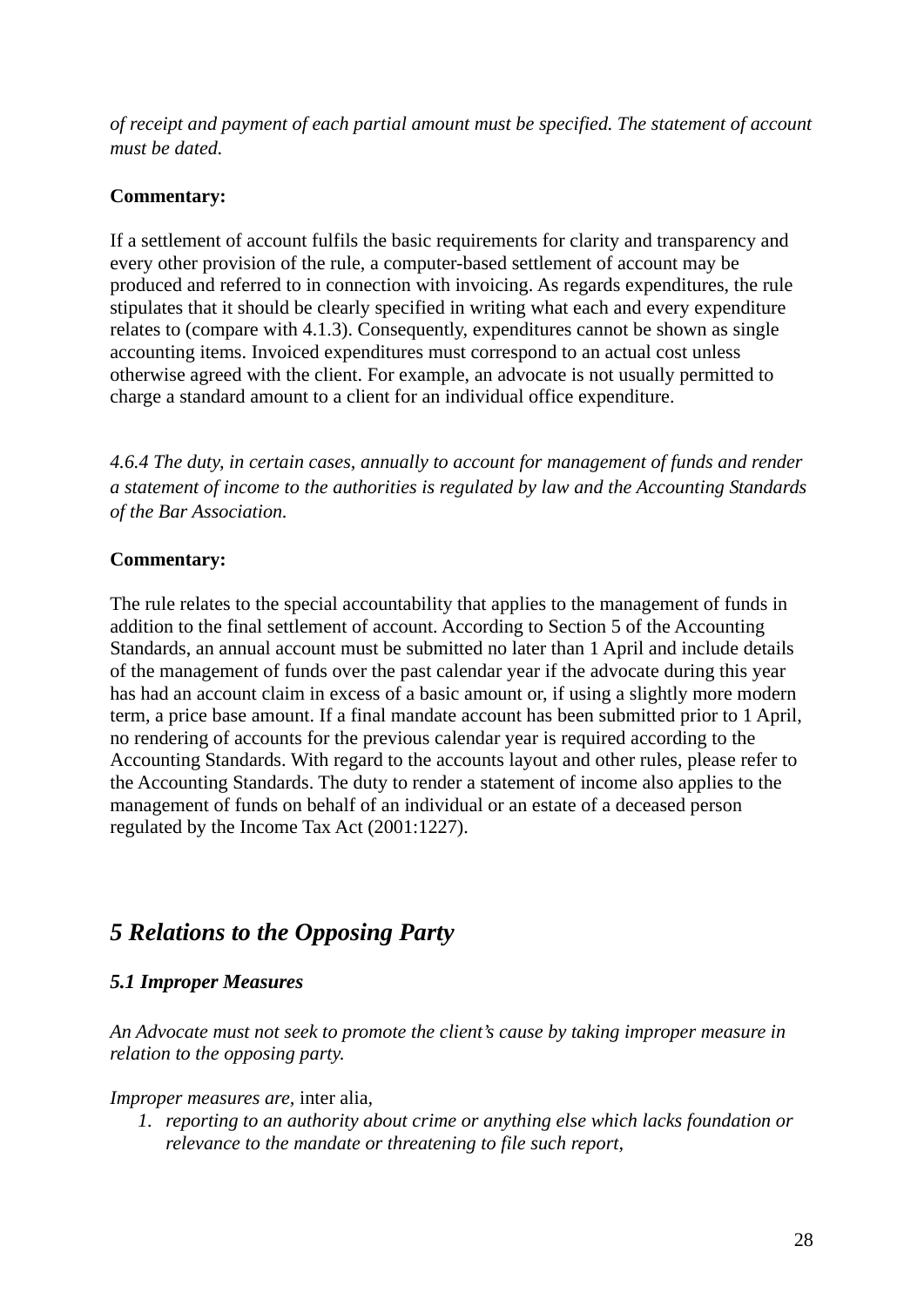- *2. applying for a summary payment order, filing an application for bankruptcy or payment demand before applying for bankruptcy in circumstances where the Advocate knows that the claim for payment is contested on a basis which is not manifestly unfounded,*
- *3. scandalising the opposing party or threatening to do so , or*
- *4. unwarranted contact with a third party or threatening such conduct.*

The rule is partially identical with Section 38 of the preceding rule. However, the new rule is more transparent and has been adapted to the recommended practice of the Disciplinary Board by way of the second item in the second paragraph. In addition, the third item under the same paragraph has been amended to include all acts or threats of scandalising regardless of where this takes place. An act of scandalising is when an advocate makes unwarranted remarks to an unspecified party.

#### *5.2 Advance Notice of Legal Action*

*5.2.1 Legal action must not be taken against an opposing party unless the opposing party is given reasonable time to consider the client's claim and to reach an amicable settlement.* 

*5.2.2 However, legal action may be taken without prior notice if a delay would entail a risk of loss of the legal rights or other damage, or if there are other special reasons for taking such action.* 

#### *5.3 Disparaging Information*

*An Advocate may not in the course of a legal proceeding submit evidence of circumstances which are disparaging to the opposing party or make offensive or disparaging statements about the opposing party unless, in the circumstances, this appears justifiable in order to act in the best interests of the client. Generally, an Advocate should refrain from actions or statements which are liable unnecessarily to offend or insult the opposing party.* 

#### **Commentary:**

The rule highlights the responsibility of an advocate to act in the best interest of the client at the same time as showing consideration for the opposing party. A statement made in relation to an opposing party must be justified by the situation of the advocate when making the statement. Hence, a statement will not be subject to criticism with the benefit of hindsight. See also regulation 6.3.2 including commentary.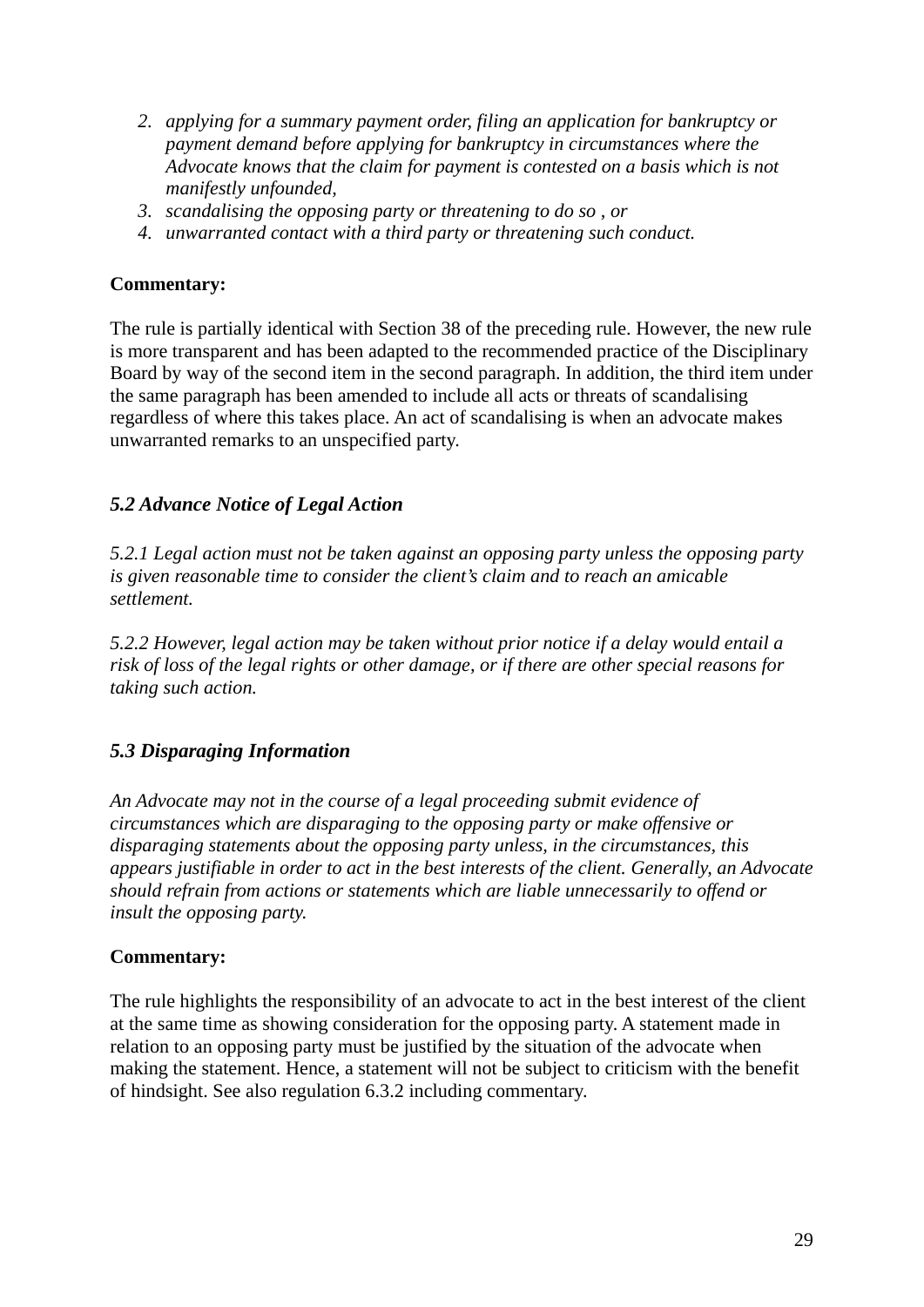## *5.4 Misleading Information*

*An Advocate must not mislead the opposing party by making statements about a factual circumstance or the content of legal rule which the Advocate knows are inaccurate.* 

#### **Commentary:**

The rule merely draws attention to the cognizance of an advocate. It is deemed too categorical for the rule to incorporate what an advocate ought to have known as this may impede the legal and factual analysis. However, an advocate is assumed to have or attain a good knowledge of the contents and meaning of the appropriate rules of law. In the event of an incorrect statement concerning a rule of law, an advocate is likely to be in violation of this or the rule under 2.1.2.

## *5.5 If the Opposing Party Lacks Legal Representation or Assistance*

*5.5.1 At a contact with an opposing party who does not have a legal representative or counsel, the Advocate, where appropriate, should inform the opposing party that it is not part of the Advocate's mandate to safeguard the opposing party's interests and advise him to retain an Advocate.* 

*5.5.2 A draft prenuptial agreement, or an instrument for distribution of martial property, an agreement on sole custody of a child and other similar documents may normally not be issued without prior contact with both parties. However, an Advocate may provide a party with whom the Advocate has had no previous contact with a proposal for such a document if in a covering letter the Advocate gives the information specified in 5.5.1.* 

*5.5.3 Documents containing beneficial deeds may normally only be prepared in consultation with the party intending to perform the deed.* 

#### **Commentary:**

These rules express the duty of an advocate to show consideration for the opposing party. This specifically applies when the opposing party is not legally represented by an advocate nor is deemed capable of acting in his or her best interest. However, the duty to show consideration only involves the opposing party confirming that the advocate is only required to represent his or her own client and that the opposing party may need to appoint a legal representative.

The term 'contacting' under 5.5.1 above has been given a broader connotation than in the preceding rule. The responsibility to inform the opposing party must be assessed on a case-by-case basis and subject to the circumstances and character of the opposing party is.

Rule 5.5.2 is an addition to the original rule and partly a codification of the recommended practice of the Disciplinary Board. The rule does not limit the responsibility of an advocate to act in the best interest of a client and is aimed at circumstances relating to family law. If an advocate has not been in contact with the opposing party, certain family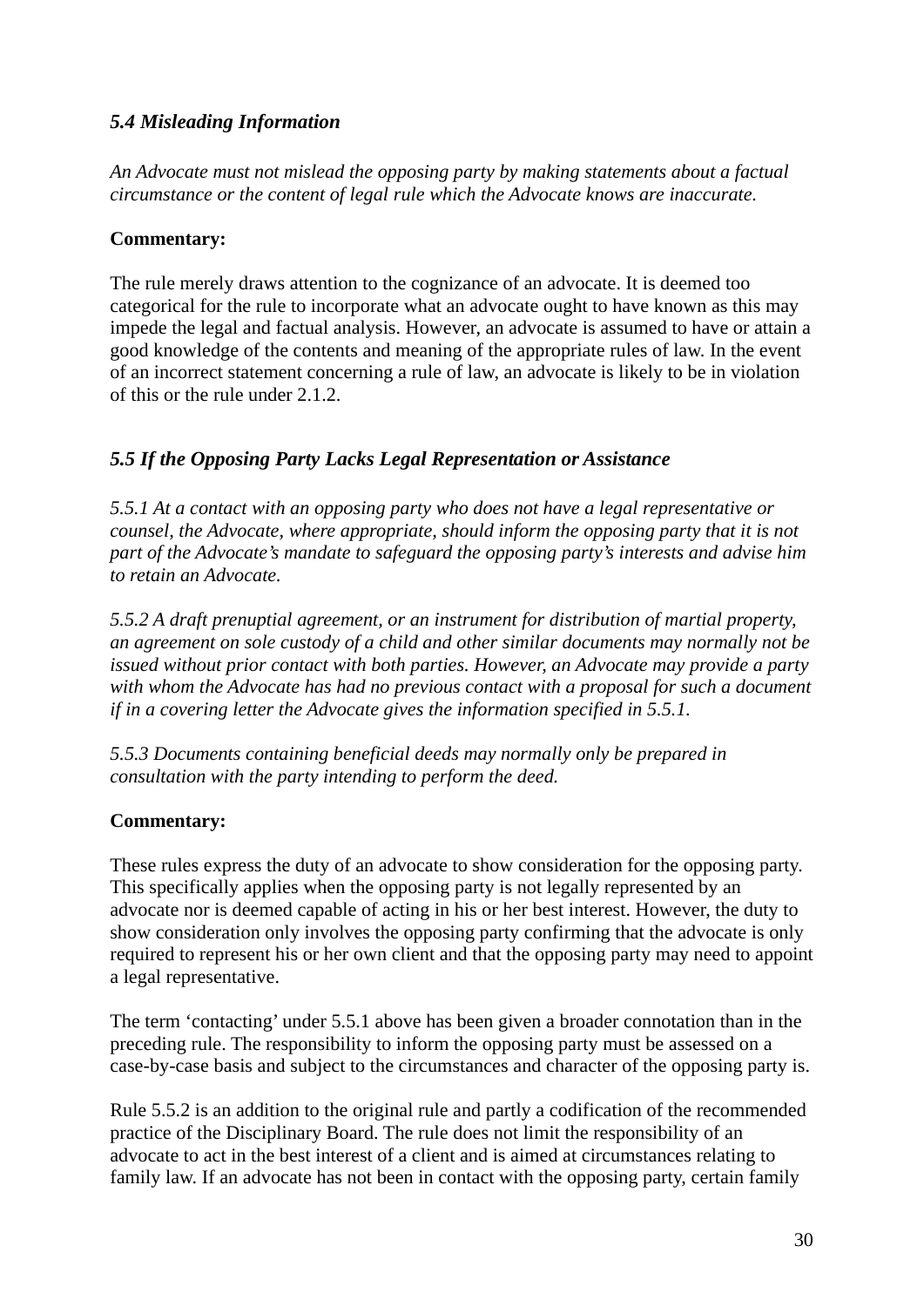law documents cannot be disclosed before the opposing party is informed that it is not the responsibility of the advocate under the relevant mandate to act in the best interest of the opposing party and to recommend the opposing party to appoint an advocate.

Rule 5.5.3 refers to all documentation that incorporates a beneficial legal component and is not subject to 5.5.2. No such consultation is normally required in case of a beneficial legal document relating to a legal entity.

## *5.6 If the Opposing Party Retains an Advocate*

*If the opposing party retains an Advocate, all negotiations in the matter concerned shall be carried out with and all communications sent to that Advocate. It is then not permitted for the Advocate to make direct contact with the opposing party except where the action must be brought directly against the opposing party or otherwise, for special reasons, it is necessary. In such a case the Advocate representing the opposing party must be notified.* 

#### **Commentary:**

The rule corresponds to the first paragraph of Section 49 in the preceding rule. The same principle ought to apply if the opposing party appoints a legally competent external representative other than an advocate.

## *5.7 Settlement Offers*

*An Advocate may not, without the consent of the opposing party, disclose an offer of settlement made by the opposing party in legal proceedings.* 

#### **Commentary:**

The purpose of this rule is to facilitate for negotiations of conciliation. However, the advocate is allowed to make known the details of his/her own offer of conciliation.

# *6 Relations to Courts and Public Authorities*

## *6.1 General*

*6.1.1 When acting as counsel at court, an Advocate is obliged to observe the requirements of the Code of Judicial Procedure and what any other procedural statutes require. An Advocate must be properly acquainted with the matter and pursue the matter with such care and in such manner as the proper administration of justice requires.*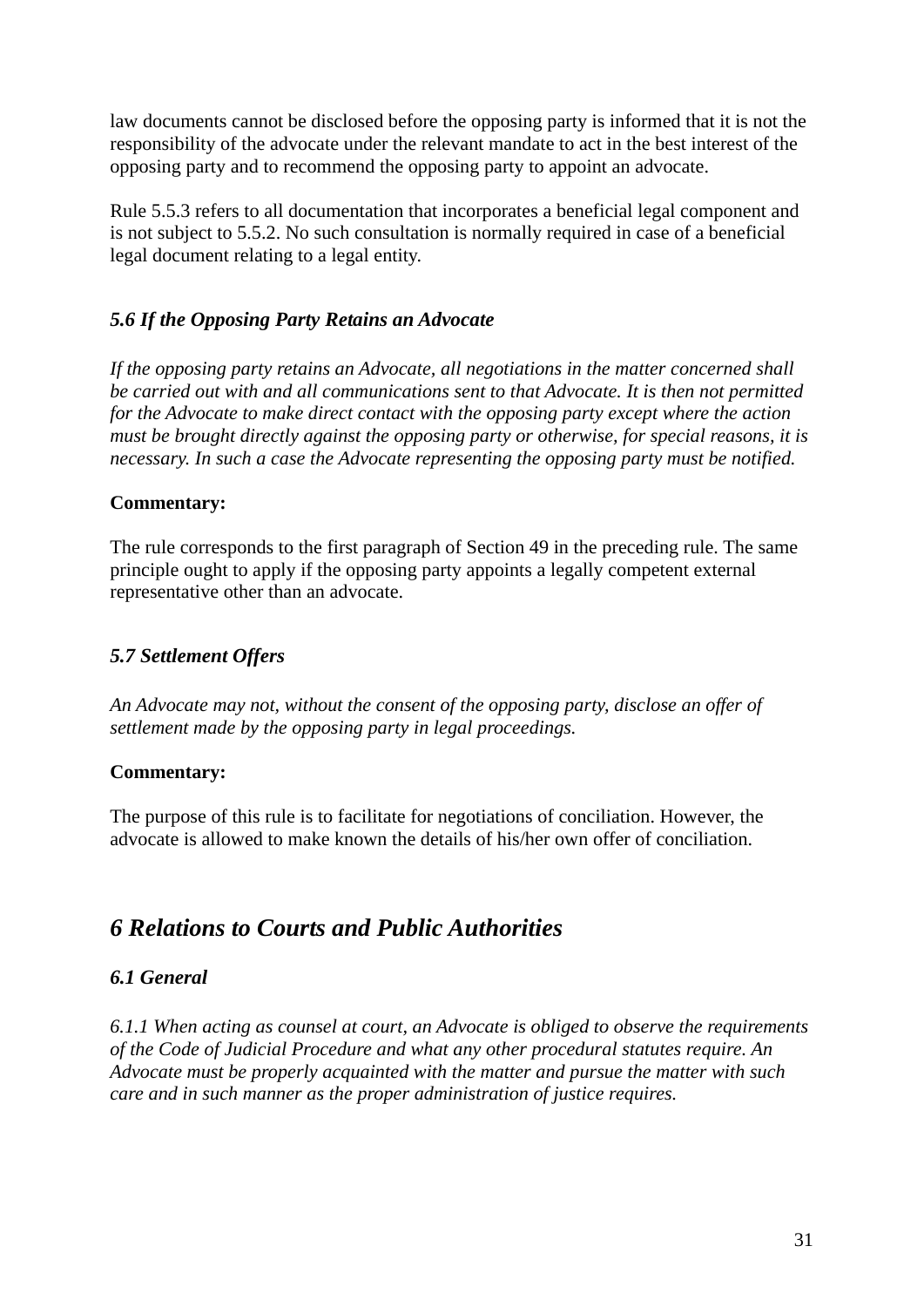The rule corresponds to Section 44, first paragraph of the preceding rule except for the prerequisite of timeliness which has been removed. 'Timeliness' is incorporated in the prerequisite of 'care' which also includes other important prerequisites. It has not been deemed necessary to emphasise the prerequisite of timeliness in addition to 'care' as 'timeliness' is sometimes seen to go against what is in the best interest of the client.

The Code of Judicial Procedure does not stipulate a prerequisite of care and hence, such prerequisite should be incorporated into these regulations. Care is a fundamental component in all advocate work and client relations but also in relations with the court and administration of justice. The rule aims to counteract situations such as when an advocate attends court unprepared or deliberately waits to call a witness or submit any other evidence in order to gain an advantage by using an element of surprise. Other similar situations are when an advocate decides not to appear in court despite the risk of a judgement by default so the case can be reopened at a later date or gives a long-term excuse for not being able to attend court in order to protract the proceedings, etc.

Even if the principal responsibility of an advocate throughout a legal procedure is to act in the best interest of the client, it also important for an advocate to remember that a speedy, efficient and qualitative service will benefit the general public. In addition, a proper administration of justice without any unnecessary reruns is in the best interest of the client community.

*6.1.2 An Advocate promote compliance with court orders and that inquiries from the Court are responded to without delay.* 

#### **Commentary:**

Seeing as orders passed by a court is directed at the relevant party, it is not always the responsibility of the advocate to ensure that a court order is observed or an inquiry responded to without delay. However, an advocate shall always endeavour to promote good conduct by implementing the instructions given by the court. An advocate is also generally liable to endorse that the instructions or orders given by the court are complied with in the best possible way.

*6.1.3 The Court must be promptly informed of any impediment to appearance.* 

*6.1.4 If the Advocate's mandate is terminated the Advocate is obliged to inform the Court thereof without delay.* 

#### *6.2 Factual Statements and Evidence*

*6.2.1 An Advocate must not make statements to the Court which the Advocate knows are false nor contest that which the Advocate knows to be true.*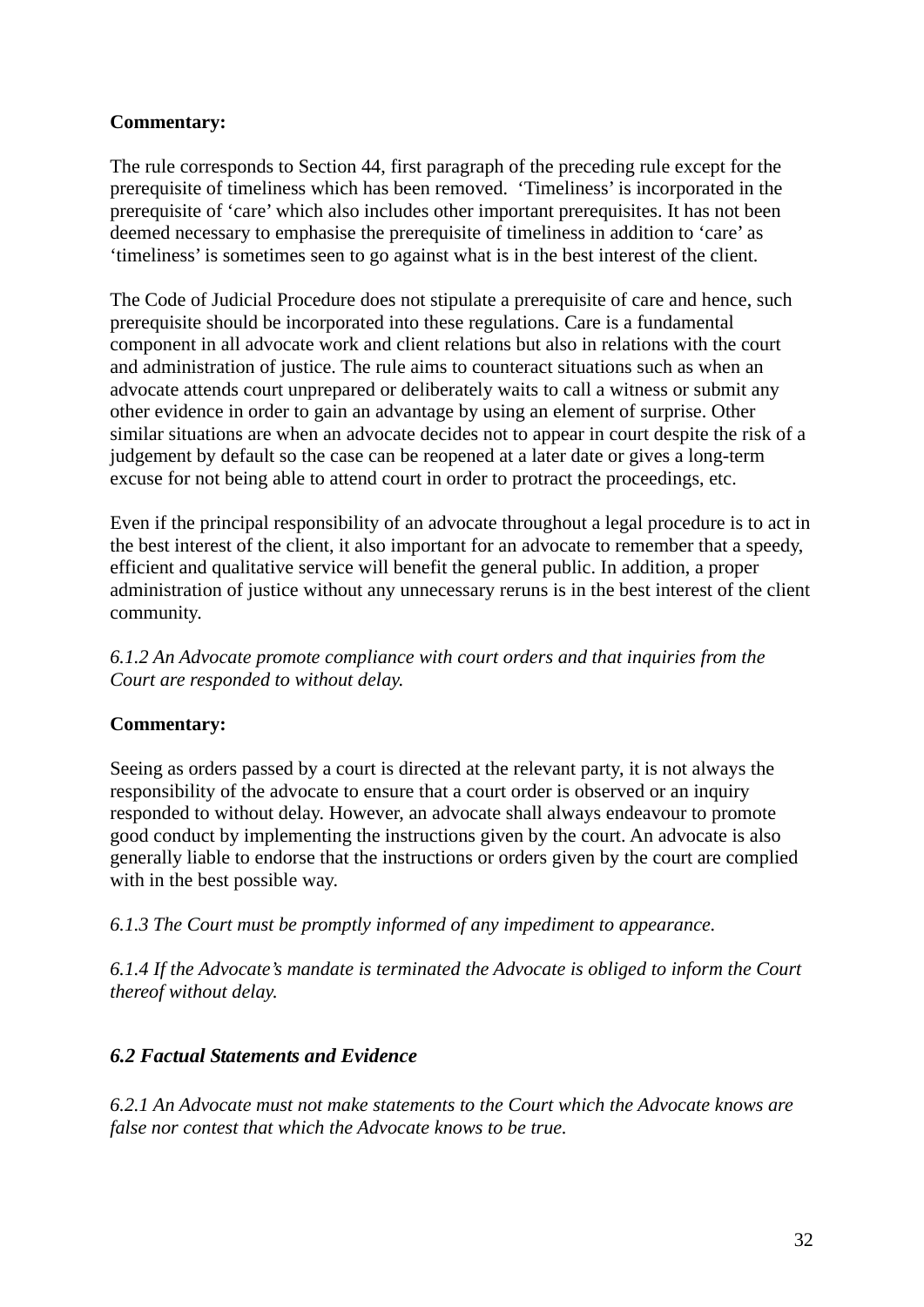The rule corresponds to Section 45 of the preceding rule, the actual meaning of which has not been changed. The rule is aimed at substantive information, i.e. objective circumstances rather than values and impressions. The rule refers to both verbal and written information and is conditional on the advocate's knowledge of the matter.

The rule on the duty of truthfulness set out in Section 43, subsection 6 of the Code of Judicial Procedure is considered to apply to a defendant in a criminal case whereupon the position of the defence counsel is somewhat different from that of other legal counsels and representatives. An advocate acting as a legal counsel in a civil action or representing the plaintiff in a criminal case while knowing that the client is untruthful in a relevant matter may be requested to withdraw from the matter. This does not apply when an advocate in his or her capacity as a defence counsel becomes aware of the client being untruthful. However, an advocate must never submit such factual information that he or she knows is inaccurate nor must an advocate dispute such information that he or she knows is accurate. If the client submits inaccurate information or disputes information that is accurate, the advocate must never refer to or address the court on behalf of his or her client based on such information or action. An advocate's duties according to this rule do not on the other hand entail advising the client to certify specific information submitted by the opposing party which the advocate knows is accurate.

Examples of actions that are prohibited in this respect are when an advocate knowingly calls a witness who will commit perjury or acts in bad faith and submits or refers to forged written evidence or refers to inaccurate factual particulars or disputes accurate factual particulars regardless of who entered them into the legal procedure.

*6.2.2 An Advocate may not be complicit in the suppression or distortion of evidence. However, an Advocate is not obliged to produce or invoke evidence or adduce facts detrimental to the client unless required to do so at law.* 

#### **Commentary:**

In relation to preceding Section 45, the rule has been extended to incorporate all legal liabilities to disclose information and does not just apply to the duty to witness and present written documentation. The duty to present information may also apply to matters pertaining to the tax authorities and consistent with the Anti-Money Laundering Act. However, the fact that an advocate does not usually have to submit information to the detriment of his/her client remains a key principle.

#### *6.3 Demeanour towards Witnesses et al.*

*6.3.1 An Advocate must not exercise undue influence upon a witness or someone else testifying at Court. However, the Advocate is free to contact such person to obtain information about the testimony of that person even where the person is called to testify by the prosecutor or another opposing party.*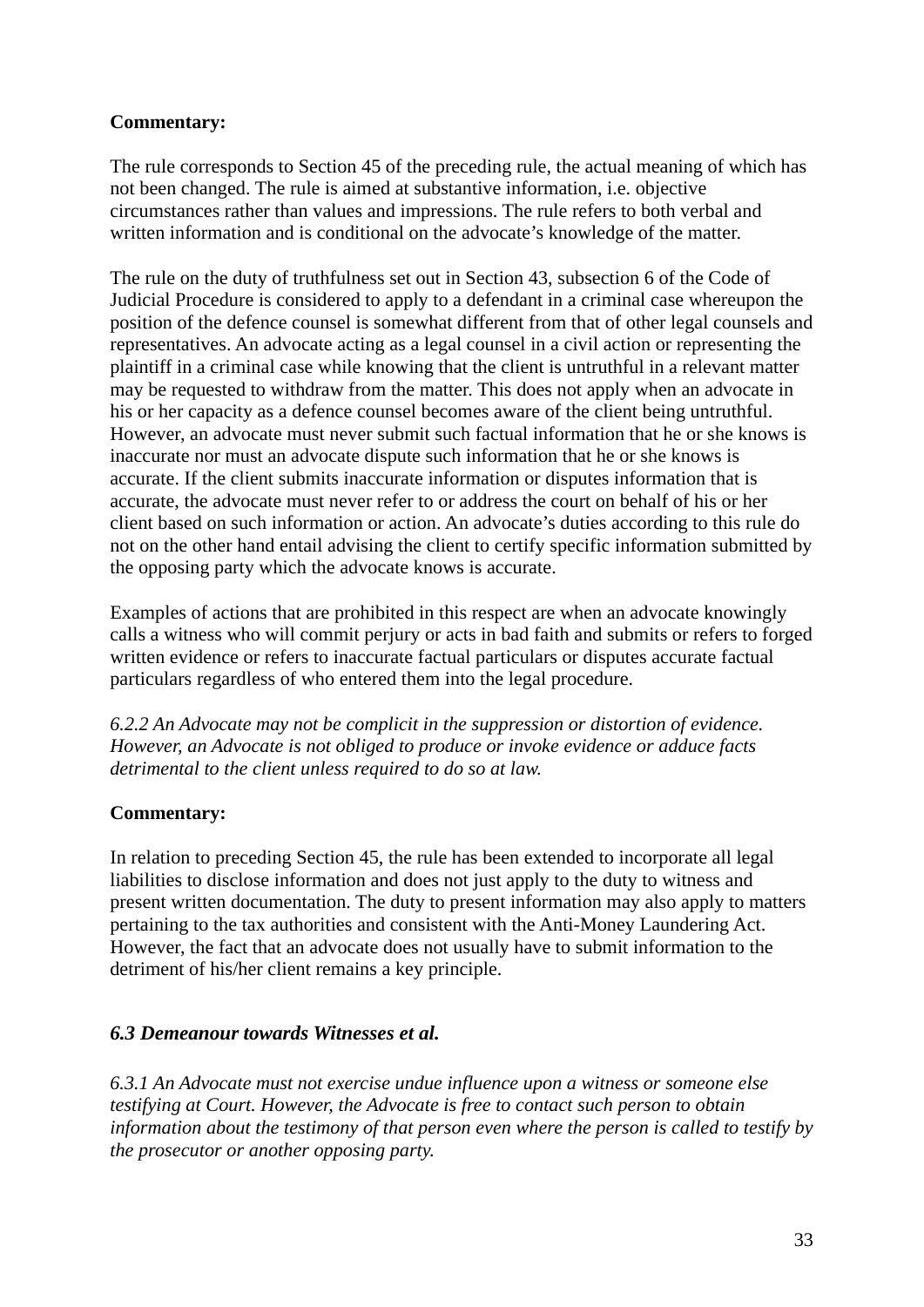To actively seek evidence is generally included in an advocate's duty of care and often involves the advocate hearing witnesses and other examinees of the opposing party. However, the advocate must never put an examinee under undue influence. This applies regardless of whether the same examinee has been referred to in court by the advocate's own client or the opposing party or whether the examinee is to be examined under oath either as a witness, plaintiff, expert or any other capacity. Naturally, the advocate is not permitted to bypass a plaintiff's legal representative or the legal counsel of a child, mediator or guardian. A defence counsel is free to contact a plaintiff that is not legally represented in court provided that caution and consideration is observed.

*6.3.2 An Advocate must not give demeaning information or make offensive or disparaging statements about a witness or another person unless this appears to be justified in the situation at hand in order to safeguard the interests of the client.* 

#### **Commentary:**

Any offensive information should be avoided as it does not usually promote what is in the best interest of the client. However, an advocate must be able to present information in support of his/her client's case even if such information may be offensive to another person and should not give way to the unpleasantness of the situation. The term 'justified' refers to the situation at the time of the advocate formulating the expressed or written statement and thus, allows for a certain degree of inexactness. Obviously, a written statement is subject to a greater degree of discretion and moderation than a statement that is express in the heat of the moment when there is less time to give it due consideration. However, the true intent of a statement is the decisive factor. The rule offers a certain alleviation of previous regulations, giving priority to the interests of the client. The demand for moderation must not hamper the advocate's actions on behalf of the client.

#### *6.4 Procedures other than Trial*

*The provisions set out in 6.1 – 6.3 also apply to proceedings before authorities other than the Courts.* 

#### **Commentary:**

These rules do not usually apply to arbitration procedures but perhaps ought to in addition to the rules on relations with the court.

# *7 The Organisation of a Law Firm, etc.*

#### *7.1 Maintaining Independence*

*An Advocate must operate his legal practice so as not to jeopardise his independence.*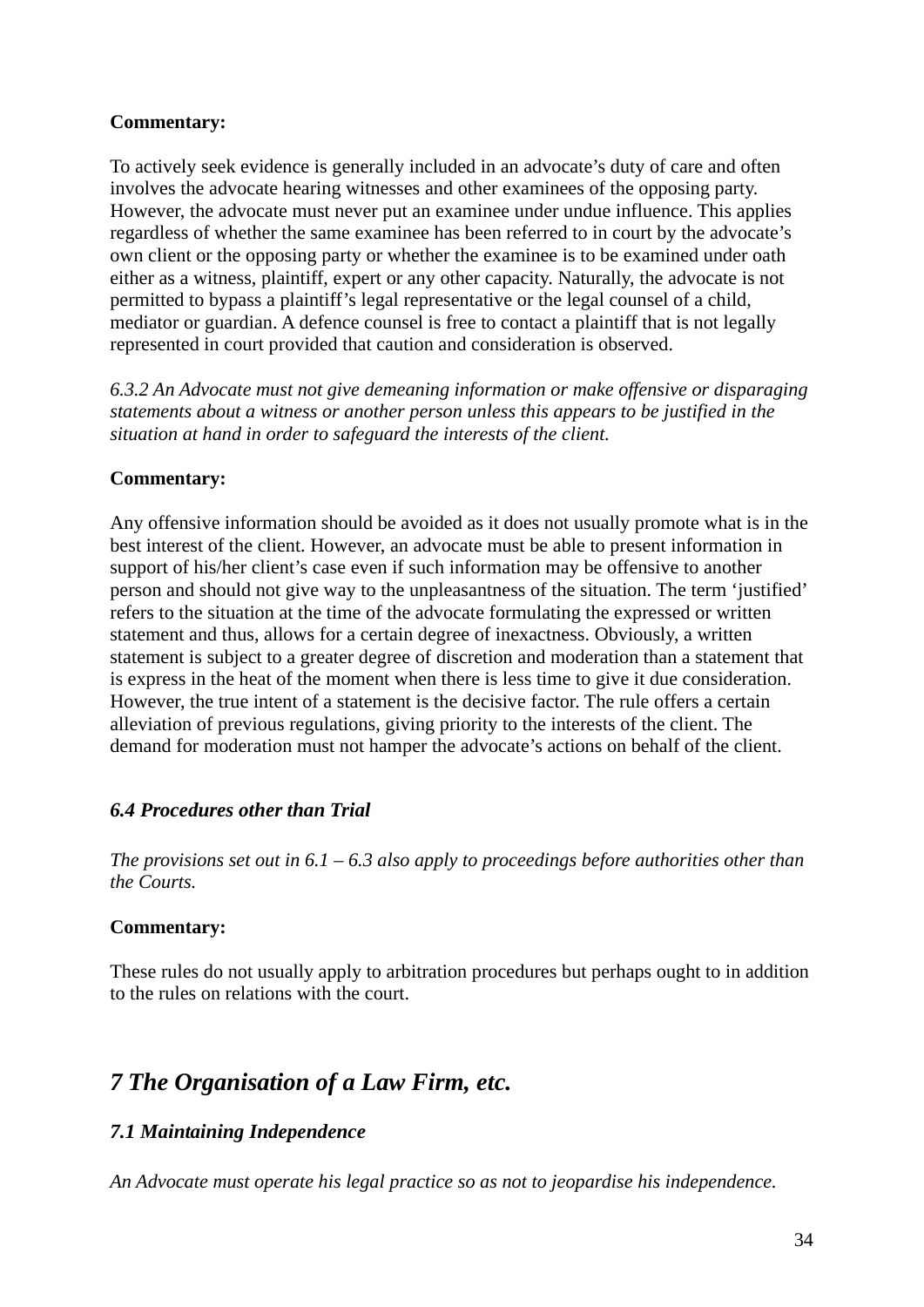An advocate's independence does not just refer to his or her independence in relation to Government authorities and the ownership and management of a law firm. The way in which a law firm is operated may also jeopardize its independence, for example if the advocate becomes insolvent or other than temporary acts on behalf of just one client.

## *7.2 Practise Name*

*An Advocate should conduct his business under a name which contains the word 'advokat' unless an exception is granted by the Board of the Bar Association. The correct and complete name must clearly appear on all written and electronic communications and any other material whereby the legal services of the firm are being presented.* 

## **Commentary:**

It must be clearly evident to prospective clients and others who come into contact with the advocate that he or she is a qualified advocate and when operating as a company, under what type of legal entity. The term 'other material' refers for example to a homepage or advertisements in which case the entire name of the law firm must be displayed. However, this is not normally required in the case of signposts. Because many law firms collaborate, it is important for the client and others to clearly know which firm they are dealing with.

## *7.3 Office Organisation*

*7.3.1 An Advocate is obliged to ensure that the office organisation is in good order and that it has equipment and staffing appropriate for the operation and for satisfactory monitoring of client mandates.* 

*7.3.2 Professional communications addressed to an Advocate should be answered without delay unless it is evident from the circumstances that a response is not needed. If a response cannot be given without delay the receipt of the communication must be confirmed and a response sent as soon as possible.* 

*7.3.3 An Advocate is obliged to ensure that all accounting and management of clients' funds and valuable instruments complies with all legal requirements and the Accounting Standards of the Bar Association.* 

*7.3.4 An Advocate must carefully follow the financial development of the law practise and ensure that all debt arising from the operations of the practise are timely paid.* 

## **Commentary:**

A smooth running office organisation is normally a prerequisite for a satisfactory client management. Hence, it is the responsibility of the advocate to employ the staff and equipment needed to facilitate the advocate's accessibility during normal office hours and periods of respite while promptly responding to communications. This also applies to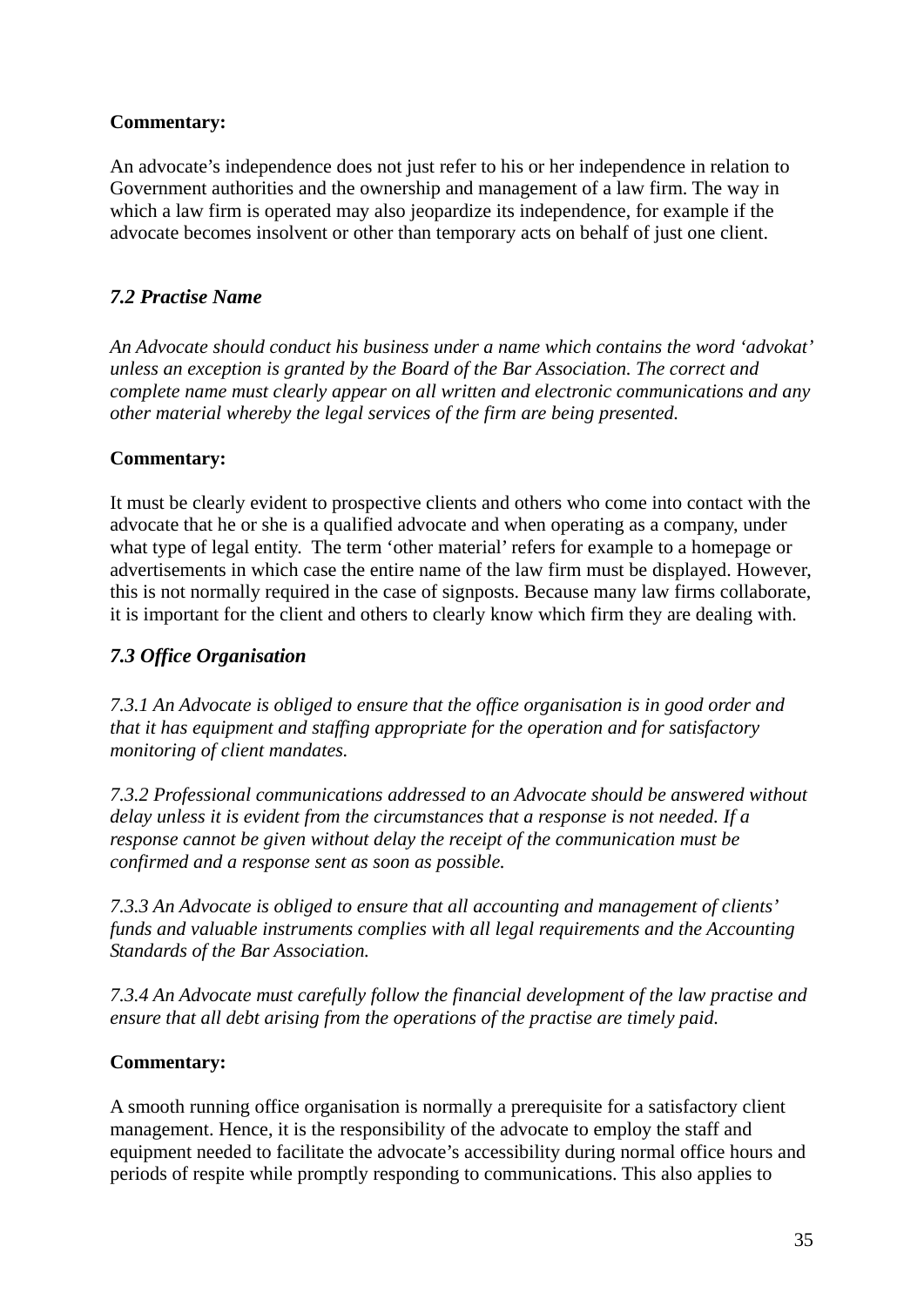when the advocate has time off work or is absent for whatever the reason. In addition, it should not be considered necessary for the advocate to be well versed in the finances of the law firm. It is not a general requirement that a law firm should be profitable though the advocate is expected to promptly take all appropriate and necessary measures if that is not the case.

## *7.4 Law Practises Incorporated*

*7.4.1 If an Advocate provides legal services in the form of a company, such company may not engage in activities other than the practice of law. All legal services must be carried out through and be accounted for in that company except in cases where the personal nature of a mandate makes the fee resulting from that mandate attributable to income from services.* 

## **Commentary:**

Acompany offering legal services cannot offer any other services to the extent that it may lead to any doubts as to the main business of the company or jeopardize the company's position or ability to take out an insurance or receive compensation from an insurance in relation to such legal services. All professional fees arising out of the legal services provided must be invoiced by and entered into the accounts of the company to which a mandate was assigned by a client. As regards liability, it is vital that the client knows which firm he or she has appointed and who to contact at that firm.

*7.4.2 An Advocate is permitted to provide legal services through more than one company only if an exception is granted by the Board of the Bar Association. The same applies if legal services are simultaneously offered by a sole proprietorship and by a company.* 

## **Commentary:**

The Swedish Bar Association may make an exception to the principal rule that legal services cannot be provided under the name of more than one law firm. However, it is not necessary to apply for the approval of the Bar Association if the operation of the law firm is clearly evident and does not render it difficult for a client to understand which firm he or she is dealing with. In case of law firms with operations in both Sweden and overseas, the Board of the Swedish Bar Association may make an exception to the rule subject to such overseas operations being of an acceptable form. There is also a possibility of organising the operations under more than one Swedish company as long as it is clearly evident to the client which company he/she is dealing with.

*7.4.3 Notwithstanding the provisions in 7.4.1, a law firm company may manage its own funds as is customary or, to a limited extent, own property which is not directly associated with the law practice.*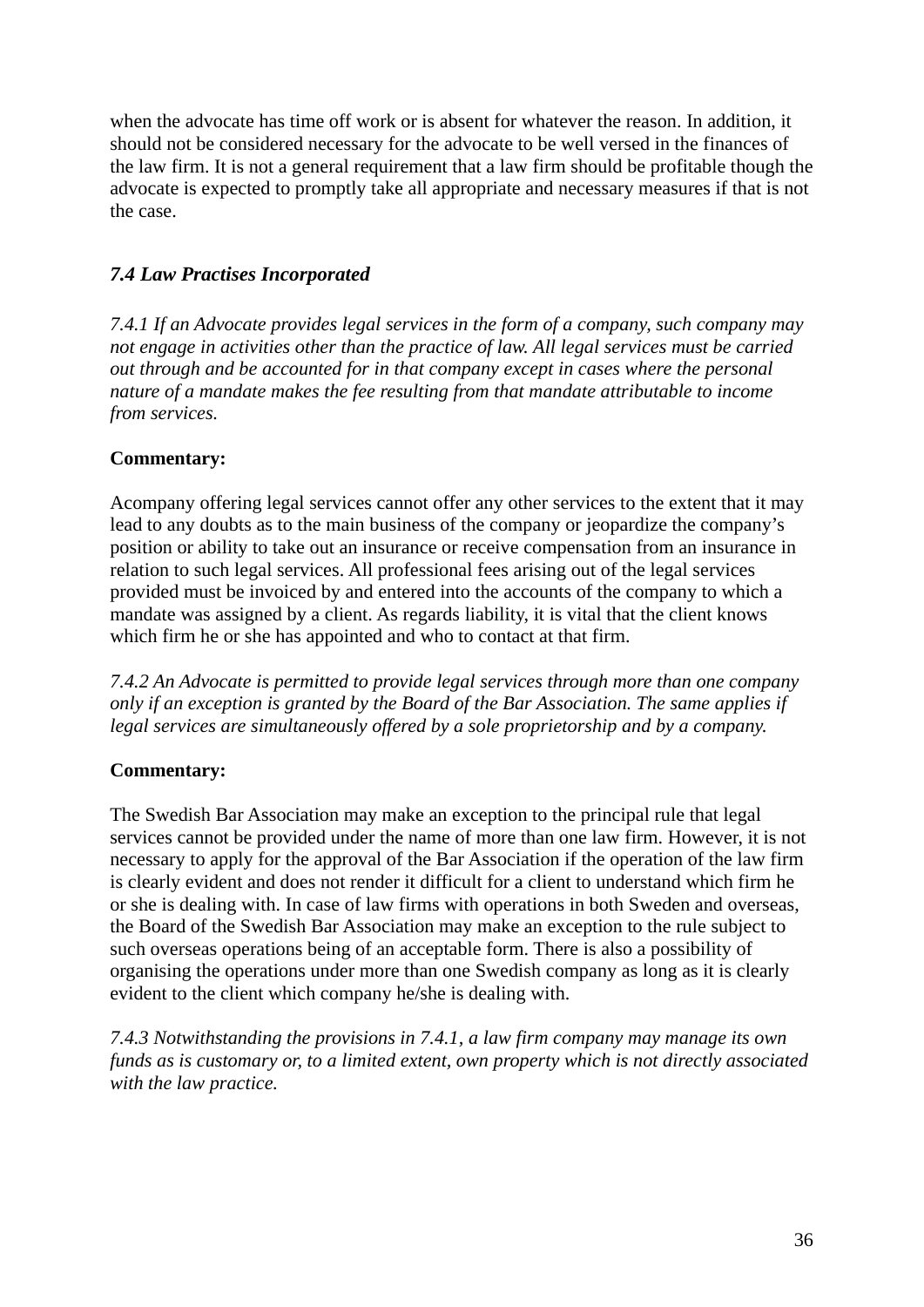The guiding principle on the acquisition and possession of assets issued by the Board of the Swedish Bar Associationon 14 December 2000, expresses among other that a good advocate practice shall not prevent an advocate's law firm from acquiring or being in possession of such assets which the advocate himself/herself has the right to acquire or possess or managing the assets of the law firm as is customary. Aforementioned investments should not reach such proportions that the operation of the advocate is considered to incorporate other than legal services or involve exceptional risks or contradict the good reputation of the legal bar. It is further stipulated that it is not compatible with good advocate conduct for a public limited law firm to handle marketable instruments or provide any other trust fund management services to the extent that such services fulfil the prerequisites for a business operation according to the Income Tax Act (see Section 13, subsection 1of the Income Tax Act and the revoked Section 3, subsection 21 of the Local Rates Act). According to the abovementioned guiding principles, a law firm may not in its Articles of Association include an exemption clause that allows it to provide any other services than legal services. However, this raises the question of the acqusition of a private residence, apartment block or agricultural dwelling. The basic principle is that such ownership or management must not impose an exceptional risk to or jeopardize the good reputation of the legal bar. The limited ownership of the properties mentioned above would not usually interfere with good advocate conduct.

## *7.5 Organisation of a Law Firm*

*7.5.1 Only an Advocate may be appointed to be a member or deputy member of the board or become a shareholder or partner in a law firm company.* 

#### **Commentary:**

The aim of the principal rule is not to prevent union representatives or others that may with a statutory right or obligation to sit on the board of a law firm. The partnership of a public limited law firm is subject to an exemption clause under 7.5.3 below.

*7.5.2 Subject to dispensation by the Board of the Bar Association, the Managing Director of a law firm organised as a limited liability company does not have to be an Advocate provided that the person in question has undertaken to observe the regulations applicable to the law practice including Good Advocacy Standards. In such case, the Managing Director may also be empowered to sign on behalf of the company jointly with an Advocate. However, no one may be authorised to sign on behalf of the company without the participation of one of its active Advocates except in the circumstances set forth in Chapter 8, section 36 of the Companies Act.* 

#### **Commentary:**

The rule allows for a public limited law firm to employ a person for the position of Managing Director that is not an advocate. However, similar to 7.5.3 relating to the ownership of a law firm by a Managing Director that is not an advocate, the employment of a Managing Director that is not an advocate is conditional on the Board of the Swedish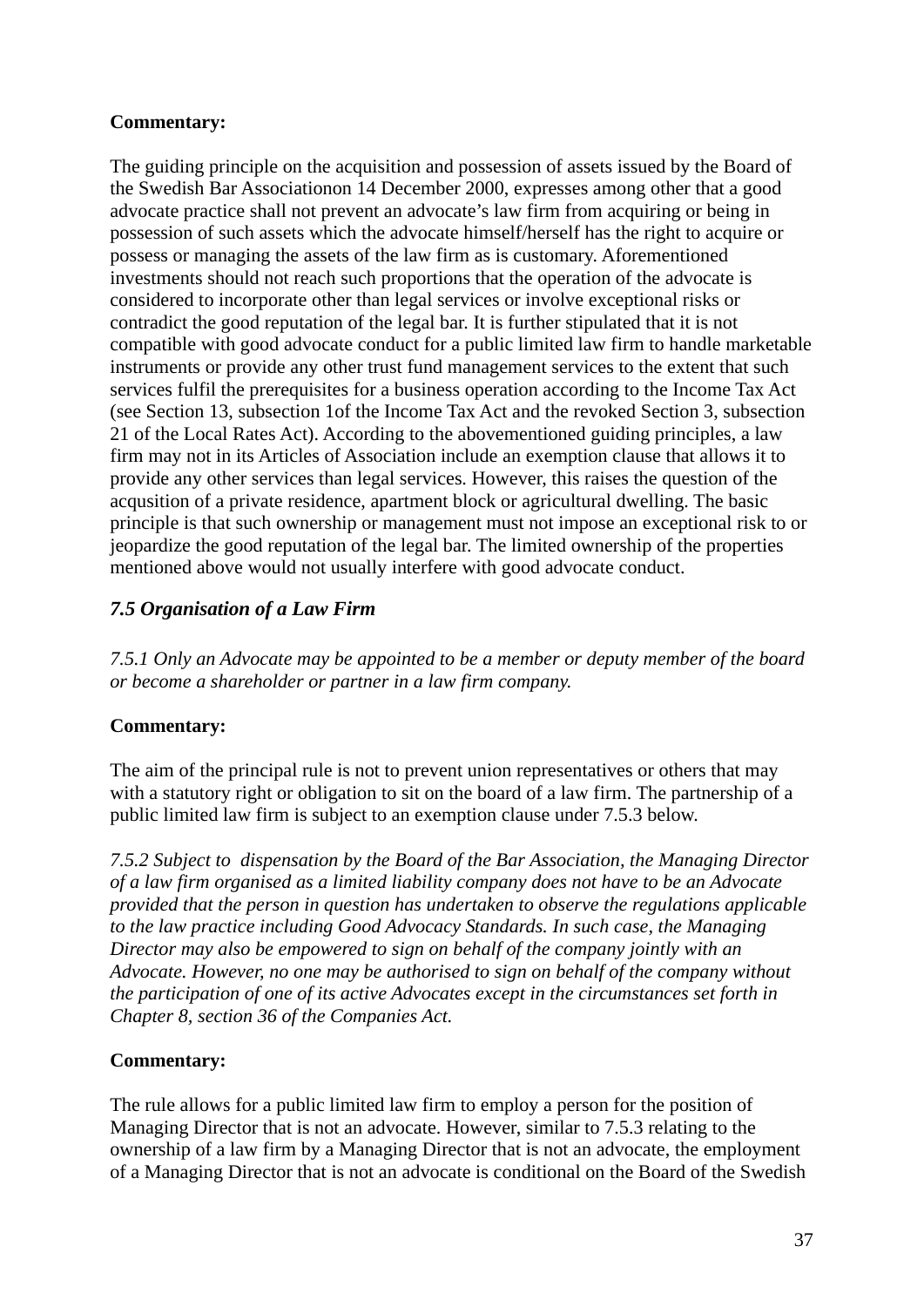Bar Association granting an exemption. The prerequisite for the Managing Director to observe the regulations imposed by the law firm including good advocate conduct is vital for the Board of the Swedish Bar Association to grant such an exemption. If the possibility to appoint a Managing Director that is not an advocate is utilised, it is important for the law firm to incorporate in its regulations that any legal advice must be provided by an advocate or a junior advocate in the presence of an advocate. Naturally, the same applies to other employees of the law firm that are not advocates or junior advocates. The rule is considered to include the liability for a law firm that is granted an exemption to immediately notify the Swedish Bar Association of any circumstance that may eradicate the prerequisite for an exemption. Failing to comply with the prerequisites for an exemption in one way or another may lead to the Board of the Swedish Bar Assocation withdrawing the exemption granted.

*7.5.3 Notwithstanding the provisions in 7.5.1 above, a Managing Director who is not an Advocate may, if granted an exemption by the Board of the Bar Association, become a shareholder or partner in a law firm company subject to the following conditions. Such ownership may only cover less than ten percent of the capital and represent less than ten percent of the voting power. In addition, such ownership requires the Managing Director to undertake immediately to transfer his shares or share to the other owners upon termination of the employment.* 

#### **Commentary:**

According to Section 38 in the statutes of the Swedish Bar Assocation and Section 8, subsection 4 of the Code of Judicial Procedure, an advocate cannot become a partner of a corporate law firm unless the Board of the Swedish Bar Association grants an exemption. In view of the growing demand from expanding law firms to make it easier for law firms to recruit and sustain key staff members that are not advocates there is reason to facilitate for individuals other than advocates to enter into ownership. In these circumstances, the introduction of the rule aims to clarify the fundamental prerequisites for the Board of the Swedish Bar Association to grant an exemption. The possibility of an external ownership is restricted to the Managing Director. The granting of an exemption is conditional on a restricted ownership or influence in addition to the Managing Director being committed to observe the relevant regulations including good advocate conduct as specified under 7.5.2. These circumstances are of course also vital for the withdrawal of a granted exemption. The duty to notify of prerequisites for the employment of a Managing Director also applies to the Managing Director's ownership of a law firm (see commentary to 7.5.2).

#### *7.6 Terms of Employment, etc.*

*7.6.1 An Advocate may not be employed by anyone other than an Advocate or a law firm unless dispensation is granted by the Board of the Bar Association. However, an Advocate may, without the approval of the Board, accept employment at a foreign law firm domiciled in the EU, EEA or in Switzerland.*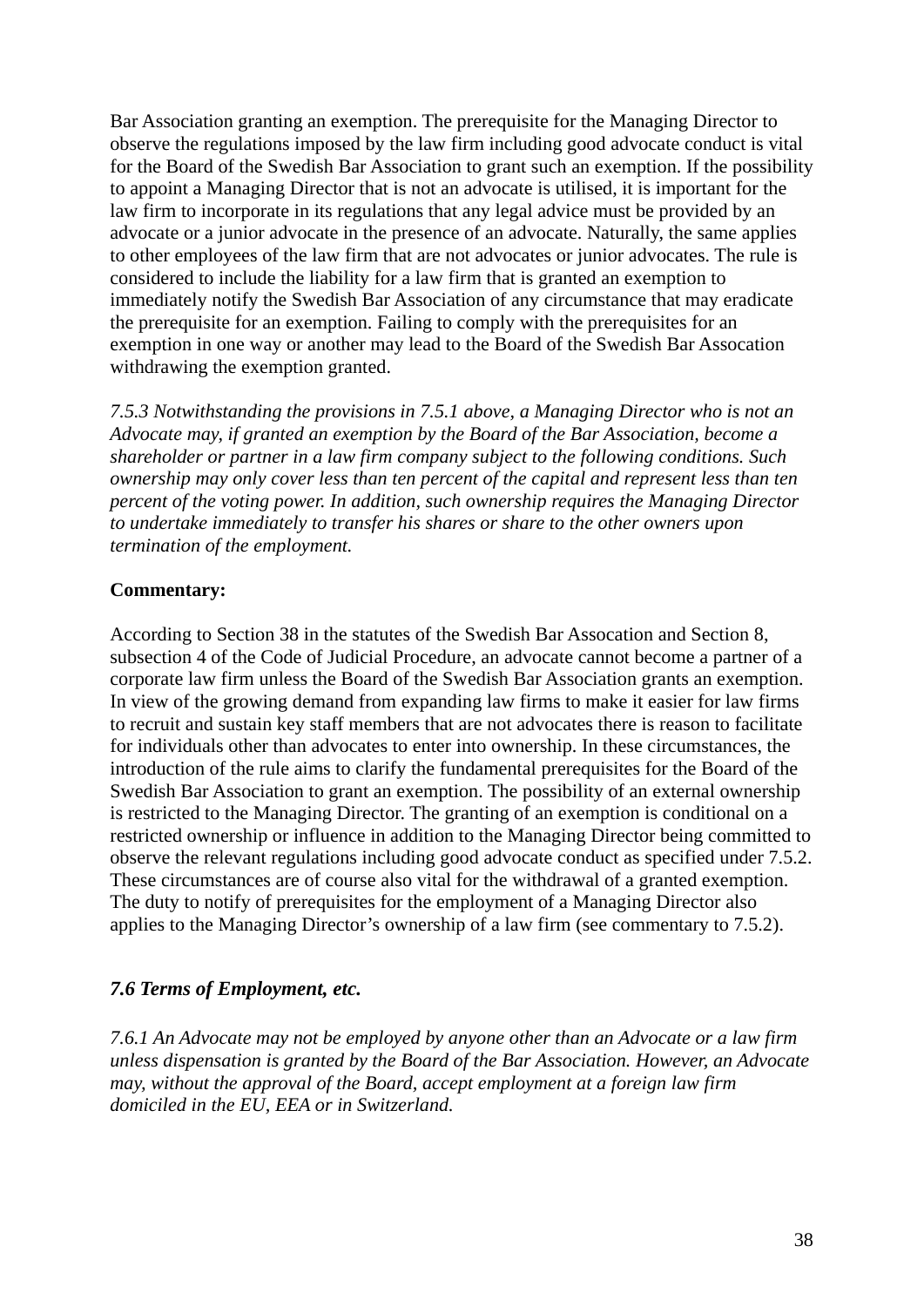The rule complies with Section 3, seventh paragraph of the Regulations of the Swedish Bar Association. The reason for an exemption being required in order to take up employment with a law firm in a non-member state of the EU, EEA or Switzerland is that it is difficult to obtain a general overview of the structure of law firms in other countries. If the regulations applicable to other countries fufil the requirements that the Board of the Swedish Bar Assocation may reasonably make, the granting of an exemption ought to be possible.

*7.6.2 An Advocate or partnership of Advocates may employ associates and other staff to assist in the operations of the firm. If more than one Advocate conducts their business in a partnership of Advocates, they shall as between themselves clarify which one of them shall be responsible for the training and supervision of the other staff. The Advocate carrying such responsibility must take all measures reasonable required to ensure that the staff members carry out their duties as required by Good Advocacy Practice. No staff member other than a lawyer may independently render assistance to the public.* 

#### **Commentary:**

The monitoring of junior advocates and other personnel is central to all types of legal operations. It is difficult to define exactly the measures requied by an advocate in this context though the court ruling described on NJA 1985, p. 856 is an indication of the strict duty placed upon an advocate responsible for supervising the work of a junior advocate. However, when deciding upon the degree of supervision, any previous experience that the the junior advocate may have in addition to the nature of the matter in hand and other relevant circumstances must be taken into consideration. Even when a law firm decides to recruit for example a patent engineer or any other expert that is not an advocate, a conduct which is allowed, the patent engineer or expert in question is required to work with the advocates or junior advocates who assist the clients, i.e. the public. A law firm must not be confused with non-legal consultancy services.

*7.6.3 An Advocate or a partnership of Advocates may not employ associates who are not Advocates if they are employed under conditions where the work of the associate cannot be properly supervised. Associates may not be permitted to offer legal services for their own business. Associates may not be employed on terms which in respect of noncompetition or otherwise are unreasonable.* 

#### **Commentary:**

The first sentence is not only aimed at a situation where a junior advocate is carrying out his or her work at the premises of a law firm without such work being continuously and safely monitored but also at a situation where the law firm outsources the services of or a junior advocate to a client company or elsewhere. As regards the first situation, a junior advocate should only be contracted out to an office where advocates from the law firm are already working. According to the guiding principle of 9 December 2004 on the outsourcing of a junior advocate from a law firm, such outsourcing is conditional on the following.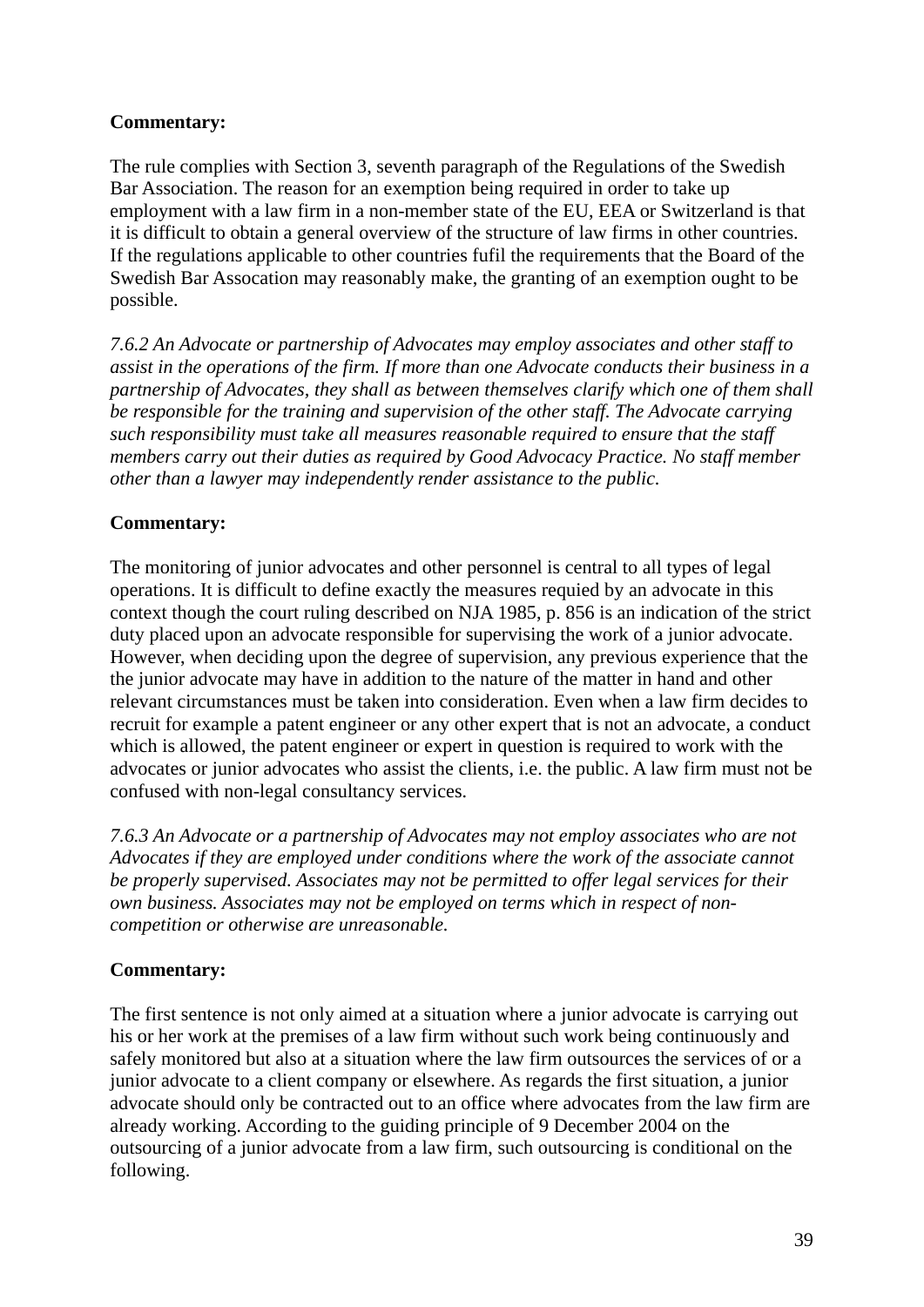- 1. The junior advocate must remain employed by the law firm during the outsourcing period.
- 2. It must be evident throughout the outsourcing period that the work is carried out by a junior advocate acting on behalf of the law firm in question. Hence, any external documentation signed by the junior advocate must be drafted on the law firm's headed stationery and any business card given out by the junior advocate must be the law firm's own approved business card.
- 3. The junior advocate shall report directly to a principal at the law firm and not to a Managing Director at the client company.
- 4. All mandates received must be registered with the law firm whereupon the risk of a conflict of interest shall be checked.
- 5. The law firm shall draw up routines to guarantee the continuous and safe supervision of the junior advocate.

If these conditions cannot be fulfilled then an alternative option is to grant the junior advocate absence of leave while being outsourced to another company. In the event of a shorter assignment or when a junior advocate only works one day a week at a client company, the problems pertaining to the supervision and transparency of employment terms ought to be manageable. The same ought to apply when a junior advocate works at a bank or any other company for the purpose of training or gaining general knowledge and therefore, does other than legal work. The last sentence under 7.6.3 above specifying that the terms of employment of a junior advocate should not lead to an unfair restriction of competition or otherwise means that the salary paid, especially to a new employee, should not based on for example a flexible or commission based salary which may render it difficult for the junior advocate to bring in a reasonable salary.

*7.6.4 An Advocate or a partnership of Advocates may not in their practice retain the services of lawyers who are not employed by the law firm. However, such lawyers may be engaged for educational purposes or to perform expert assignments in individual cases.* 

#### **Commentary:**

The hiring of personnel from a temporary recruitment agency or equivalent may present a problem as regards confidentiality and conflicts of interest, particularly if the personnel in question do temporary work at several law firms or companies. The principal rule is that advocates working at a law firm should also be employed by that law firm. When an advocate from for example a client company works at the law firm for a short period of time so as to gain further knowledge or obtain an expert's opinion, it is of course possible to manage the situation by way of a contract and obligation to observe professional confidentiality. Should the advocate in question remain an employee of the client company or any other company during such time, it must be made manifest that the person in question is not an employee of the law firm.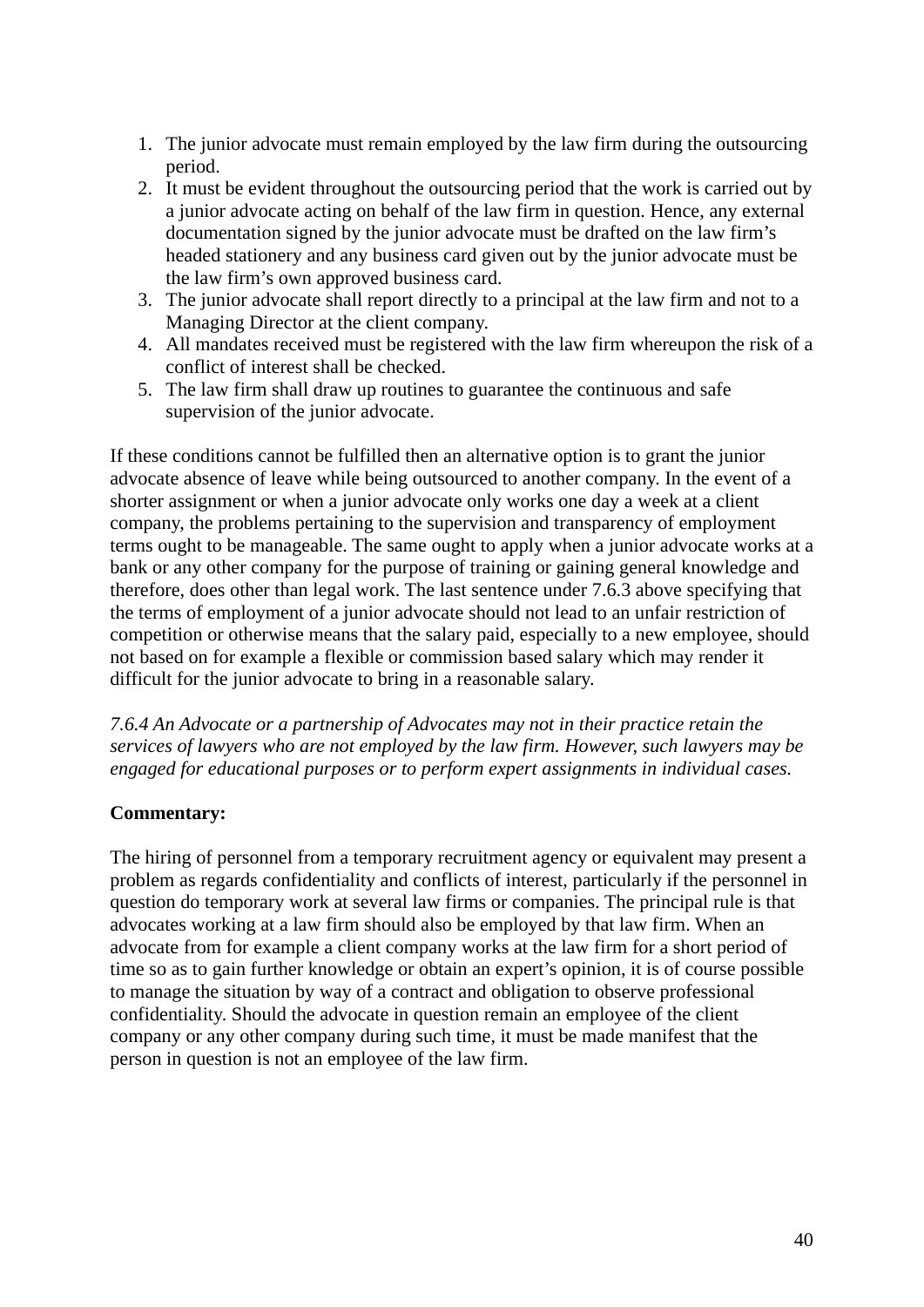## *7.7 Co-operation*

*7.7.1 An Advocate or a law firm may operate in co-operation with other Advocates or law firms. If such co-operation entails a closer, long-term relationship with respect to mandates or financial connections, the co-operation must be clearly disclosed on the letterhead and any other material of the law firm, for example, through the use of a common firm dominant. If such case, conflicts of interest issues should be determined on the basis of the mandates of all co-operating Advocates and other relevant circumstances. When using a common firm dominant, the insurance obligation set out in 2.6 must be determined having regard to all business performed under such firm dominant.* 

#### **Commentary:**

An advocate's right to operate in collaboration with other advocates does not include the right to operate in collaboration with jurisconsults that are not advocates. Item 7.7.5 below includes a rule on sharing office with jurisconsults that are not advocates.

When collaborating advocates use a mutual business name dominant, the insurance obligation as detailed in 2.6 must be determined in consideration of all work carried out under that business name dominant. This rule is new and an increase to the insurance obligation. Clients consulting a large organisation, regardless of whether its collaborating advocates run separate operations, should be allowed to assume that the relevant insurance cover applies to the whole organisation.

*7.7.2 Close co-operation with foreign lawyers or law firms requires special permission by the Board of the Bar Association.* 

#### **Commentary:**

Collaborations between advocates and foreign advocates or law firms are an increasing occurrence. This is a natural development bearing in mind the internationalisation of our society. However, international collaborations are often complex in nature and hence, it would not serve any purpose to incorporate in these rules conditions for such collaborations, not least in view of circumstances here in Sweden and overseas being subject to constant change. The Board of the Swedish Bar Association has already on account of numerious exemption cases drawn up standards for good international collaborations conduct. The natural course of things is to let the Board continue with this standardisation.

*7.7.3 Other co-operation may not take place under a common firm dominant, or in any other manner which gives the impression that the co-operating parties are part of the same practice.* 

#### **Commentary:**

The aim of this rule is to prevent non-collaborating operations as specified under 7.7.1 above to be perceived as collaborating operations.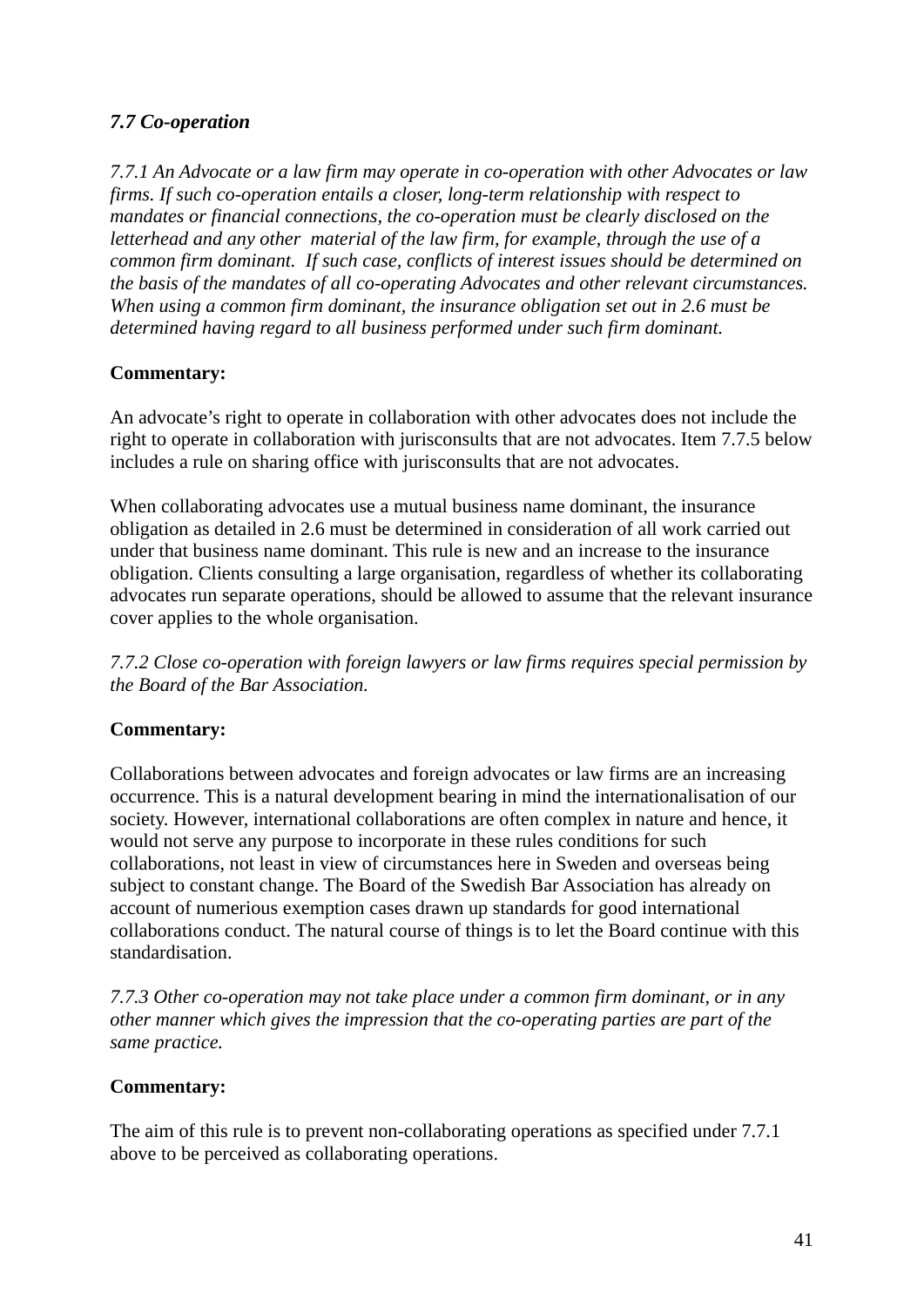*7.7.4 Co-operation with respect to premises or equipment which entails a risk that the Advocate's duty of confidentiality and duty of discretion be set aside. When Advocates or law firms share a joint office, conflicts of interest issues shall be assessed having regard to the mandates and other circumstances of all Advocates and law firms involved regardless of the financial arrangements. The same applies to all co-operations entailing a risk of the setting aside of the Advocate's duty of confidentiality and duty of discretion.* 

## **Commentary:**

The application of this rule is contingent upon the risk of spreading information that is subject to confidentiality or discretion as may be the case when utilising the same personnel, photocopier, facsimile, reception, etc. However, it does not apply to law firms situated on the same floor of a serviced office centre. The objective is not to tighten up the rules or render the practical application more difficult.

*7.7.5 The sharing of a joint office with others than Advocates is not permitted. However, office premises may be shared with legal specialists who are not Advocates but have a background in the judiciary or who possess other special legal qualifications. If such specialist lawyers practise under their own firm name, the Advocate or law firm has no obligation to monitor such work. However, such specialist lawyers must be reminded of the regulations applying to law firms in particular the duty of confidentiality and the duty of discretion, and shall be obliged to comply therewith.* 

## **Commentary:**

An advocate is liable to monitor its employees, junior advocates and other associates. It is not unusual for a law firm to appoint for example a consultant such as a previous partner, judge, professor or other individuals. In fact, it is often proven difficult for a law firm to adequately monitor the work of consultants. To facilitate for the law firms to appoint competent individuals such as a former Lord Justice, other law lords or professors in law, the rule sanctions advocates sharing office premises with other legally qualified individuals provided that such individuals operate under the name of a private company. When sharing office premises, the law firm must also ensure that appointed consultants by way of contracts pledge to comply with the Guiding Principles of Good Advocate Conduct.

#### *7.8 Procurement and Marketing*

*7.8.1 An Advocate may not solicit mandates in a way which entails exploitation of someone else's distress or vulnerable position.* 

#### **Commentary:**

The previous prohibition against an advocate to contact an individual and offer his or her legal services in order to acquire a mandate has been eliminated though it is still prohibited to exploit the misfortune of another individual, i.e. so-called 'ambulance chasing'.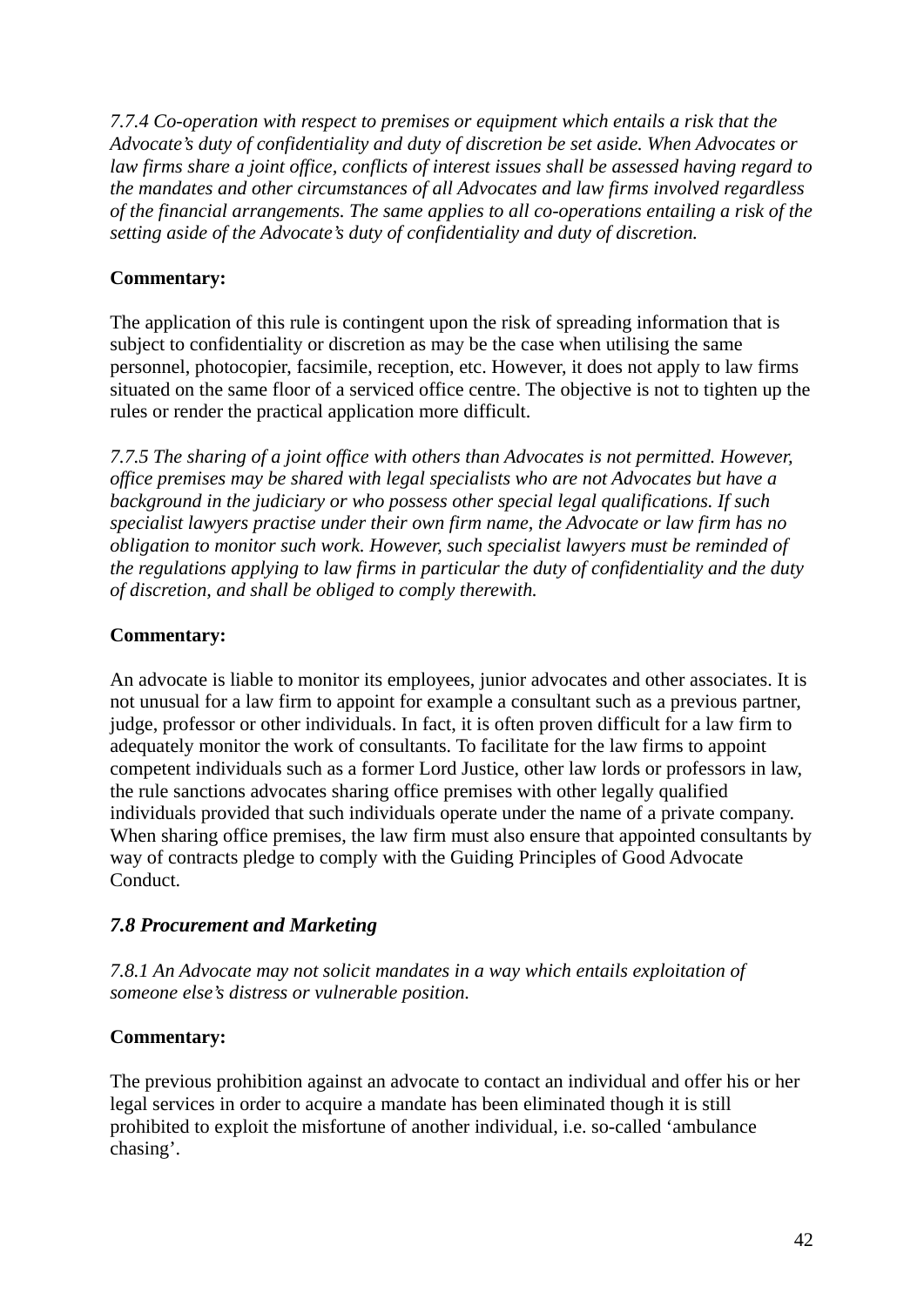*7.8.2 An Advocate may only state a particular area of specialisation if the Advocate has special knowledge and experience in the given practice area.* 

## **Commentary:**

Advocates often claim to be specialists in many different areas, a demeanour which the rule aims to hamper. The previous prohibition against an advocate marketing his or her services in a distasteful or misleading manner has been eliminated seeing as such prohibition is already regulated by the Marketing Act.

*7.8.3 An Advocate may not contribute to or permit that someone else solicits legal business or conducts marketing on behalf of the Advocate in a manner which is not permitted for the Advocate himself.* 

## *7.9 Compensation for Acquisition of Mandates*

*7.9.1 An Advocate may not surrender part of the fee to someone else or otherwise compensate another person for referring mandates to the Advocate or for undertaking to act for such purpose. Nor may such compensation be accepted.* 

*7.9.2 The rule in 7.9.1 above does not prevent fee sharing between the Advocate and his partner, associate, or such co-operating partner as is specified in 7.7.1.* 

## *7.10 Liability for Costs*

*7.10.1 If an Advocate retains an expert on behalf of a client for the purpose of carrying out an investigation, rendering an opinion or for any other purpose, the Advocate if he does not intend to assume responsibility for the fee or costs of the expert must make this clear before the start of the assignment.* 

*7.10.2 If an Advocate appoints a colleague on behalf of a client, e.g. as a local counsel, the Advocate is liable for the fees and expenses of that colleague unless a different arrangement has been agreed.* 

## **Commentary:**

The purpose of this rule is to clarify what is good advocate conduct from an ethical perspective and not according to civil law.

## *7.11 Allowing Trade Marks for Use by Others*

*An Advocate may not permit the use by others of his letterhead or trade marks in a manner which incorrectly implies that the Advocate or his law firm is the sender or has created the document or is in any other way responsible for its contents.*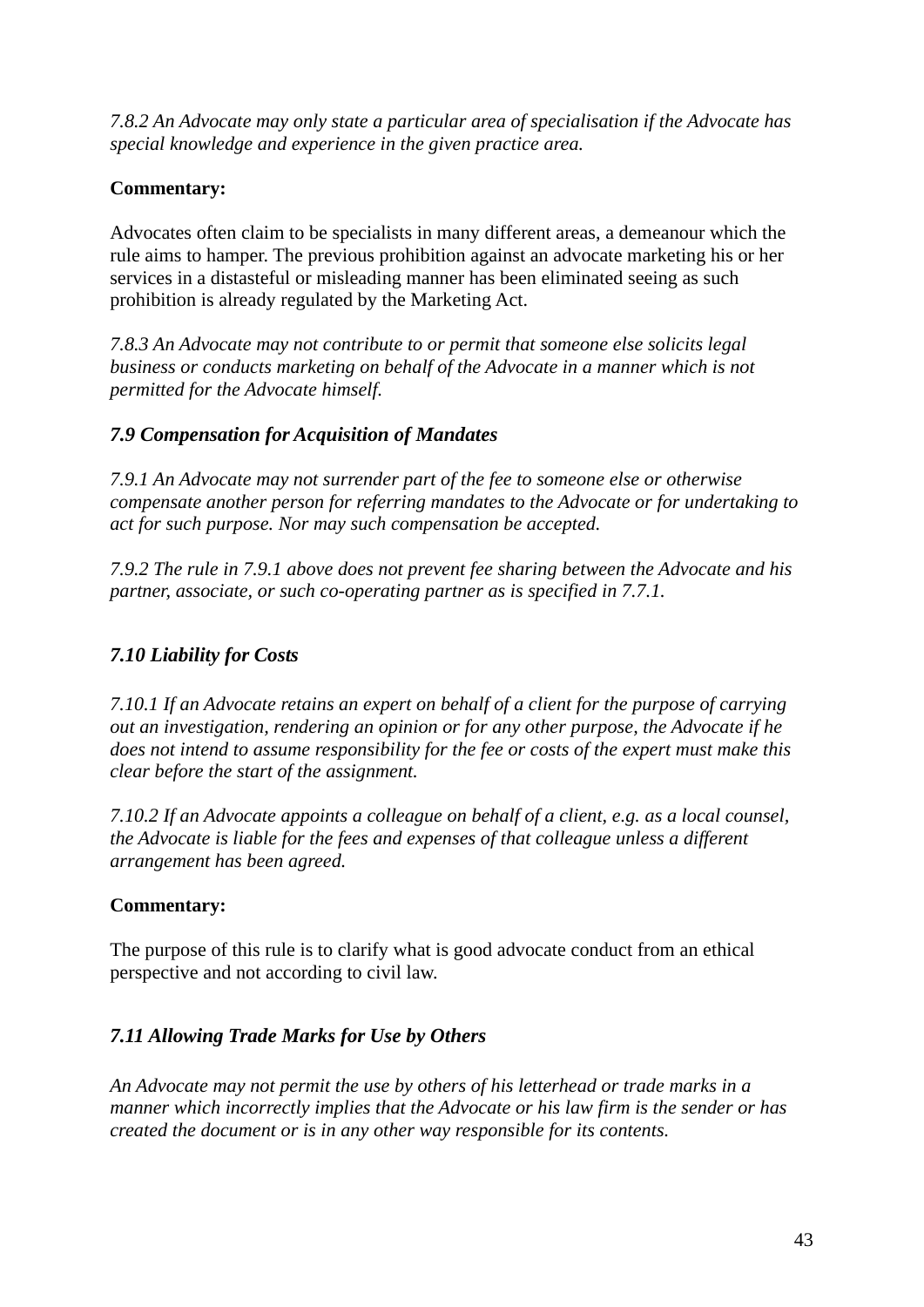The rule does not prevent the advocate from sending a read-only Word document to a client. However, the advocate must not allow the client to make changes in the document and then present it as if it was sent from the advocate.

## *7.12 Disclosure and Archiving of Documents*

*7.12.1 Upon the completion or termination of a mandate, the Advocate shall without delay surrender to the client all documents belonging to the client unless the client explicitly requests the Advocate to store the relevant documents and the Advocate agrees to do so. An Advocate may not as a prerequisite for surrendering such documents to the client require that the client approves of the fee charged or a statement of account rendered by the Advocate.* 

*7.12.2 An Advocate is obliged to archive all relevant documents filed in connection with a mandate either in original or as copies. However, this does not apply to duplicates, printed matter or similar material, which without difficulty can be obtained elsewhere. The archival period shall be ten years or more depending on the nature of the mandate. Documents other than original documents which belong to the client may be archived in either photographic or electronic form.* 

#### **Commentary:**

These rules make clear an advocate's responsibility to surrender documents that belongs to a client. A reasonable administration charge for making duplicates is usually payable to the advocate. An advocate's duty to archive documents for a minimum period of ten years applies even if the client requests a shorter archiving period or the destruction of any of the documents.

Please refer also to the guiding principles of the Board dated 17 March 1995 on the obligation of an advocate to surrender documents to a client when a mandate ceases to exist.

# *8 Relations to the Bar Association*

*An Advocate is obliged, within the prescribed time, to file a submission and a statement of defence if requested by the Board of the Bar Association or by the Disciplinary Committee or the Secretary-General or associates to the Secretary-General. In this respect, the Advocate is not bound by the duty of confidentiality which otherwise applies. All factual information submitted by the Advocate must be truthful.* 

#### **Commentary:**

Unlike the previous Section 52, the rule does not imply that the advocate is obliged to fully respond to any inquiries or requests put forward by the Swedish Bar Association. The amendment in the ethical regulations has been made to allow for the right to a fair trial as specified in the European Convention (Section 6.1) including the right to remain silent and the right not to contribute to incriminating oneself. The amendment was made